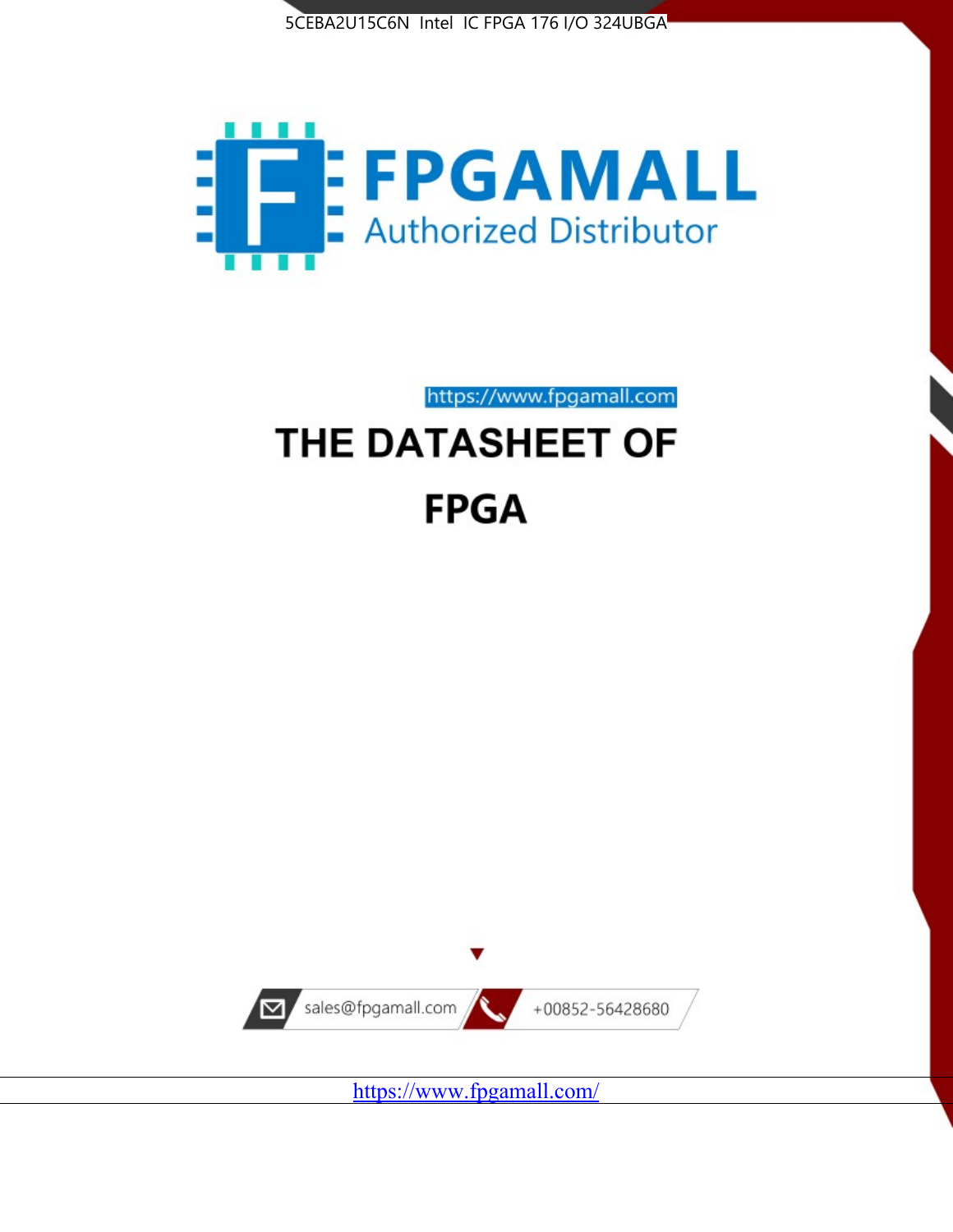5CEBA2U15C6N Intel IC FPGA 176 I/O 324UBGA



# **Cyclone V Device Overview**



**CV-51001 | 2018.05.07** Latest document on the web: **[PDF](https://www.altera.com/en_US/pdfs/literature/hb/cyclone-v/cv_51001.pdf)** | **[HTML](https://www.altera.com/documentation/sam1403480548153.html)**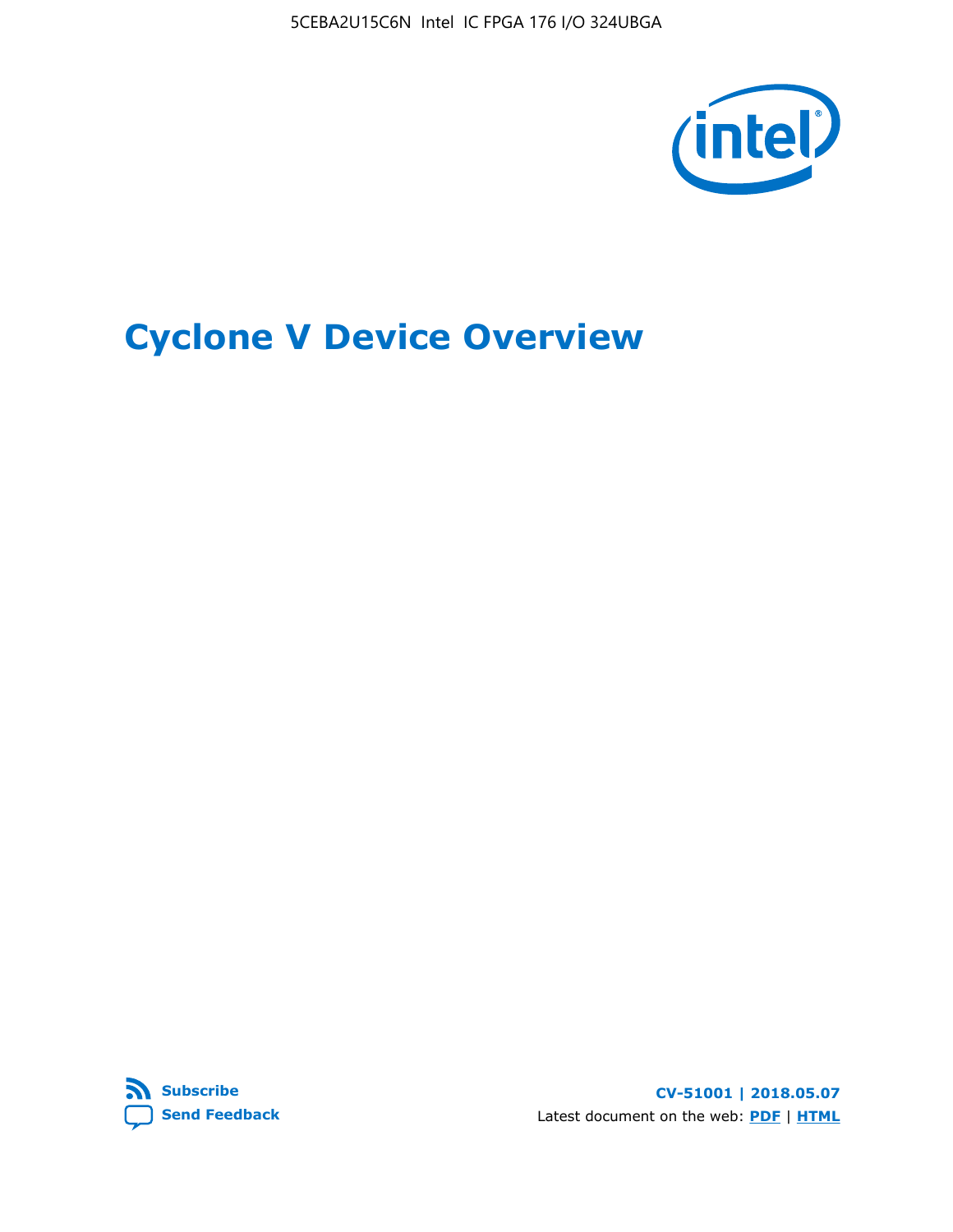

# **Contents**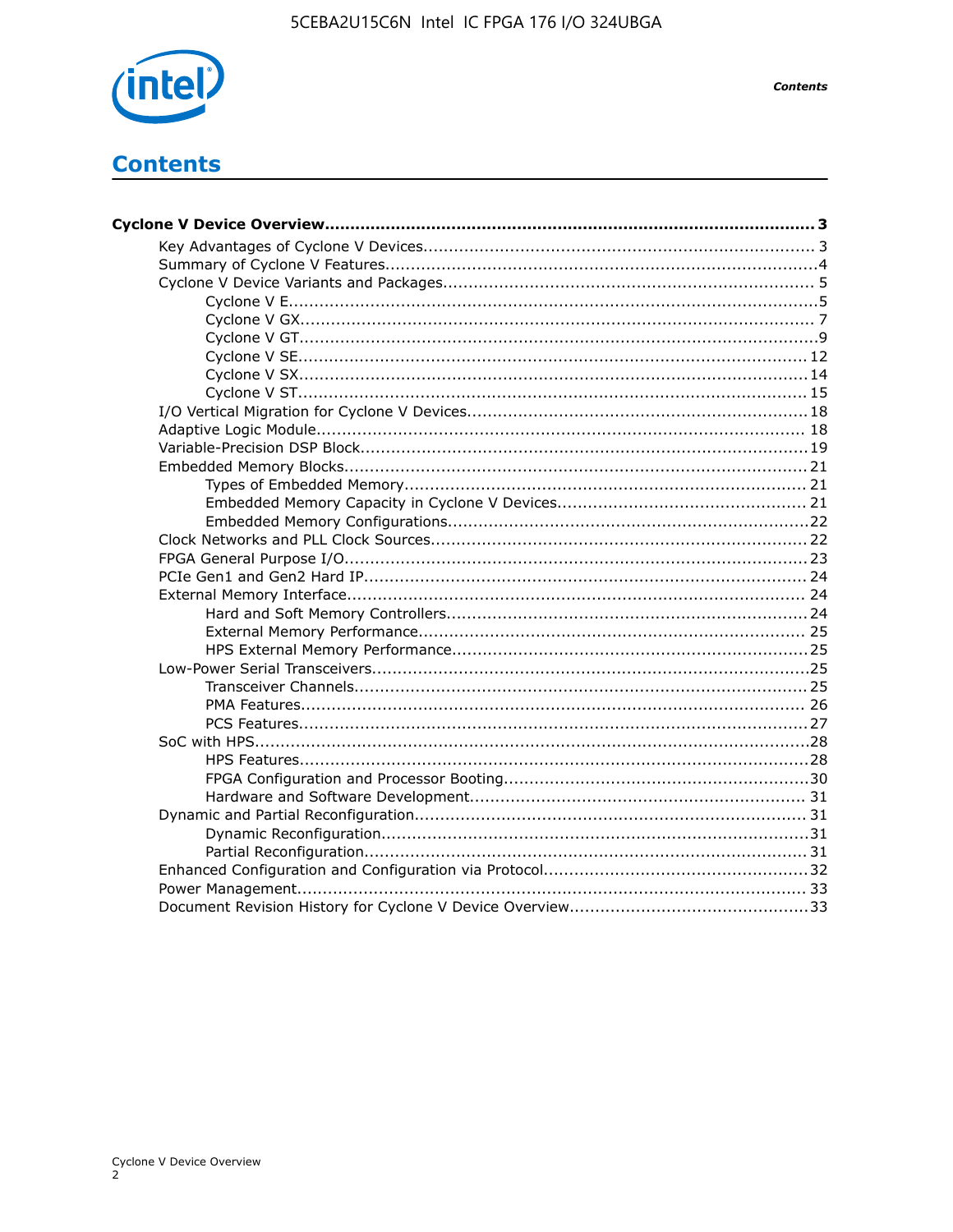

# **Cyclone V Device Overview**

The Cyclone® V devices are designed to simultaneously accommodate the shrinking power consumption, cost, and time-to-market requirements; and the increasing bandwidth requirements for high-volume and cost-sensitive applications.

Enhanced with integrated transceivers and hard memory controllers, the Cyclone V devices are suitable for applications in the industrial, wireless and wireline, military, and automotive markets.

#### **Related Information**

[Cyclone V Device Handbook: Known Issues](https://www.altera.com/support/support-resources/knowledge-base/solutions/rd12152011_347.html) Lists the planned updates to the Cyclone V Device Handbook chapters.

## **Key Advantages of Cyclone V Devices**

#### **Table 1. Key Advantages of the Cyclone V Device Family**

| <b>Advantage</b>                                                                    | <b>Supporting Feature</b>                                                                                                                                                                                                                                                    |
|-------------------------------------------------------------------------------------|------------------------------------------------------------------------------------------------------------------------------------------------------------------------------------------------------------------------------------------------------------------------------|
| Lower power consumption                                                             | Built on TSMC's 28 nm low-power (28LP) process technology and includes an<br>$\bullet$<br>abundance of hard intellectual property (IP) blocks<br>Up to 40% lower power consumption than the previous generation device                                                       |
| Improved logic integration and<br>differentiation capabilities                      | 8-input adaptive logic module (ALM)<br>٠<br>Up to 13.59 megabits (Mb) of embedded memory<br>٠<br>Variable-precision digital signal processing (DSP) blocks                                                                                                                   |
| Increased bandwidth capacity                                                        | 3.125 gigabits per second (Gbps) and 6.144 Gbps transceivers<br>٠<br>Hard memory controllers<br>٠                                                                                                                                                                            |
| Hard processor system (HPS)<br>with integrated Arm* Cortex*-A9<br>MPCore* processor | Tight integration of a dual-core Arm Cortex-A9 MPCore processor, hard IP, and an<br>$\bullet$<br>FPGA in a single Cyclone V system-on-a-chip (SoC)<br>Supports over 128 Gbps peak bandwidth with integrated data coherency between<br>٠<br>the processor and the FPGA fabric |
| Lowest system cost                                                                  | Requires only two core voltages to operate<br>٠<br>Available in low-cost wirebond packaging<br>٠<br>Includes innovative features such as Configuration via Protocol (CvP) and partial<br>٠<br>reconfiguration                                                                |

Intel Corporation. All rights reserved. Intel, the Intel logo, Altera, Arria, Cyclone, Enpirion, MAX, Nios, Quartus and Stratix words and logos are trademarks of Intel Corporation or its subsidiaries in the U.S. and/or other countries. Intel warrants performance of its FPGA and semiconductor products to current specifications in accordance with Intel's standard warranty, but reserves the right to make changes to any products and services at any time without notice. Intel assumes no responsibility or liability arising out of the application or use of any information, product, or service described herein except as expressly agreed to in writing by Intel. Intel customers are advised to obtain the latest version of device specifications before relying on any published information and before placing orders for products or services. \*Other names and brands may be claimed as the property of others.

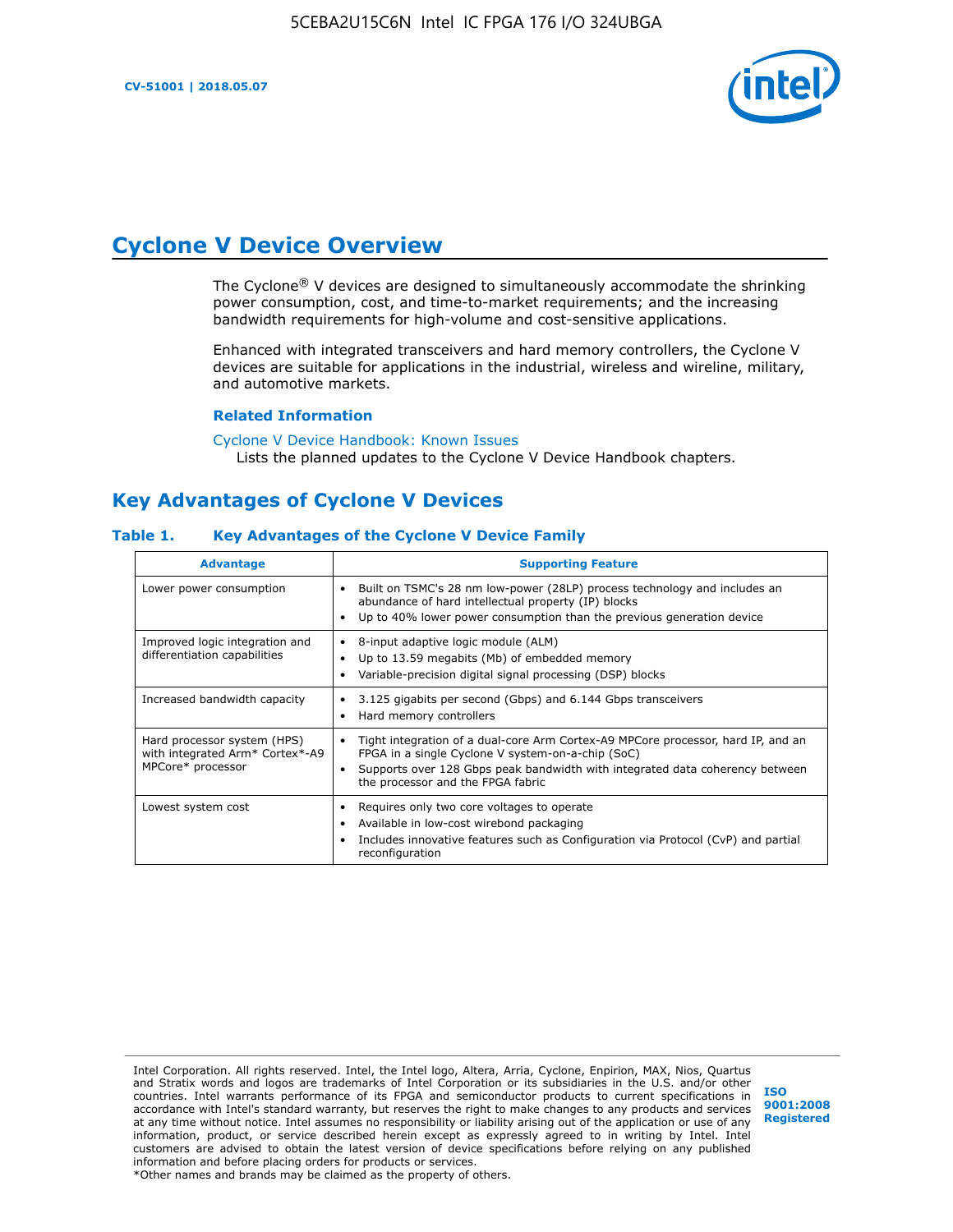

# **Summary of Cyclone V Features**

## **Table 2. Summary of Features for Cyclone V Devices**

| <b>Feature</b>                                           | <b>Description</b>                                                                                                                                                                                                                                                                                                                        |                                                                                                                                                                                                                                                                                                                                                                                                                                                                                                                                                                                                                                                                                                         |  |  |  |  |  |  |
|----------------------------------------------------------|-------------------------------------------------------------------------------------------------------------------------------------------------------------------------------------------------------------------------------------------------------------------------------------------------------------------------------------------|---------------------------------------------------------------------------------------------------------------------------------------------------------------------------------------------------------------------------------------------------------------------------------------------------------------------------------------------------------------------------------------------------------------------------------------------------------------------------------------------------------------------------------------------------------------------------------------------------------------------------------------------------------------------------------------------------------|--|--|--|--|--|--|
| Technology                                               | TSMC's 28-nm low-power (28LP) process technology<br>$\bullet$<br>1.1 V core voltage<br>$\bullet$                                                                                                                                                                                                                                          |                                                                                                                                                                                                                                                                                                                                                                                                                                                                                                                                                                                                                                                                                                         |  |  |  |  |  |  |
| Packaging                                                | $\bullet$                                                                                                                                                                                                                                                                                                                                 | Wirebond low-halogen packages<br>Multiple device densities with compatible package footprints for seamless migration between<br>different device densities<br>RoHS-compliant and leaded $(1)$ options                                                                                                                                                                                                                                                                                                                                                                                                                                                                                                   |  |  |  |  |  |  |
| High-performance<br>FPGA fabric                          | Enhanced 8-input ALM with four registers                                                                                                                                                                                                                                                                                                  |                                                                                                                                                                                                                                                                                                                                                                                                                                                                                                                                                                                                                                                                                                         |  |  |  |  |  |  |
| Internal memory<br>blocks                                | of the ALMs as MLAB memory                                                                                                                                                                                                                                                                                                                | M10K-10-kilobits (Kb) memory blocks with soft error correction code (ECC)<br>Memory logic array block (MLAB)-640-bit distributed LUTRAM where you can use up to 25%                                                                                                                                                                                                                                                                                                                                                                                                                                                                                                                                     |  |  |  |  |  |  |
| Embedded Hard IP<br>blocks                               | Variable-precision DSP<br>Native support for up to three signal processing precision levels<br>(three $9 \times 9$ , two $18 \times 18$ , or one 27 x 27 multiplier) in the same<br>variable-precision DSP block<br>64-bit accumulator and cascade<br>Embedded internal coefficient memory<br>Preadder/subtractor for improved efficiency |                                                                                                                                                                                                                                                                                                                                                                                                                                                                                                                                                                                                                                                                                                         |  |  |  |  |  |  |
|                                                          | Memory controller                                                                                                                                                                                                                                                                                                                         | DDR3, DDR2, and LPDDR2 with 16 and 32 bit ECC support                                                                                                                                                                                                                                                                                                                                                                                                                                                                                                                                                                                                                                                   |  |  |  |  |  |  |
|                                                          | Embedded transceiver<br>I/O                                                                                                                                                                                                                                                                                                               | PCI Express* (PCIe*) Gen2 and Gen1 (x1, x2, or x4) hard IP with<br>multifunction support, endpoint, and root port                                                                                                                                                                                                                                                                                                                                                                                                                                                                                                                                                                                       |  |  |  |  |  |  |
| Clock networks                                           | Up to 550 MHz global clock network<br>$\bullet$<br>$\bullet$                                                                                                                                                                                                                                                                              | Global, quadrant, and peripheral clock networks<br>Clock networks that are not used can be powered down to reduce dynamic power                                                                                                                                                                                                                                                                                                                                                                                                                                                                                                                                                                         |  |  |  |  |  |  |
| Phase-locked loops<br>(PLLs)                             | $\bullet$<br>Integer mode and fractional mode<br>$\bullet$                                                                                                                                                                                                                                                                                | Precision clock synthesis, clock delay compensation, and zero delay buffering (ZDB)                                                                                                                                                                                                                                                                                                                                                                                                                                                                                                                                                                                                                     |  |  |  |  |  |  |
| FPGA General-purpose<br>$I/Os$ (GPIOs)                   | $\bullet$<br>$\bullet$<br>On-chip termination (OCT)<br>$\bullet$                                                                                                                                                                                                                                                                          | 875 megabits per second (Mbps) LVDS receiver and 840 Mbps LVDS transmitter<br>400 MHz/800 Mbps external memory interface<br>3.3 V support with up to 16 mA drive strength                                                                                                                                                                                                                                                                                                                                                                                                                                                                                                                               |  |  |  |  |  |  |
| Low-power high-speed<br>serial interface                 | 614 Mbps to 6.144 Gbps integrated transceiver speed<br>$\bullet$<br>Transmit pre-emphasis and receiver equalization<br>$\bullet$<br>Dynamic partial reconfiguration of individual channels<br>$\bullet$                                                                                                                                   |                                                                                                                                                                                                                                                                                                                                                                                                                                                                                                                                                                                                                                                                                                         |  |  |  |  |  |  |
| <b>HPS</b><br>(Cyclone V SE, SX,<br>and ST devices only) | $\bullet$<br>$\bullet$<br>interfaces<br>On-chip RAM and boot ROM                                                                                                                                                                                                                                                                          | Single or dual-core Arm Cortex-A9 MPCore processor-up to 925 MHz maximum frequency with<br>support for symmetric and asymmetric multiprocessing<br>Interface peripherals-10/100/1000 Ethernet media access control (EMAC), USB 2.0<br>On-The-GO (OTG) controller, quad serial peripheral interface (QSPI) flash controller, NAND<br>flash controller, Secure Digital/MultiMediaCard (SD/MMC) controller, UART, controller area<br>network (CAN), serial peripheral interface (SPI), I <sup>2</sup> C interface, and up to 85 HPS GPIO<br>System peripherals—general-purpose timers, watchdog timers, direct memory access (DMA)<br>controller, FPGA configuration manager, and clock and reset managers |  |  |  |  |  |  |
|                                                          |                                                                                                                                                                                                                                                                                                                                           | continued                                                                                                                                                                                                                                                                                                                                                                                                                                                                                                                                                                                                                                                                                               |  |  |  |  |  |  |

<sup>(1)</sup> Contact Intel for availability.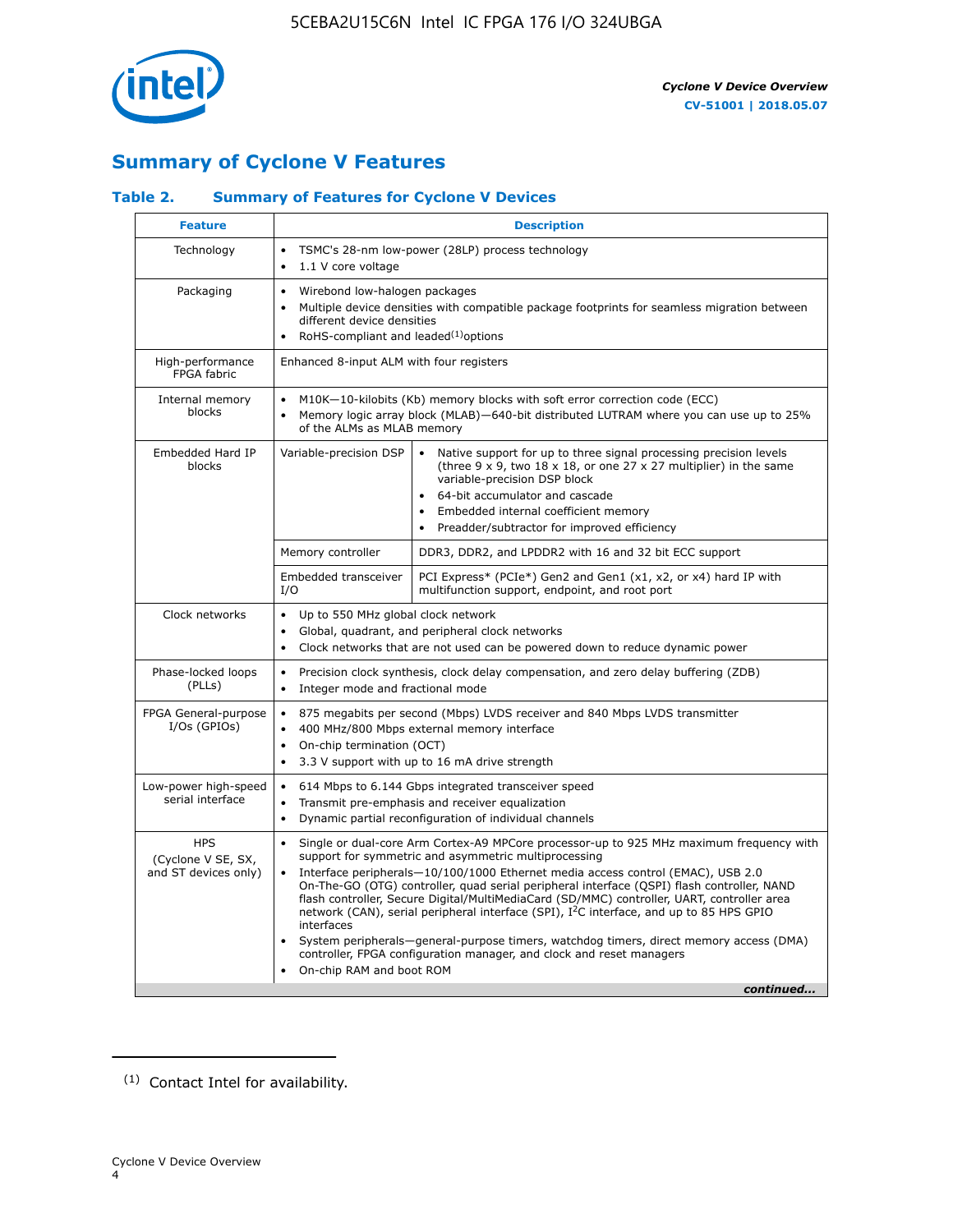

| <b>Feature</b> | <b>Description</b>                                                                                                                                                                                                                                                                                                                                                                                                    |
|----------------|-----------------------------------------------------------------------------------------------------------------------------------------------------------------------------------------------------------------------------------------------------------------------------------------------------------------------------------------------------------------------------------------------------------------------|
|                | HPS-FPGA bridges—include the FPGA-to-HPS, HPS-to-FPGA, and lightweight HPS-to-FPGA<br>bridges that allow the FPGA fabric to issue transactions to slaves in the HPS, and vice versa<br>FPGA-to-HPS SDRAM controller subsystem-provides a configurable interface to the multiport<br>front end (MPFE) of the HPS SDRAM controller<br>Arm CoreSight™ JTAG debug access port, trace port, and on-chip trace storage      |
| Configuration  | Tamper protection—comprehensive design protection to protect your valuable IP investments<br>Enhanced advanced encryption standard (AES) design security features<br>CvP<br>$\bullet$<br>Dynamic reconfiguration of the FPGA<br>Active serial (AS) x1 and x4, passive serial (PS), JTAG, and fast passive parallel (FPP) x8 and<br>x16 configuration options<br>Internal scrubbing (2)<br>Partial reconfiguration (3) |

# **Cyclone V Device Variants and Packages**

#### **Table 3. Device Variants for the Cyclone V Device Family**

| <b>Variant</b> | <b>Description</b>                                                                                                      |
|----------------|-------------------------------------------------------------------------------------------------------------------------|
| Cyclone V E    | Optimized for the lowest system cost and power requirement for a wide spectrum of general logic<br>and DSP applications |
| Cyclone V GX   | Optimized for the lowest cost and power requirement for 614 Mbps to 3.125 Gbps transceiver<br>applications              |
| Cyclone V GT   | The FPGA industry's lowest cost and lowest power requirement for 6.144 Gbps transceiver<br>applications                 |
| Cyclone V SE   | SoC with integrated Arm-based HPS                                                                                       |
| Cyclone V SX   | SoC with integrated Arm-based HPS and 3.125 Gbps transceivers                                                           |
| Cyclone V ST   | SoC with integrated Arm-based HPS and 6.144 Gbps transceivers                                                           |

## **Cyclone V E**

This section provides the available options, maximum resource counts, and package plan for the Cyclone V E devices.

The information in this section is correct at the time of publication. For the latest information and to get more details, refer to the Product Selector Guide.

#### **Related Information**

[Product Selector Guide](https://www.altera.com/products/product-selector-guide.html)

Provides the latest information about Intel products.

<sup>(2)</sup> The SEU internal scrubbing feature is available for Cyclone V E, GX, SE, and SX devices with the "SC" suffix in the part number. For device availability and ordering, contact your local Intel sales representatives.

 $(3)$  The partial reconfiguration feature is available for Cyclone V E, GX, SE, and SX devices with the "SC" suffix in the part number. For device availability and ordering, contact your local Intel® sales representatives.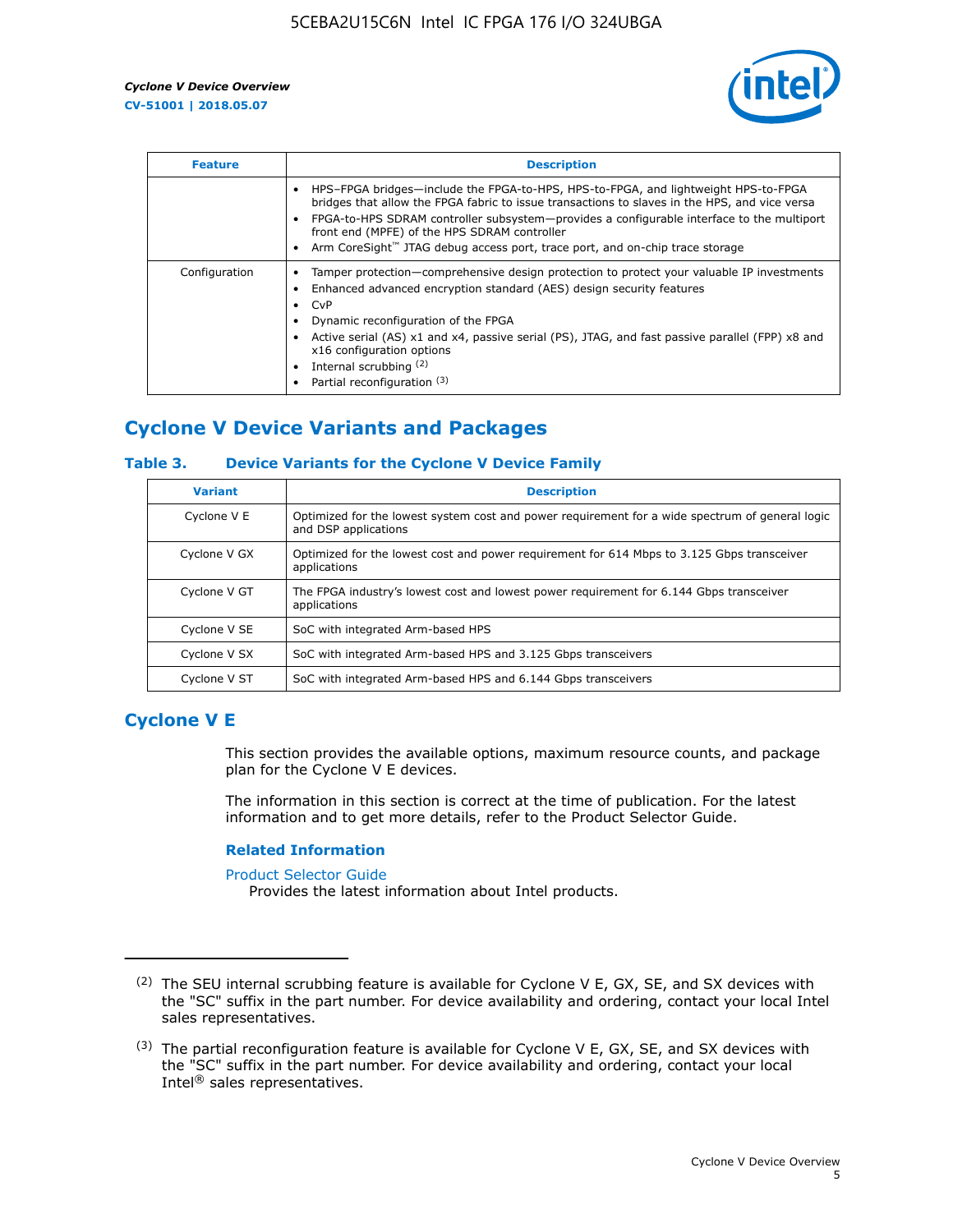# **Available Options**

#### **Figure 1. Sample Ordering Code and Available Options for Cyclone V E Devices**

The SEU internal scrubbing feature is available for Cyclone V E, GX, SE, and SX devices with the "SC" suffix in the part number. For device availability and ordering, contact your local Intel sales representatives.



## **Maximum Resources**

#### **Table 4. Maximum Resource Counts for Cyclone V E Devices**

| <b>Resource</b>              |             | <b>Member Code</b> |                |                |                |         |  |  |
|------------------------------|-------------|--------------------|----------------|----------------|----------------|---------|--|--|
|                              |             | A2                 | A <sub>4</sub> | <b>A5</b>      | <b>A7</b>      | A9      |  |  |
| Logic Elements (LE) (K)      |             | 25                 | 49             | 77             | 150            | 301     |  |  |
| <b>ALM</b>                   |             | 9,430              | 18,480         | 29,080         | 56,480         | 113,560 |  |  |
| Register                     |             | 37,736             | 73,920         | 116,320        | 225,920        | 454,240 |  |  |
| Memory (Kb)                  | M10K        | 1,760              | 3,080          | 4,460          | 6,860          | 12,200  |  |  |
|                              | MLAB        | 196                | 303            | 424            | 836            | 1,717   |  |  |
| Variable-precision DSP Block |             | 25                 | 66             | 150            | 156            | 342     |  |  |
| 18 x 18 Multiplier           |             | 50                 | 132            | 300            | 312            | 684     |  |  |
| PLL                          |             | $\overline{4}$     | 4              | 6              | $\overline{7}$ | 8       |  |  |
| GPIO                         |             | 224                | 224            | 240            | 480            | 480     |  |  |
| <b>LVDS</b>                  | Transmitter | 56                 | 56             | 60             | 120            | 120     |  |  |
|                              | Receiver    | 56                 | 56             | 60             | 120            | 120     |  |  |
| Hard Memory Controller       |             | $\mathbf{1}$       | $\mathbf{1}$   | $\overline{2}$ | $\overline{2}$ | 2       |  |  |

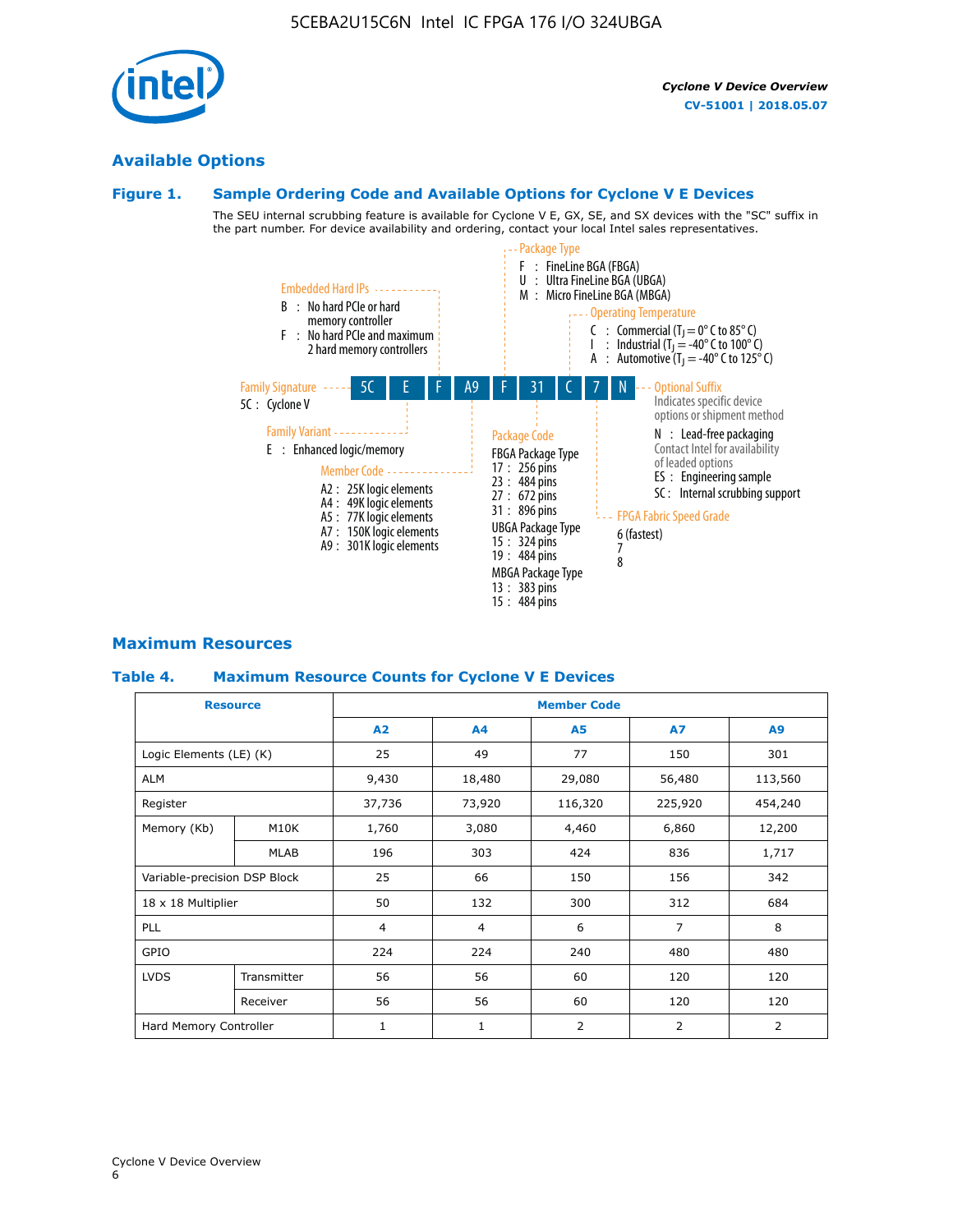

#### **Related Information**

[True LVDS Buffers in Devices, I/O Features in Cyclone V Devices](https://www.altera.com/documentation/sam1403481100977.html#sam1403480885395) Provides the number of LVDS channels in each device package.

#### **Package Plan**

#### **Table 5. Package Plan for Cyclone V E Devices**

| <b>Member</b><br><b>Code</b> | <b>M383</b><br>$(13 \text{ mm})$ | M484<br>$(15 \text{ mm})$ | <b>U324</b><br>$(15 \text{ mm})$ | <b>F256</b><br>$(17 \text{ mm})$ | <b>U484</b><br>$(19$ mm) | <b>F484</b><br>$(23$ mm $)$ | <b>F672</b><br>$(27 \text{ mm})$ | <b>F896</b><br>$(31 \text{ mm})$ |
|------------------------------|----------------------------------|---------------------------|----------------------------------|----------------------------------|--------------------------|-----------------------------|----------------------------------|----------------------------------|
|                              | <b>GPIO</b>                      | <b>GPIO</b>               | <b>GPIO</b>                      | <b>GPIO</b>                      | <b>GPIO</b>              | <b>GPIO</b>                 | <b>GPIO</b>                      | <b>GPIO</b>                      |
| A <sub>2</sub>               | 223                              |                           | 176                              | 128                              | 224                      | 224                         |                                  |                                  |
| A4                           | 223                              |                           | 176                              | 128                              | 224                      | 224                         | –                                |                                  |
| A <sub>5</sub>               | 175                              |                           |                                  |                                  | 224                      | 240                         |                                  |                                  |
| A7                           |                                  | 240                       |                                  |                                  | 240                      | 240                         | 336                              | 480                              |
| A9                           |                                  |                           |                                  |                                  | 240                      | 224                         | 336                              | 480                              |

## **Cyclone V GX**

This section provides the available options, maximum resource counts, and package plan for the Cyclone V GX devices.

The information in this section is correct at the time of publication. For the latest information and to get more details, refer to the *Product Selector Guide*.

#### **Related Information**

[Product Selector Guide](https://www.altera.com/products/product-selector-guide.html)

Provides the latest information about Intel products.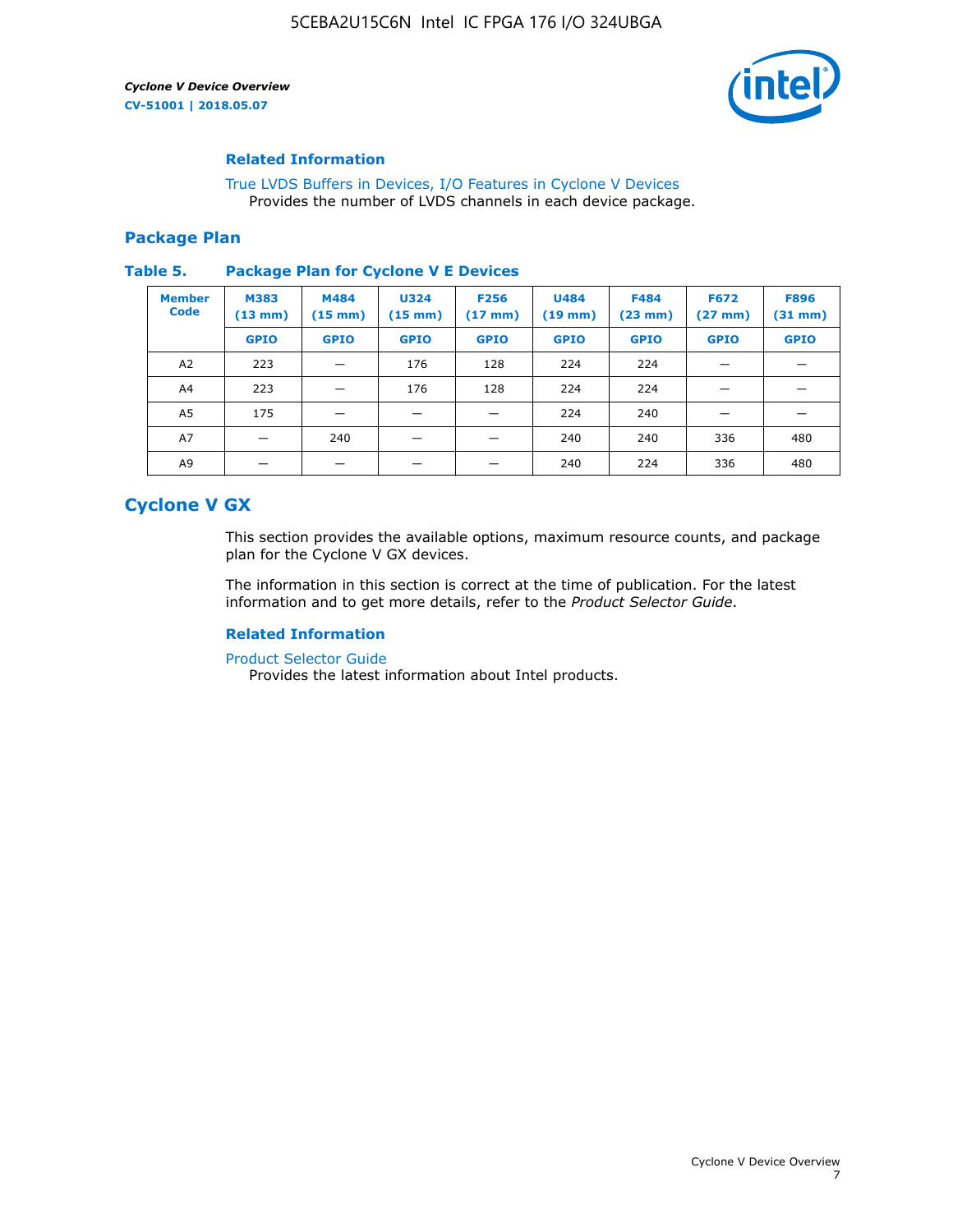

## **Available Options**

#### **Figure 2. Sample Ordering Code and Available Options for Cyclone V GX Devices**

The SEU internal scrubbing feature is available for Cyclone V E, GX, SE, and SX devices with the "SC" suffix in the part number. For device availability and ordering, contact your local Intel sales representatives.



#### **Maximum Resources**

#### **Table 6. Maximum Resource Counts for Cyclone V GX Devices**

|                              | <b>Resource</b> | <b>Member Code</b> |                |                |                |           |  |  |
|------------------------------|-----------------|--------------------|----------------|----------------|----------------|-----------|--|--|
|                              |                 | C <sub>3</sub>     | C <sub>4</sub> | C <sub>5</sub> | C7             | C9        |  |  |
| Logic Elements (LE) (K)      |                 | 36                 | 50             | 77             | 150            | 301       |  |  |
| <b>ALM</b>                   |                 | 13,460             | 18,860         | 29,080         | 56,480         | 113,560   |  |  |
| Register                     |                 | 53,840             | 75,440         | 116,320        | 225,920        | 454,240   |  |  |
| Memory (Kb)                  | M10K            | 1,350              | 2,500          | 4,460          | 6,860          | 12,200    |  |  |
|                              | <b>MLAB</b>     | 182                | 424            | 424            | 836            | 1,717     |  |  |
| Variable-precision DSP Block |                 | 57                 | 70             | 150            | 156            | 342       |  |  |
| 18 x 18 Multiplier           |                 | 114                | 140            | 300            | 312            | 684       |  |  |
| PLL                          |                 | $\overline{4}$     | 6              | 6              | $\overline{7}$ | 8         |  |  |
| 3 Gbps Transceiver           |                 | 3                  | 6              | 6              | 9              | 12        |  |  |
| GPIO <sup>(4)</sup>          |                 | 208                | 336            | 336            | 480            | 560       |  |  |
|                              |                 |                    |                |                |                | continued |  |  |

 $(4)$  The number of GPIOs does not include transceiver I/Os. In the Intel Quartus® Prime software, the number of user I/Os includes transceiver I/Os.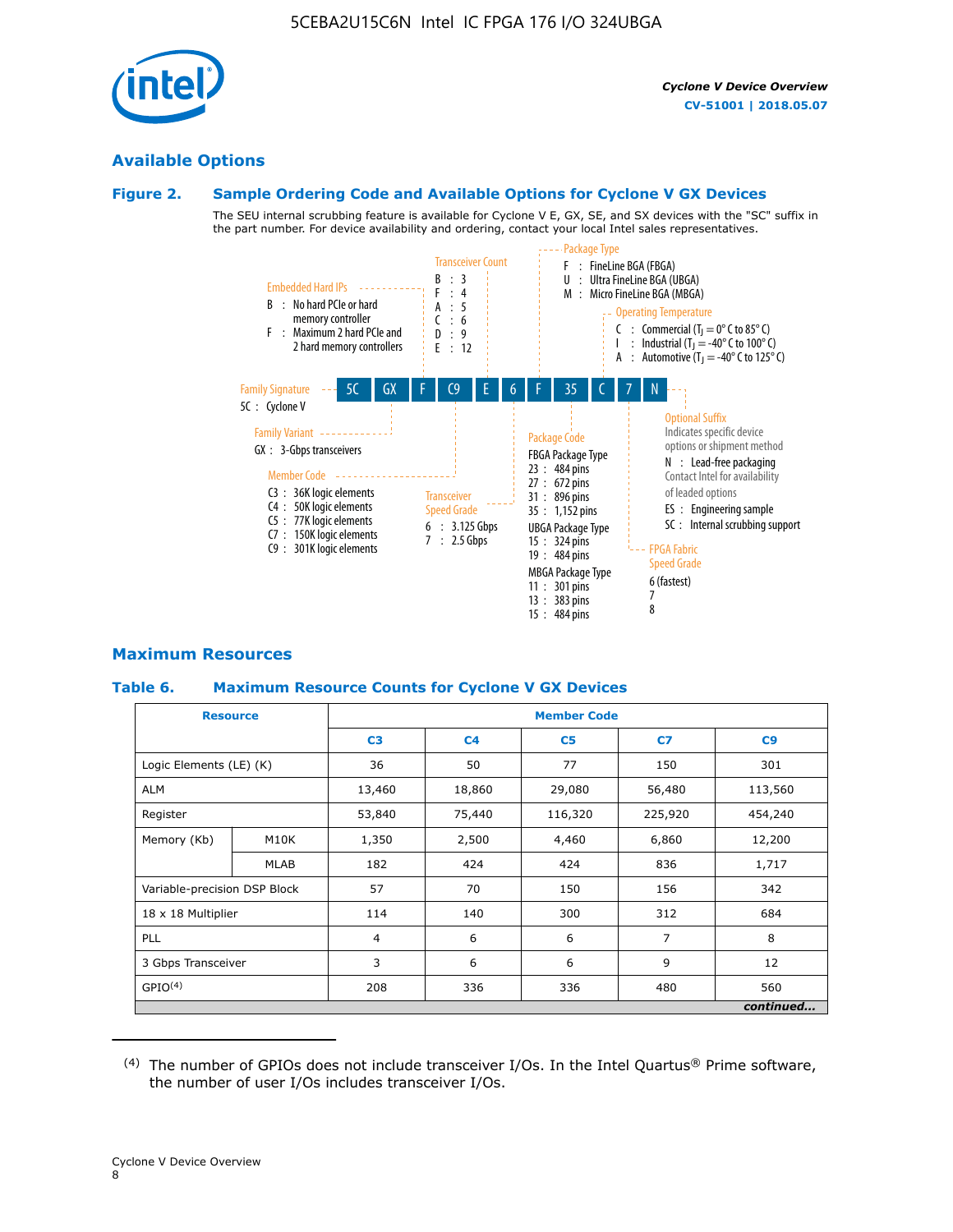

| <b>Resource</b>        |             | <b>Member Code</b> |                |                |     |                |  |  |
|------------------------|-------------|--------------------|----------------|----------------|-----|----------------|--|--|
|                        |             | C <sub>3</sub>     | C <sub>4</sub> | C <sub>5</sub> | C7  | C <sub>9</sub> |  |  |
| <b>LVDS</b>            | Transmitter | 52                 | 84             | 84             | 120 | 140            |  |  |
|                        | Receiver    | 52                 | 84             | 84             | 120 | 140            |  |  |
| PCIe Hard IP Block     |             |                    |                |                |     |                |  |  |
| Hard Memory Controller |             |                    | h              |                |     |                |  |  |

#### **Related Information**

[True LVDS Buffers in Devices, I/O Features in Cyclone V Devices](https://www.altera.com/documentation/sam1403481100977.html#sam1403480885395) Provides the number of LVDS channels in each device package.

#### **Package Plan**

#### **Table 7. Package Plan for Cyclone V GX Devices**

| <b>Member</b><br><b>Code</b> | <b>M301</b><br>$(11$ mm) |                | <b>M383</b><br>$(13 \text{ mm})$ |             | M484        | $(15 \text{ mm})$ | <b>U324</b><br>$(15 \text{ mm})$ |             | <b>U484</b><br>$(19$ mm) |             |
|------------------------------|--------------------------|----------------|----------------------------------|-------------|-------------|-------------------|----------------------------------|-------------|--------------------------|-------------|
|                              | <b>GPIO</b>              | <b>XCVR</b>    | <b>GPIO</b>                      | <b>XCVR</b> | <b>GPIO</b> | <b>XCVR</b>       | <b>GPIO</b>                      | <b>XCVR</b> | <b>GPIO</b>              | <b>XCVR</b> |
| C <sub>3</sub>               |                          |                |                                  |             |             |                   | 144                              | 3           | 208                      | 3           |
| C <sub>4</sub>               | 129                      | $\overline{4}$ | 175                              | 6           |             |                   | –                                |             | 224                      | 6           |
| C5                           | 129                      | 4              | 175                              | 6           |             |                   |                                  |             | 224                      | 6           |
| C7                           | _                        |                |                                  |             | 240         | 3                 |                                  |             | 240                      | 6           |
| C <sub>9</sub>               |                          |                |                                  |             |             |                   |                                  |             | 240                      | 5           |

| <b>Member</b><br><b>Code</b> | <b>F484</b> | (23 mm)     |             | <b>F672</b><br><b>F896</b><br>F1152<br>$(31$ mm $)$<br>$(27$ mm $)$<br>$(35 \text{ mm})$ |             |             |             |             |
|------------------------------|-------------|-------------|-------------|------------------------------------------------------------------------------------------|-------------|-------------|-------------|-------------|
|                              | <b>GPIO</b> | <b>XCVR</b> | <b>GPIO</b> | <b>XCVR</b>                                                                              | <b>GPIO</b> | <b>XCVR</b> | <b>GPIO</b> | <b>XCVR</b> |
| C <sub>3</sub>               | 208         | 3           |             |                                                                                          |             |             |             |             |
| C4                           | 240         | 6           | 336         | 6                                                                                        |             |             |             |             |
| C5                           | 240         | 6           | 336         | 6                                                                                        |             |             |             |             |
| C7                           | 240         | 6           | 336         | 9                                                                                        | 480         | 9           |             |             |
| C <sub>9</sub>               | 224         | 6           | 336         | 9                                                                                        | 480         | 12          | 560         | 12          |

## **Cyclone V GT**

This section provides the available options, maximum resource counts, and package plan for the Cyclone V GT devices.

The information in this section is correct at the time of publication. For the latest information and to get more details, refer to the *Product Selector Guide*.

#### **Related Information**

#### [Product Selector Guide](https://www.altera.com/products/product-selector-guide.html)

Provides the latest information about Intel products.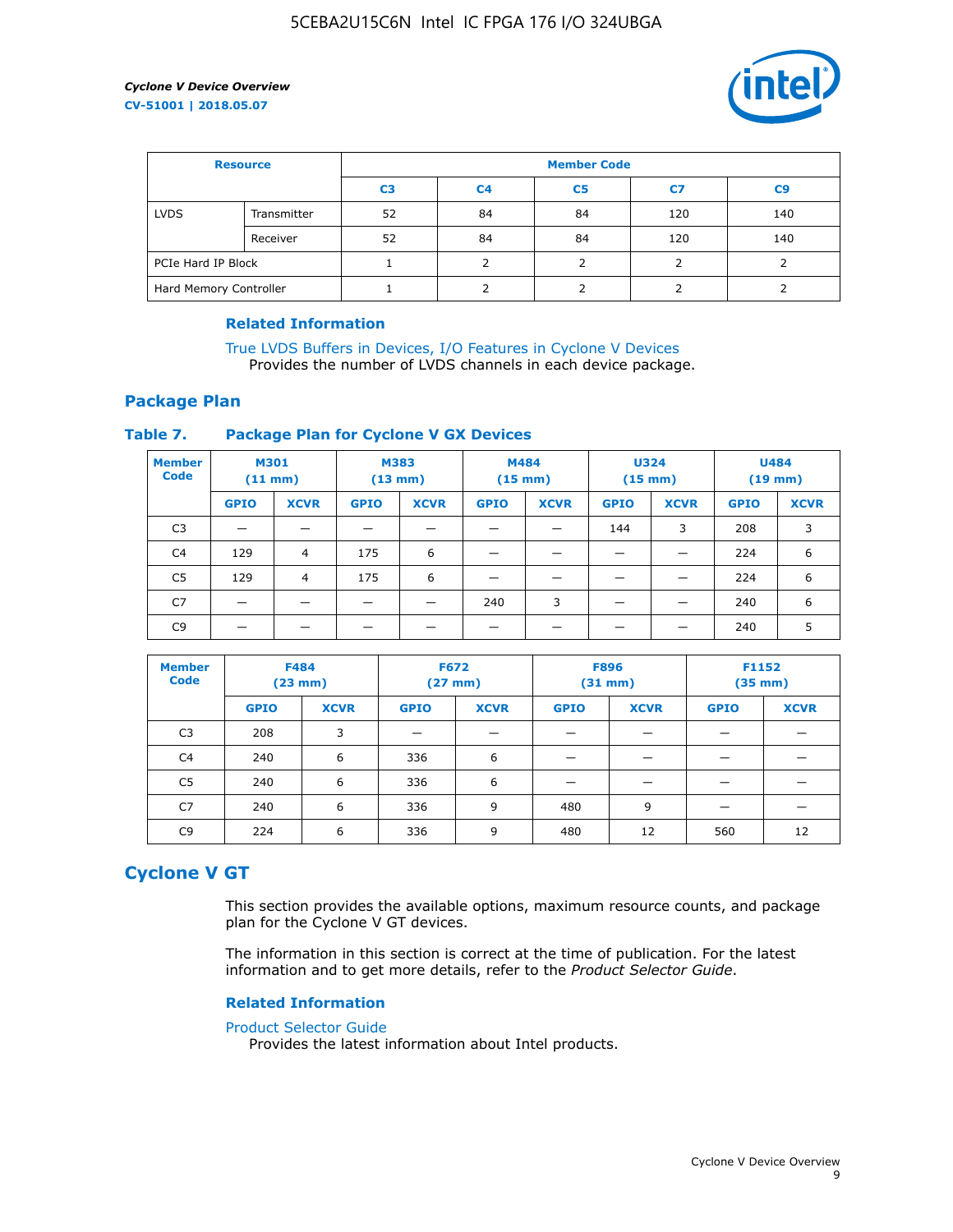

## **Available Options**

#### **Figure 3. Sample Ordering Code and Available Options for Cyclone V GT Devices**



#### **Maximum Resources**

#### **Table 8. Maximum Resource Counts for Cyclone V GT Devices**

|                              | <b>Resource</b> | <b>Member Code</b> |         |                |  |  |
|------------------------------|-----------------|--------------------|---------|----------------|--|--|
|                              |                 | D <sub>5</sub>     | D7      | D <sub>9</sub> |  |  |
| Logic Elements (LE) (K)      |                 | 77                 | 150     | 301            |  |  |
| <b>ALM</b>                   |                 | 29,080             | 56,480  | 113,560        |  |  |
| Register                     |                 | 116,320            | 225,920 | 454,240        |  |  |
| Memory (Kb)                  | M10K            | 4,460              | 6,860   | 12,200         |  |  |
|                              | <b>MLAB</b>     | 424                | 836     | 1,717          |  |  |
| Variable-precision DSP Block |                 | 150                | 156     | 342            |  |  |
| 18 x 18 Multiplier           |                 | 300                | 312     | 684            |  |  |
| PLL                          |                 | 6                  | 7       | 8              |  |  |
| 6 Gbps Transceiver           |                 | 6                  | 9       | 12             |  |  |
| GPIO <sup>(5)</sup>          |                 | 336                | 480     | 560            |  |  |
| <b>LVDS</b>                  | Transmitter     | 84                 | 120     | 140            |  |  |
|                              |                 |                    |         | continued      |  |  |

<sup>(5)</sup> The number of GPIOs does not include transceiver I/Os. In the Intel Quartus Prime software, the number of user I/Os includes transceiver I/Os.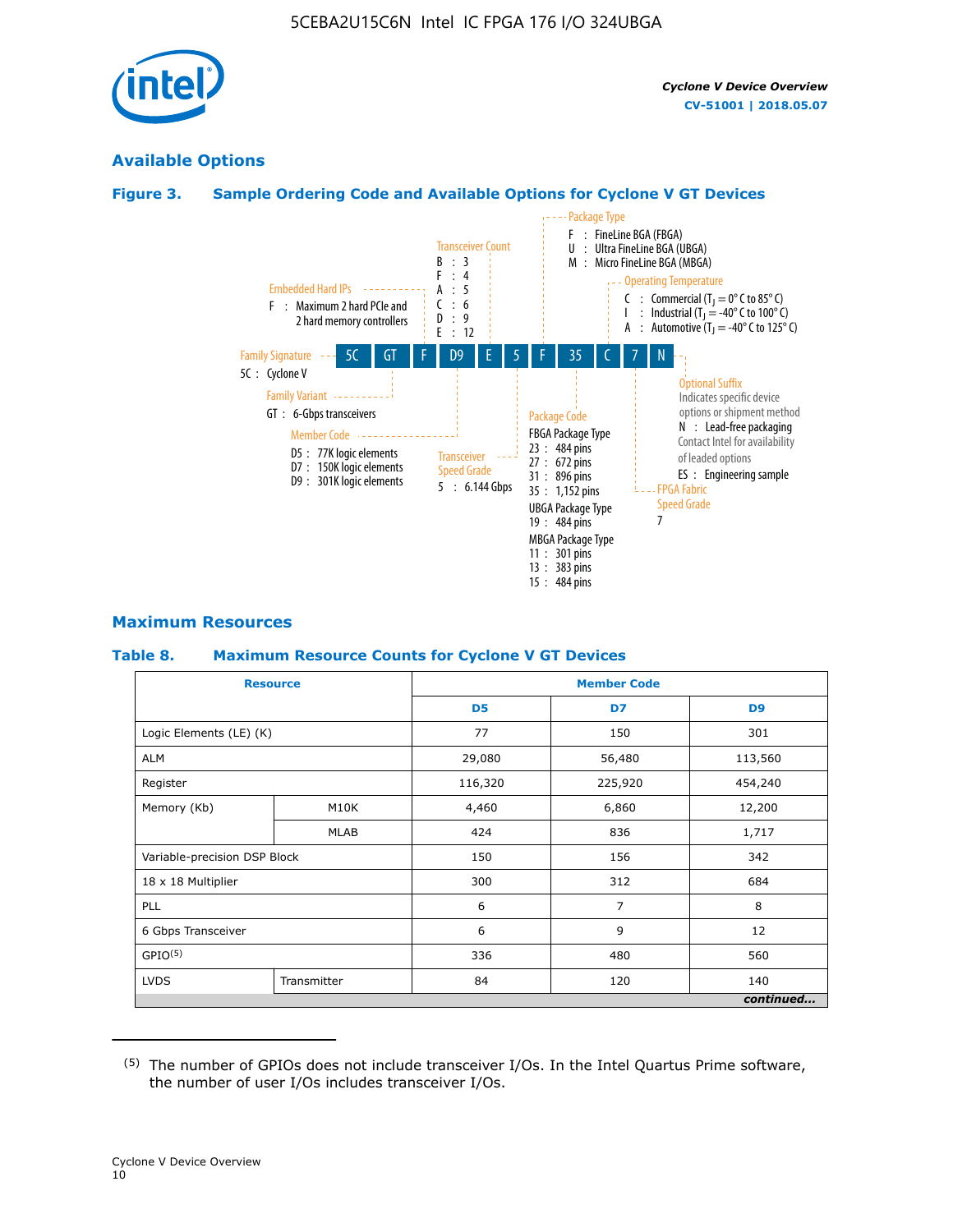

| <b>Resource</b>        |          | <b>Member Code</b> |     |     |  |  |
|------------------------|----------|--------------------|-----|-----|--|--|
|                        |          | D5                 | D7  | D9  |  |  |
|                        | Receiver | 84                 | 120 | 140 |  |  |
| PCIe Hard IP Block     |          |                    |     |     |  |  |
| Hard Memory Controller |          |                    |     |     |  |  |

#### **Related Information**

[True LVDS Buffers in Devices, I/O Features in Cyclone V Devices](https://www.altera.com/documentation/sam1403481100977.html#sam1403480885395) Provides the number of LVDS channels in each device package.

## **Package Plan**

#### **Table 9. Package Plan for Cyclone V GT Devices**

Transceiver counts shown are for transceiver ≤5 Gbps . 6 Gbps transceiver channel count support depends on the package and channel usage. For more information about the 6 Gbps transceiver channel count, refer to the *Cyclone V Device Handbook Volume 2: Transceivers*.

| <b>Member</b><br><b>Code</b> | <b>M301</b><br>(11 mm) |                | M383<br>$(13 \text{ mm})$ |             | M484<br>$(15 \text{ mm})$ |             | <b>U484</b><br>$(19$ mm) |             |
|------------------------------|------------------------|----------------|---------------------------|-------------|---------------------------|-------------|--------------------------|-------------|
|                              | <b>GPIO</b>            | <b>XCVR</b>    | <b>GPIO</b>               | <b>XCVR</b> | <b>GPIO</b>               | <b>XCVR</b> | <b>GPIO</b>              | <b>XCVR</b> |
| D5                           | 129                    | $\overline{4}$ | 175                       | 6           | -                         |             | 224                      | 6           |
| D7                           | -                      |                |                           |             | 240                       | 3           | 240                      | 6           |
| D <sub>9</sub>               | -                      | _              |                           |             | _                         |             | 240                      | 5           |

| <b>Member</b><br><b>Code</b> | <b>F484</b><br>$(23 \text{ mm})$ |             | <b>F672</b><br>$(27 \text{ mm})$ |             | <b>F896</b><br>$(31 \text{ mm})$ |             | F1152<br>$(35 \text{ mm})$ |             |
|------------------------------|----------------------------------|-------------|----------------------------------|-------------|----------------------------------|-------------|----------------------------|-------------|
|                              | <b>GPIO</b>                      | <b>XCVR</b> | <b>GPIO</b>                      | <b>XCVR</b> | <b>GPIO</b>                      | <b>XCVR</b> | <b>GPIO</b>                | <b>XCVR</b> |
| D <sub>5</sub>               | 240                              | 6           | 336                              | 6           | -                                |             | _                          |             |
| D7                           | 240                              | 6           | 336                              | q(6)        | 480                              | q(6)        | $\overline{\phantom{0}}$   | -           |
| D <sub>9</sub>               | 224                              | 6           | 336                              | 9(6)        | 480                              | 12(7)       | 560                        | 12(7)       |

#### **Related Information**

[6.144-Gbps Support Capability in Cyclone V GT Devices, Cyclone V Device Handbook](https://www.altera.com/documentation/nik1409855456781.html#nik1409855410757) [Volume 2: Transceivers](https://www.altera.com/documentation/nik1409855456781.html#nik1409855410757)

Provides more information about 6 Gbps transceiver channel count.

<sup>(6)</sup> If you require CPRI (at 6.144 Gbps) and PCIe Gen2 transmit jitter compliance, Intel recommends that you use only up to three full-duplex transceiver channels for CPRI, and up to six full-duplex channels for PCIe Gen2. The CMU channels are not considered full-duplex channels.

 $(7)$  If you require CPRI (at 6.144 Gbps) and PCIe Gen2 transmit jitter compliance, Intel recommends that you use only up to three full-duplex transceiver channels for CPRI, and up to eight full-duplex channels for PCIe Gen2. The CMU channels are not considered full-duplex channels.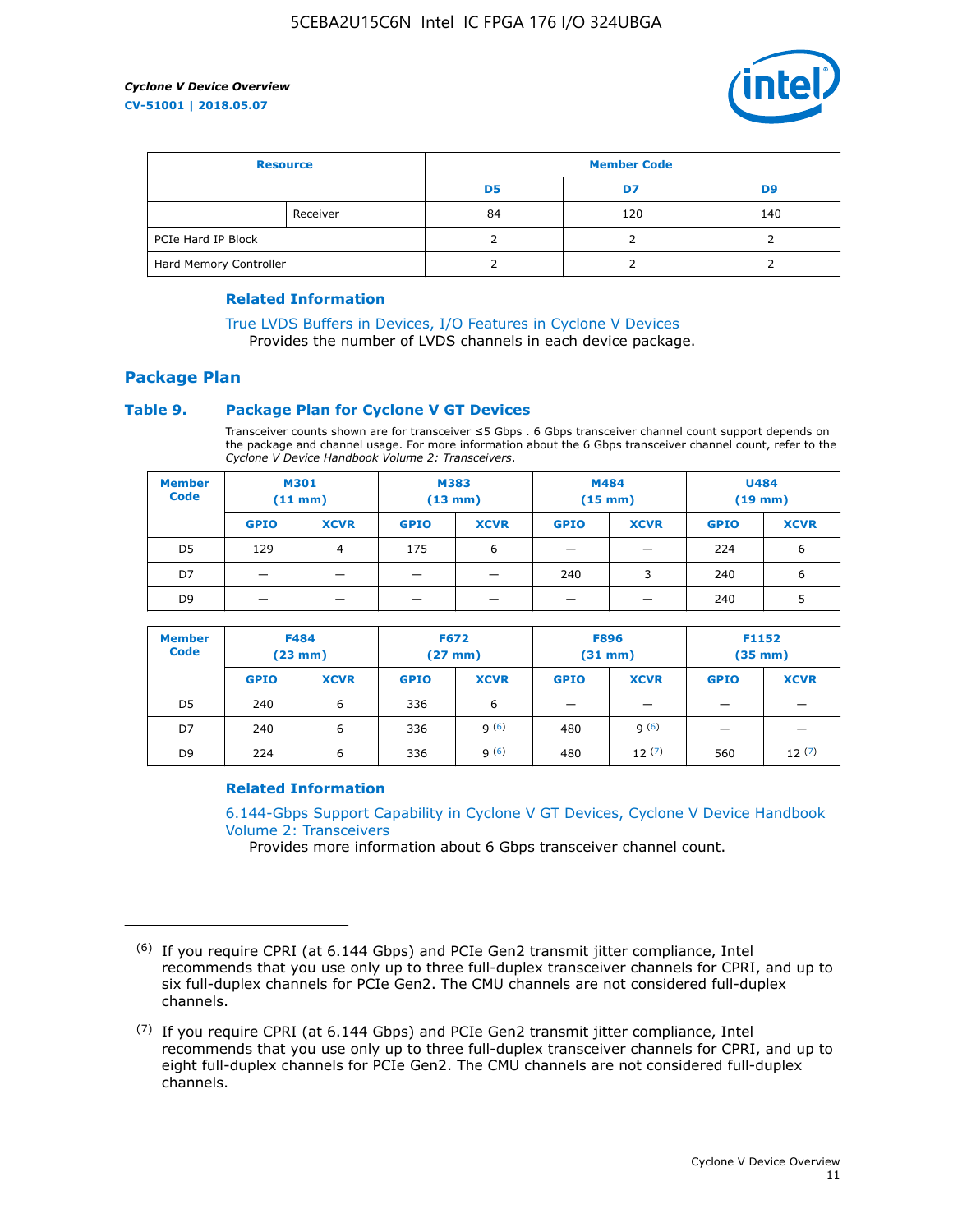

## **Cyclone V SE**

This section provides the available options, maximum resource counts, and package plan for the Cyclone V SE devices.

The information in this section is correct at the time of publication. For the latest information and to get more details, refer to the *Product Selector Guide*.

#### **Related Information**

#### [Product Selector Guide](https://www.altera.com/products/product-selector-guide.html)

Provides the latest information about Intel products.

#### **Available Options**

#### **Figure 4. Sample Ordering Code and Available Options for Cyclone V SE Devices**

The SEU internal scrubbing feature is available for Cyclone V E, GX, SE, and SX devices with the "SC" suffix in the part number. For device availability and ordering, contact your local Intel sales representatives.

Cyclone V SE and SX low-power devices (L power option) offer 30% static power reduction for devices with 25K LE and 40K LE, and 20% static power reduction for devices with 85K LE and 110K LE.

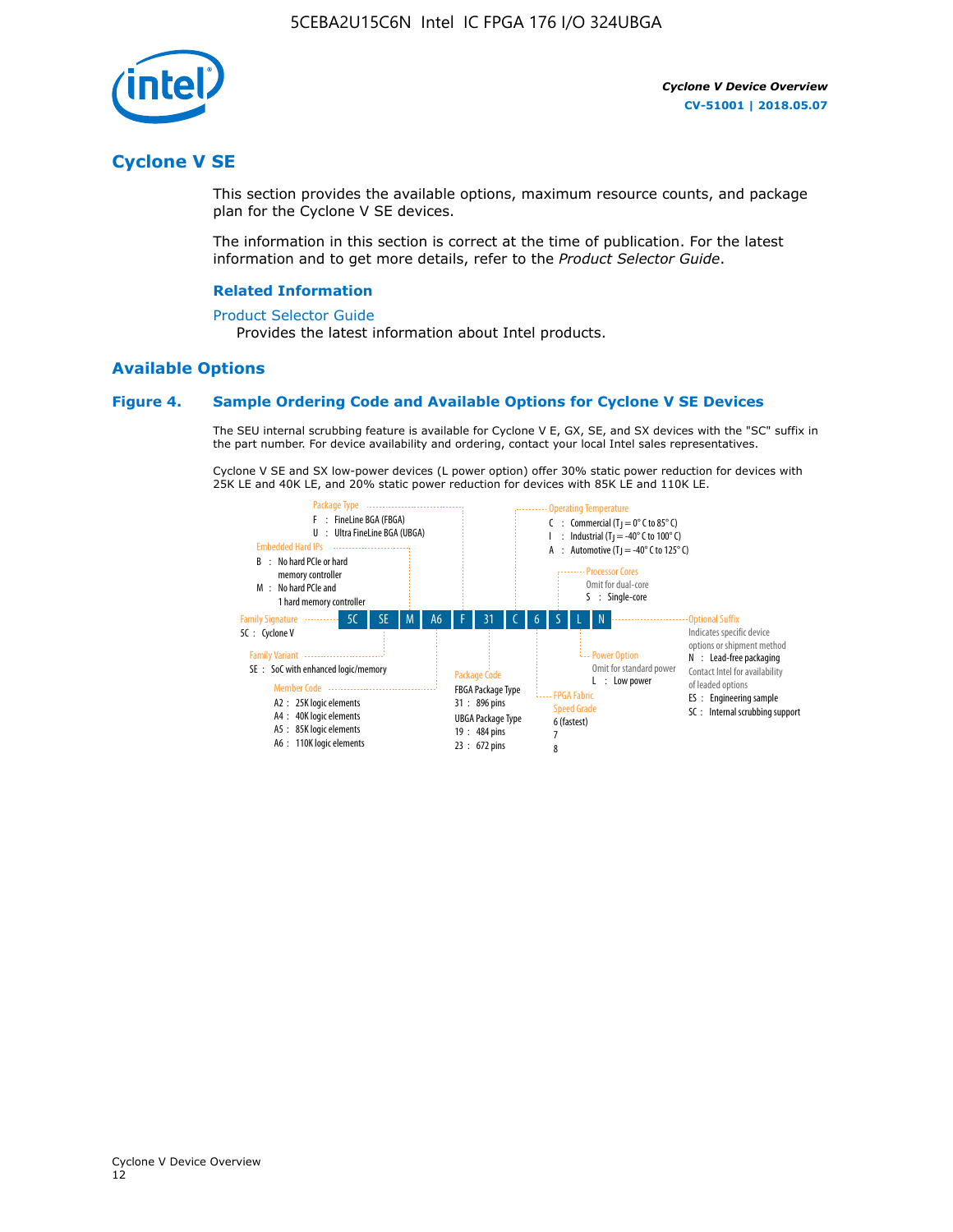

### **Maximum Resources**

#### **Table 10. Maximum Resource Counts for Cyclone V SE Devices**

|                                | <b>Resource</b>              | <b>Member Code</b>       |                          |                      |                      |  |
|--------------------------------|------------------------------|--------------------------|--------------------------|----------------------|----------------------|--|
|                                |                              | A <sub>2</sub>           | A <sub>4</sub>           | <b>A5</b>            | A6                   |  |
| Logic Elements (LE) (K)        |                              | 25                       | 40                       | 85                   | 110                  |  |
| <b>ALM</b>                     |                              | 9,430                    | 15,880                   | 32,070               | 41,910               |  |
| Register                       |                              | 37,736                   | 60,376                   | 128,300              | 166,036              |  |
| Memory (Kb)                    | M10K                         | 1,400                    | 2,700                    | 3,970                | 5,570                |  |
|                                | <b>MLAB</b>                  | 138                      | 231                      | 480                  | 621                  |  |
|                                | Variable-precision DSP Block |                          | 84                       | 87                   | 112                  |  |
| 18 x 18 Multiplier             |                              | 72                       | 168                      | 174                  | 224                  |  |
| <b>FPGA PLL</b>                |                              | 5                        | 5                        | 6                    | 6                    |  |
| <b>HPS PLL</b>                 |                              | 3                        | 3                        | 3                    | 3                    |  |
| <b>FPGA GPIO</b>               |                              | 145                      | 145                      | 288                  | 288                  |  |
| HPS I/O                        |                              | 181                      | 181                      | 181                  | 181                  |  |
| <b>LVDS</b>                    | Transmitter                  | 32                       | 32                       | 72                   | 72                   |  |
|                                | Receiver                     | 37                       | 37                       | 72                   | 72                   |  |
| FPGA Hard Memory Controller    |                              | 1                        | $\mathbf{1}$             | $\mathbf{1}$         | $\mathbf{1}$         |  |
| HPS Hard Memory Controller     |                              | $\mathbf{1}$             | $\mathbf{1}$             | $\mathbf{1}$         | $\mathbf{1}$         |  |
| Arm Cortex-A9 MPCore Processor |                              | Single- or dual-<br>core | Single- or dual-<br>core | Single- or dual-core | Single- or dual-core |  |

#### **Related Information**

[True LVDS Buffers in Devices, I/O Features in Cyclone V Devices](https://www.altera.com/documentation/sam1403481100977.html#sam1403480885395) Provides the number of LVDS channels in each device package.

#### **Package Plan**

#### **Table 11. Package Plan for Cyclone V SE Devices**

The HPS I/O counts are the number of I/Os in the HPS and does not correlate with the number of HPS-specific I/O pins in the FPGA. Each HPS-specific pin in the FPGA may be mapped to several HPS I/Os.

| <b>Member Code</b> | <b>U484</b><br>$(19$ mm) |           | <b>U672</b><br>(23 mm) |         | <b>F896</b><br>$(31$ mm $)$ |           |
|--------------------|--------------------------|-----------|------------------------|---------|-----------------------------|-----------|
|                    | <b>FPGA GPIO</b>         | HPS $I/O$ | <b>FPGA GPIO</b>       | HPS I/O | <b>FPGA GPIO</b>            | HPS $I/O$ |
| A <sub>2</sub>     | 66                       | 151       | 145                    | 181     |                             |           |
| A4                 | 66                       | 151       | 145                    | 181     |                             |           |
| A <sub>5</sub>     | 66                       | 151       | 145                    | 181     | 288                         | 181       |
| A6                 | 66                       | 151       | 145                    | 181     | 288                         | 181       |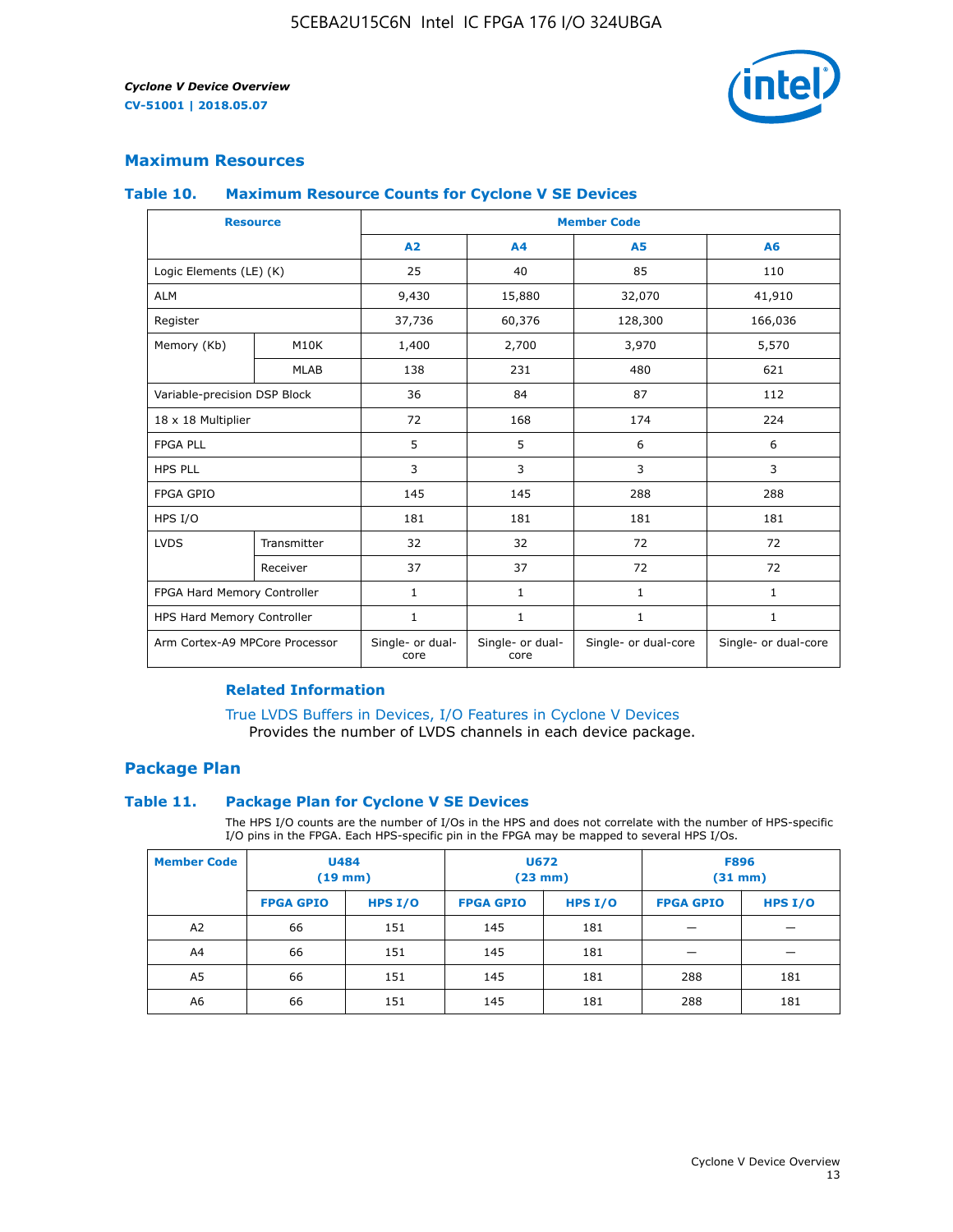

## **Cyclone V SX**

This section provides the available options, maximum resource counts, and package plan for the Cyclone V SX devices.

The information in this section is correct at the time of publication. For the latest information and to get more details, refer to the *Product Selector Guide*.

#### **Related Information**

#### [Product Selector Guide](https://www.altera.com/products/product-selector-guide.html)

Provides the latest information about Intel products.

#### **Available Options**

#### **Figure 5. Sample Ordering Code and Available Options for Cyclone V SX Devices**

The SEU internal scrubbing feature is available for Cyclone V E, GX, SE, and SX devices with the "SC" suffix in the part number. For device availability and ordering, contact your local Intel sales representatives.

Cyclone V SE and SX low-power devices (L power option) offer 30% static power reduction for devices with 25K LE and 40K LE, and 20% static power reduction for devices with 85K LE and 110K LE.



#### **Maximum Resources**

#### **Table 12. Maximum Resource Counts for Cyclone V SX Devices**

|                              | <b>Resource</b> | <b>Member Code</b> |                |                |           |  |
|------------------------------|-----------------|--------------------|----------------|----------------|-----------|--|
|                              |                 | C <sub>2</sub>     | C <sub>4</sub> | C <sub>5</sub> | C6        |  |
| Logic Elements (LE) (K)      |                 | 25                 | 40             | 85             | 110       |  |
| <b>ALM</b>                   |                 | 9,430              | 15,880         | 32,070         | 41,910    |  |
| Register                     |                 | 37,736             | 60,376         | 128,300        | 166,036   |  |
| Memory (Kb)                  | M10K            | 1,400              | 2,700          | 3,970          | 5,570     |  |
|                              | <b>MLAB</b>     | 138                | 231            | 480            | 621       |  |
| Variable-precision DSP Block |                 | 36                 | 84             | 87             | 112       |  |
| 18 x 18 Multiplier           |                 | 72                 | 168            | 174            | 224       |  |
| <b>FPGA PLL</b>              |                 | 5                  | 5              | 6              | 6         |  |
|                              |                 |                    |                |                | continued |  |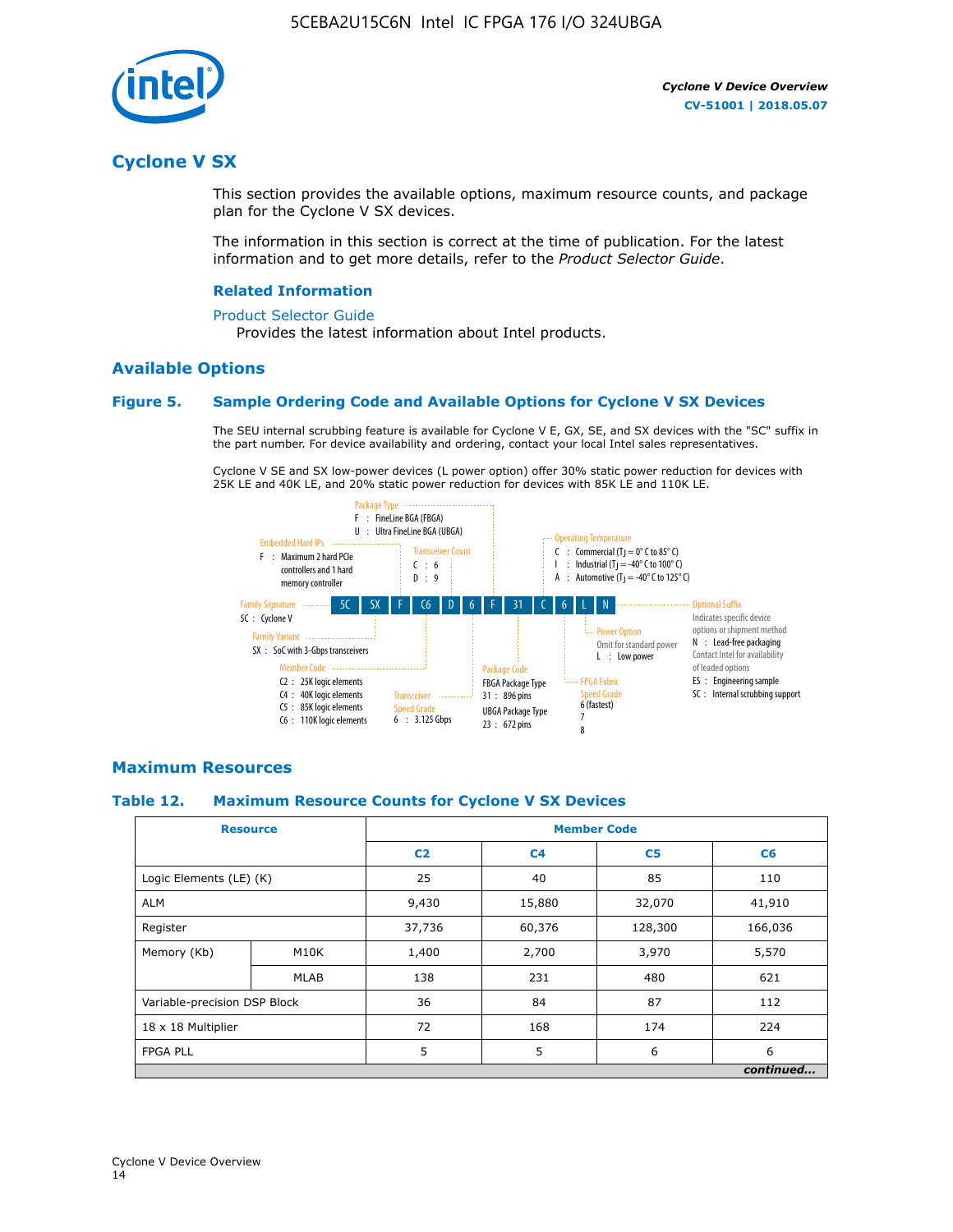

| <b>Resource</b>                |             | <b>Member Code</b> |                |                |           |  |  |
|--------------------------------|-------------|--------------------|----------------|----------------|-----------|--|--|
|                                |             | C <sub>2</sub>     | C <sub>4</sub> | C <sub>5</sub> | C6        |  |  |
| <b>HPS PLL</b>                 |             | 3                  | 3              | 3              | 3         |  |  |
| 3 Gbps Transceiver             |             | 6                  | 6              | 9              | 9         |  |  |
| FPGA GPIO $(8)$                |             | 145                | 145            | 288            | 288       |  |  |
| HPS I/O                        |             | 181                | 181            | 181            | 181       |  |  |
| <b>LVDS</b>                    | Transmitter | 32                 | 32             | 72             | 72        |  |  |
|                                | Receiver    | 37                 | 37             | 72             | 72        |  |  |
| PCIe Hard IP Block             |             | $\overline{2}$     | $\overline{2}$ | 2(9)           | 2(9)      |  |  |
| FPGA Hard Memory Controller    |             | 1                  | $\mathbf{1}$   | 1              | 1         |  |  |
| HPS Hard Memory Controller     |             | 1                  | 1              | $\mathbf{1}$   | 1         |  |  |
| Arm Cortex-A9 MPCore Processor |             | Dual-core          | Dual-core      | Dual-core      | Dual-core |  |  |

#### **Related Information**

[True LVDS Buffers in Devices, I/O Features in Cyclone V Devices](https://www.altera.com/documentation/sam1403481100977.html#sam1403480885395) Provides the number of LVDS channels in each device package.

#### **Package Plan**

#### **Table 13. Package Plan for Cyclone V SX Devices**

The HPS I/O counts are the number of I/Os in the HPS and does not correlate with the number of HPS-specific I/O pins in the FPGA. Each HPS-specific pin in the FPGA may be mapped to several HPS I/Os.

| <b>Member Code</b> | U672<br>(23 mm)  |           | <b>F896</b><br>$(31$ mm $)$ |                  |         |             |
|--------------------|------------------|-----------|-----------------------------|------------------|---------|-------------|
|                    | <b>FPGA GPIO</b> | HPS $I/O$ | <b>XCVR</b>                 | <b>FPGA GPIO</b> | HPS I/O | <b>XCVR</b> |
| C <sub>2</sub>     | 145              | 181       | 6                           |                  |         |             |
| C4                 | 145              | 181       | 6                           |                  |         |             |
| C <sub>5</sub>     | 145              | 181       | 6                           | 288              | 181     | 9           |
| C6                 | 145              | 181       | 6                           | 288              | 181     | 9           |

## **Cyclone V ST**

This section provides the available options, maximum resource counts, and package plan for the Cyclone V ST devices.

The information in this section is correct at the time of publication. For the latest information and to get more details, refer to the *Product Selector Guide*.

 $(8)$  The number of GPIOs does not include transceiver I/Os. In the Intel Quartus Prime software, the number of user I/Os includes transceiver I/Os.

<sup>(9)</sup> 1 PCIe Hard IP Block in U672 package.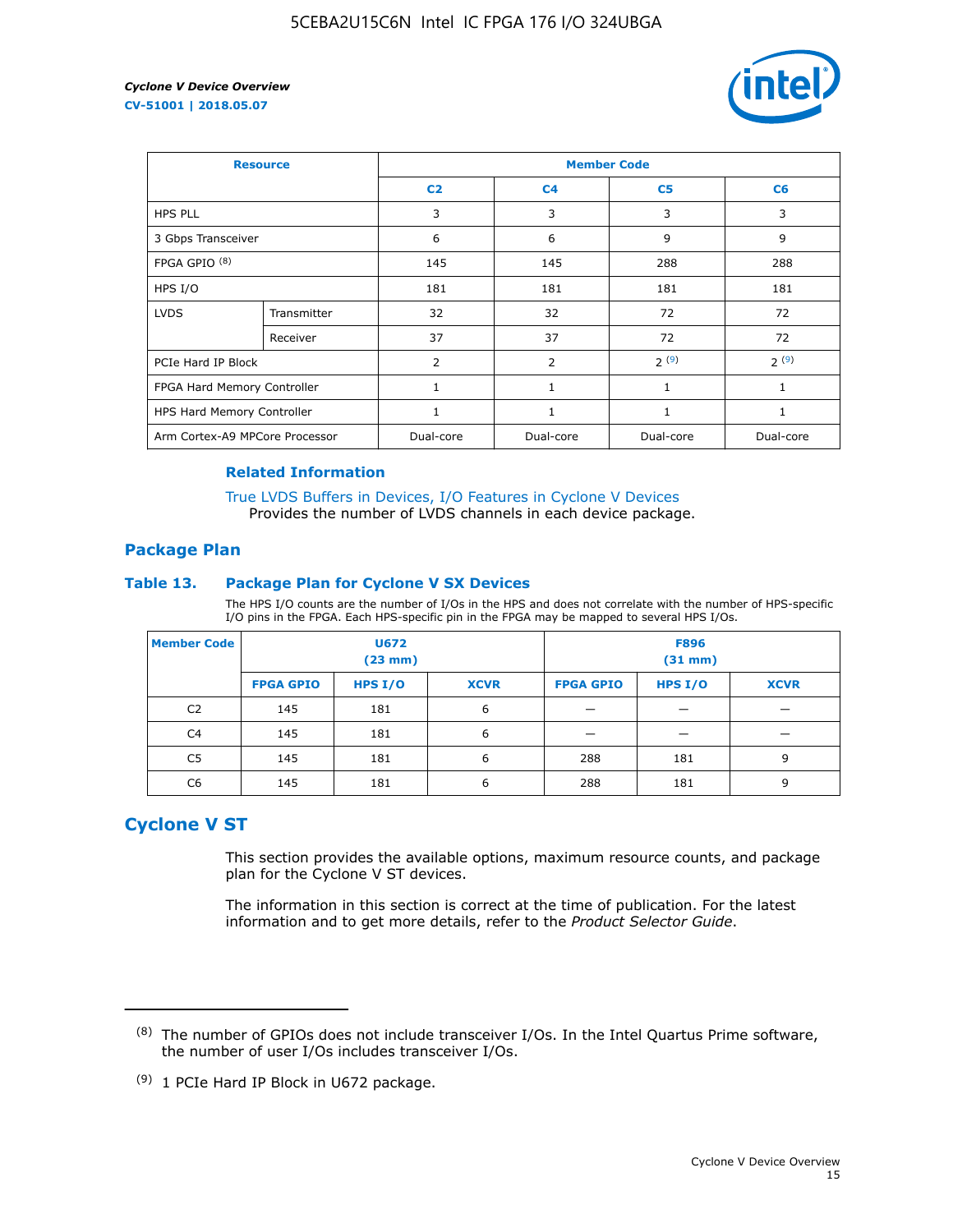

#### **Related Information**

[Product Selector Guide](https://www.altera.com/products/product-selector-guide.html) Provides the latest information about Intel products.

#### **Available Options**

#### **Figure 6. Sample Ordering Code and Available Options for Cyclone V ST Devices**



## **Maximum Resources**

#### **Table 14. Maximum Resource Counts for Cyclone V ST Devices**

| <b>Resource</b>              |             |                | <b>Member Code</b> |
|------------------------------|-------------|----------------|--------------------|
|                              |             | D <sub>5</sub> | D <sub>6</sub>     |
| Logic Elements (LE) (K)      |             | 85             | 110                |
| <b>ALM</b>                   |             | 32,070         | 41,910             |
| Register                     |             | 128,300        | 166,036            |
| Memory (Kb)                  | M10K        | 3,970          | 5,570              |
|                              | <b>MLAB</b> | 480            | 621                |
| Variable-precision DSP Block |             | 87             | 112                |
| 18 x 18 Multiplier           |             | 174            | 224                |
| <b>FPGA PLL</b>              |             | 6              | 6                  |
| <b>HPS PLL</b>               |             | 3              | 3                  |
| 6.144 Gbps Transceiver       |             | 9              | 9                  |
| FPGA GPIO(10)                |             | 288            | 288                |
| HPS I/O                      |             | 181            | 181                |
| <b>LVDS</b><br>Transmitter   |             | 72             | 72                 |
|                              |             |                | continued          |

<sup>(10)</sup> The number of GPIOs does not include transceiver I/Os. In the Intel Quartus Prime software, the number of user I/Os includes transceiver I/Os.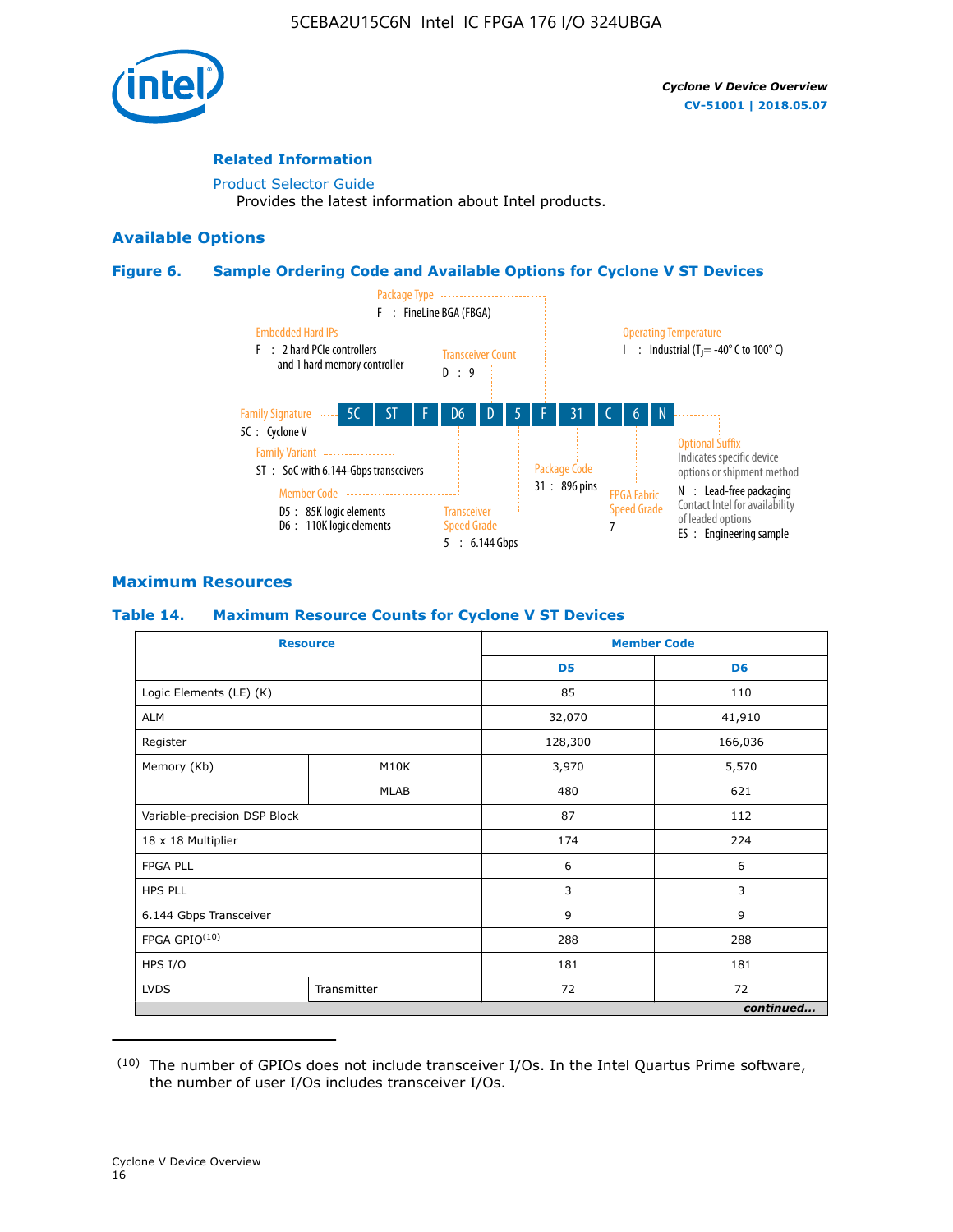

| <b>Resource</b>                |          | <b>Member Code</b> |                |  |
|--------------------------------|----------|--------------------|----------------|--|
|                                |          | D <sub>5</sub>     | D <sub>6</sub> |  |
|                                | Receiver | 72                 | 72             |  |
| PCIe Hard IP Block             |          |                    |                |  |
| FPGA Hard Memory Controller    |          |                    |                |  |
| HPS Hard Memory Controller     |          |                    |                |  |
| Arm Cortex-A9 MPCore Processor |          | Dual-core          | Dual-core      |  |

#### **Related Information**

## [True LVDS Buffers in Devices, I/O Features in Cyclone V Devices](https://www.altera.com/documentation/sam1403481100977.html#sam1403480885395)

Provides the number of LVDS channels in each device package.

#### **Package Plan**

#### **Table 15. Package Plan for Cyclone V ST Devices**

- The HPS I/O counts are the number of I/Os in the HPS and does not correlate with the number of HPSspecific I/O pins in the FPGA. Each HPS-specific pin in the FPGA may be mapped to several HPS I/Os.
- Transceiver counts shown are for transceiver ≤5 Gbps . 6 Gbps transceiver channel count support depends on the package and channel usage. For more information about the 6 Gbps transceiver channel count, refer to the *Cyclone V Device Handbook Volume 2: Transceivers*.

| <b>Member Code</b> | <b>F896</b><br>$(31$ mm $)$ |           |             |  |  |
|--------------------|-----------------------------|-----------|-------------|--|--|
|                    | <b>FPGA GPIO</b>            | HPS $I/O$ | <b>XCVR</b> |  |  |
| D <sub>5</sub>     | 288                         | 181       | 9(11)       |  |  |
| D <sub>6</sub>     | 288                         | 181       | q(11)       |  |  |

#### **Related Information**

[6.144-Gbps Support Capability in Cyclone V GT Devices, Cyclone V Device Handbook](https://www.altera.com/documentation/nik1409855456781.html#nik1409855410757) [Volume 2: Transceivers](https://www.altera.com/documentation/nik1409855456781.html#nik1409855410757)

Provides more information about 6 Gbps transceiver channel count.

<sup>(11)</sup> If you require CPRI (at 4.9152 Gbps) and PCIe Gen2 transmit jitter compliance, Intel recommends that you use only up to seven full-duplex transceiver channels for CPRI, and up to six full-duplex channels for PCIe Gen2. The CMU channels are not considered full-duplex channels.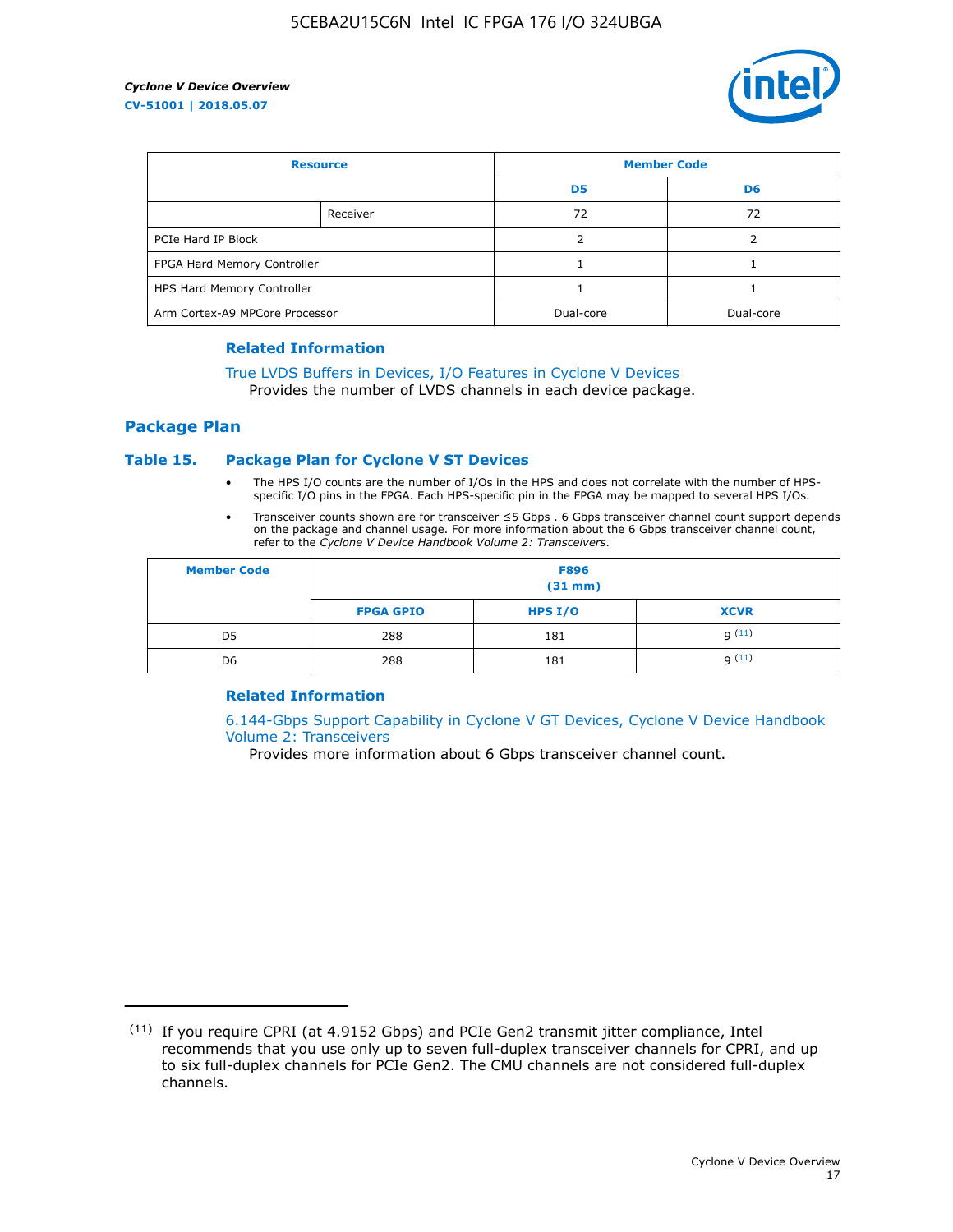

# **I/O Vertical Migration for Cyclone V Devices**

#### **Figure 7. Vertical Migration Capability Across Cyclone V Device Packages and Densities**

The arrows indicate the vertical migration paths. The devices included in each vertical migration path are shaded. You can also migrate your design across device densities in the same package option if the devices have the same dedicated pins, configuration pins, and power pins.



You can achieve the vertical migration shaded in red if you use only up to 175 GPIOs for the M383 package, and 138 GPIOs for the U672 package. These migration paths are not shown in the Intel Quartus Prime software Pin Migration View.

*Note:* To verify the pin migration compatibility, use the Pin Migration View window in the Intel Quartus Prime software Pin Planner.

## **Adaptive Logic Module**

Cyclone V devices use a 28 nm ALM as the basic building block of the logic fabric.

The ALM, as shown in following figure, uses an 8-input fracturable look-up table (LUT) with four dedicated registers to help improve timing closure in register-rich designs and achieve an even higher design packing capability than previous generations.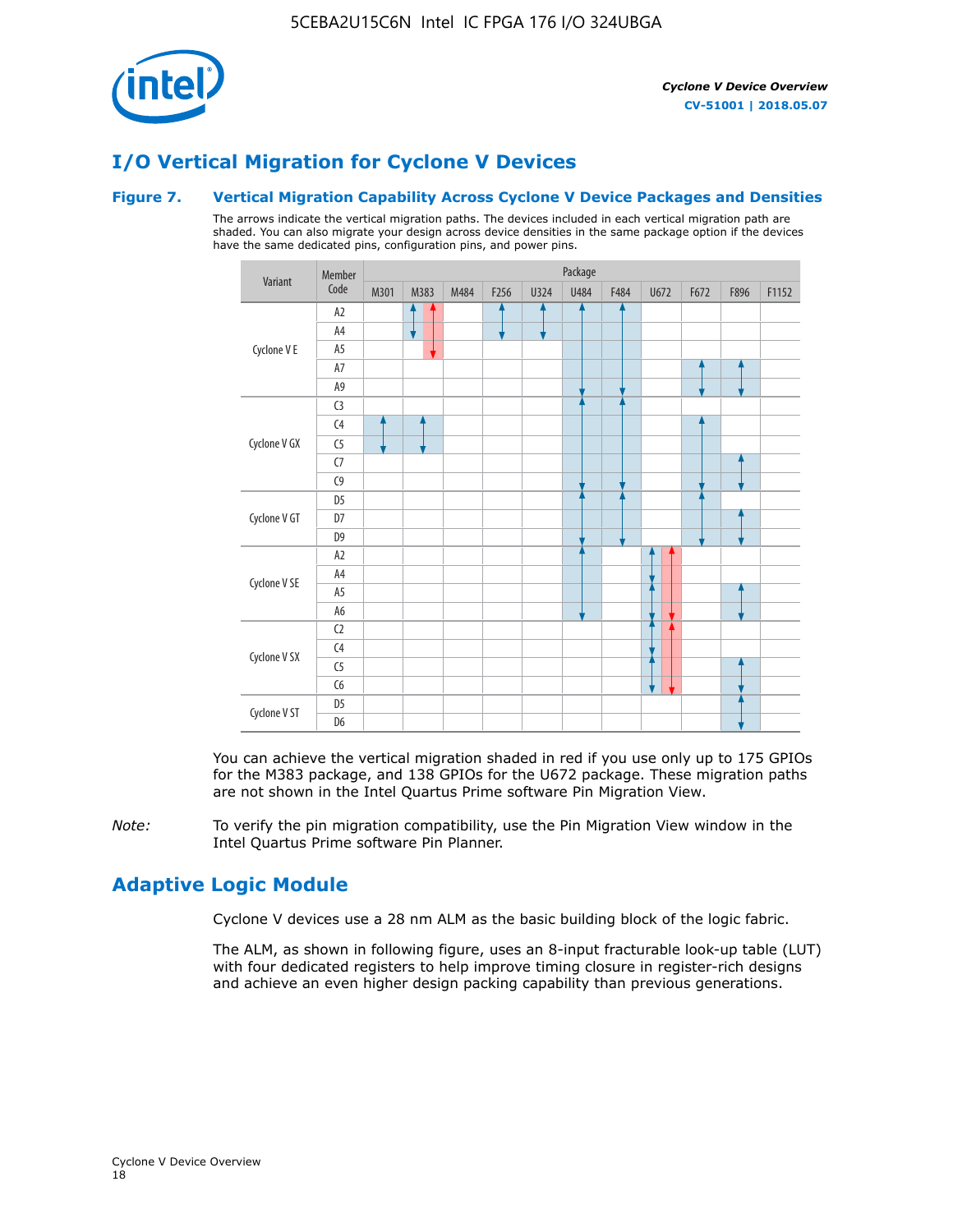

#### **Figure 8. ALM for Cyclone V Devices**



You can configure up to 25% of the ALMs in the Cyclone V devices as distributed memory using MLABs.

#### **Related Information**

Embedded Memory Capacity in Cyclone V Devices on page 21 Lists the embedded memory capacity for each device.

## **Variable-Precision DSP Block**

Cyclone V devices feature a variable-precision DSP block that supports these features:

- Configurable to support signal processing precisions ranging from  $9 \times 9$ ,  $18 \times 18$ and 27 x 27 bits natively
- A 64-bit accumulator
- A hard preadder that is available in both 18- and 27-bit modes
- Cascaded output adders for efficient systolic finite impulse response (FIR) filters
- Internal coefficient register banks, 8 deep, for each multiplier in 18- or 27-bit mode
- Fully independent multiplier operation
- A second accumulator feedback register to accommodate complex multiplyaccumulate functions
- Fully independent Efficient support for single-precision floating point arithmetic
- The inferability of all modes by the Intel Quartus Prime design software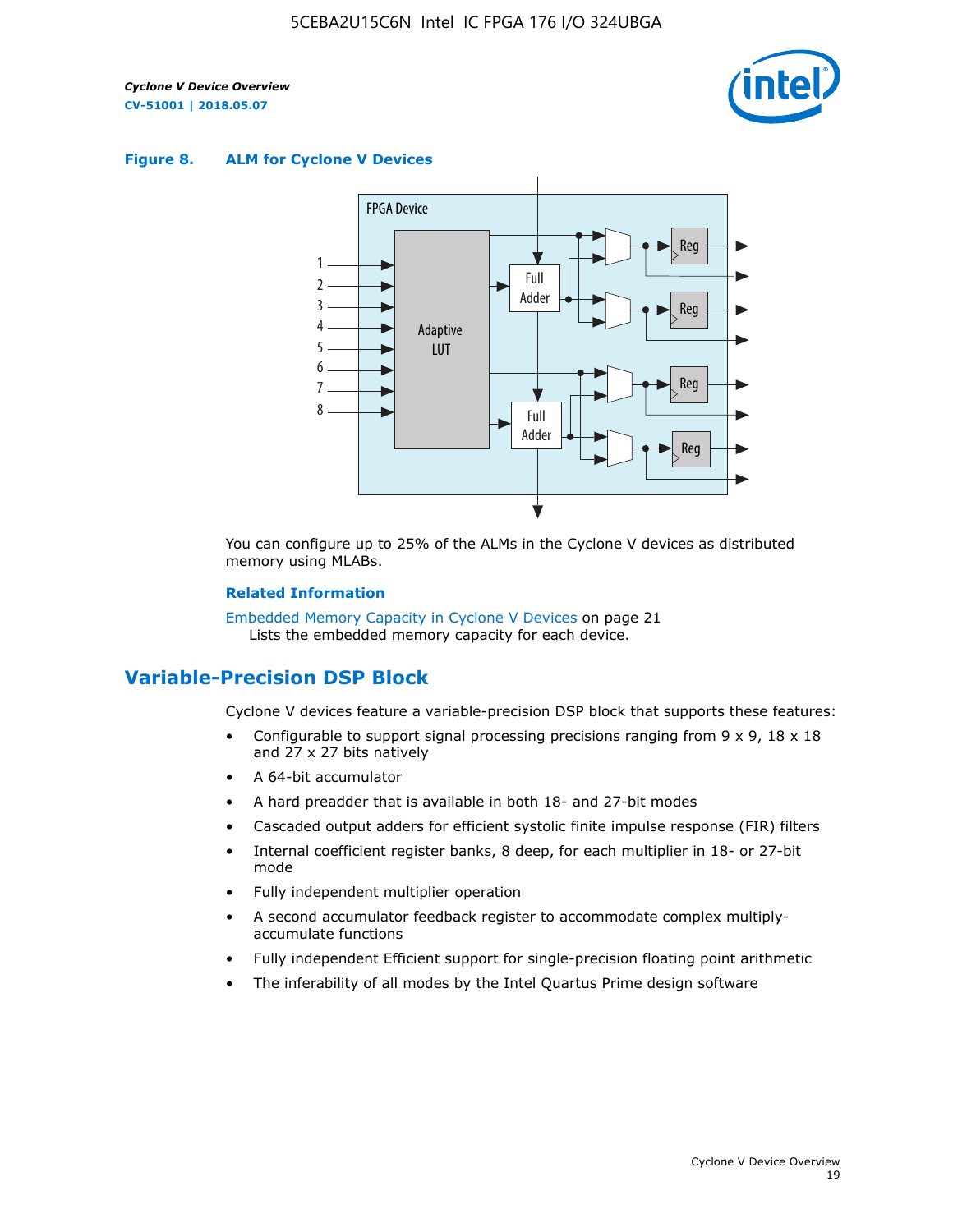

### **Table 16. Variable-Precision DSP Block Configurations for Cyclone V Devices**

| <b>Usage Example</b>                                       | <b>Multiplier Size (Bit)</b> | <b>DSP Block Resource</b> |
|------------------------------------------------------------|------------------------------|---------------------------|
| Low precision fixed point for video<br>applications        | Three $9 \times 9$           |                           |
| Medium precision fixed point in FIR<br>filters             | Two 18 x 18                  |                           |
| FIR filters and general DSP usage                          | Two 18 x 18 with accumulate  |                           |
| High precision fixed- or floating-point<br>implementations | One 27 x 27 with accumulate  |                           |

You can configure each DSP block during compilation as independent three  $9 \times 9$ , two 18 x 18, or one 27 x 27 multipliers. With a dedicated 64 bit cascade bus, you can cascade multiple variable-precision DSP blocks to implement even higher precision DSP functions efficiently.

#### **Table 17. Number of Multipliers in Cyclone V Devices**

The table lists the variable-precision DSP resources by bit precision for each Cyclone V device.

| <b>Variant</b>  | <b>Member</b><br><b>Code</b> | <b>Variable-</b><br>precision |                                   | <b>Independent Input and Output</b><br><b>Multiplications Operator</b> | $18 \times 18$<br><b>Multiplier</b> | $18 \times 18$<br><b>Multiplier</b> |                                                              |
|-----------------|------------------------------|-------------------------------|-----------------------------------|------------------------------------------------------------------------|-------------------------------------|-------------------------------------|--------------------------------------------------------------|
|                 |                              | <b>DSP Block</b>              | $9 \times 9$<br><b>Multiplier</b> | $18 \times 18$<br><b>Multiplier</b>                                    | $27 \times 27$<br><b>Multiplier</b> | <b>Adder Mode</b>                   | <b>Adder</b><br><b>Summed</b><br>with 36 bit<br><b>Input</b> |
| Cyclone V E     | A2                           | 25                            | 75                                | 50                                                                     | 25                                  | 25                                  | 25                                                           |
|                 | A4                           | 66                            | 198                               | 132                                                                    | 66                                  | 66                                  | 66                                                           |
|                 | A5                           | 150                           | 450                               | 300                                                                    | 150                                 | 150                                 | 150                                                          |
|                 | A7                           | 156                           | 468                               | 312                                                                    | 156                                 | 156                                 | 156                                                          |
|                 | A9                           | 342                           | 1,026                             | 684                                                                    | 342                                 | 342                                 | 342                                                          |
| Cyclone V<br>GX | C <sub>3</sub>               | 57                            | 171                               | 114                                                                    | 57                                  | 57                                  | 57                                                           |
|                 | C <sub>4</sub>               | 70                            | 210                               | 140                                                                    | 70                                  | 70                                  | 70                                                           |
|                 | C <sub>5</sub>               | 150                           | 450                               | 300                                                                    | 150                                 | 150                                 | 150                                                          |
|                 | C7                           | 156                           | 468                               | 312                                                                    | 156                                 | 156                                 | 156                                                          |
|                 | C <sub>9</sub>               | 342                           | 1,026                             | 684                                                                    | 342                                 | 342                                 | 342                                                          |
| Cyclone V GT    | D <sub>5</sub>               | 150                           | 450                               | 300                                                                    | 150                                 | 150                                 | 150                                                          |
|                 | D7                           | 156                           | 468                               | 312                                                                    | 156                                 | 156                                 | 156                                                          |
|                 | D <sub>9</sub>               | 342                           | 1,026                             | 684                                                                    | 342                                 | 342                                 | 342                                                          |
| Cyclone V SE    | A <sub>2</sub>               | 36                            | 108                               | 72                                                                     | 36                                  | 36                                  | 36                                                           |
|                 | A4                           | 84                            | 252                               | 168                                                                    | 84                                  | 84                                  | 84                                                           |
|                 | A5                           | 87                            | 261                               | 174                                                                    | 87                                  | 87                                  | 87                                                           |
|                 | A <sub>6</sub>               | 112                           | 336                               | 224                                                                    | 112                                 | 112                                 | 112                                                          |
| Cyclone V SX    | C <sub>2</sub>               | 36                            | 108                               | 72                                                                     | 36                                  | 36                                  | 36                                                           |
|                 | C <sub>4</sub>               | 84                            | 252                               | 168                                                                    | 84                                  | 84                                  | 84                                                           |
|                 | C <sub>5</sub>               | 87                            | 261                               | 174                                                                    | 87                                  | 87                                  | 87                                                           |
|                 |                              |                               |                                   |                                                                        |                                     |                                     | continued                                                    |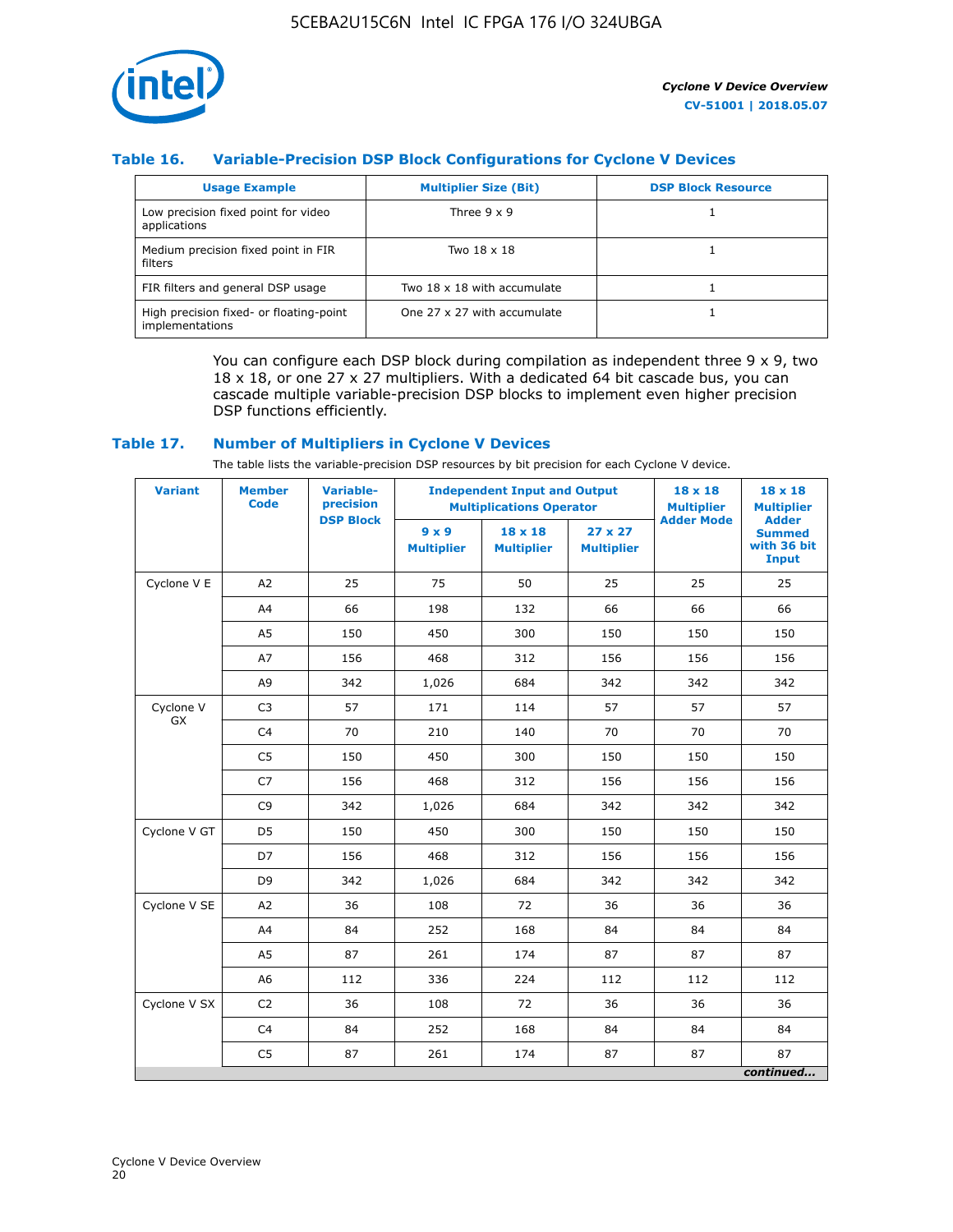

| <b>Variant</b> | <b>Variable-</b><br><b>Member</b><br>precision<br><b>Code</b><br><b>DSP Block</b> |     | <b>Independent Input and Output</b><br><b>Multiplications Operator</b> | $18 \times 18$<br><b>Multiplier</b> | $18 \times 18$<br><b>Multiplier</b><br><b>Adder</b> |                   |                                       |
|----------------|-----------------------------------------------------------------------------------|-----|------------------------------------------------------------------------|-------------------------------------|-----------------------------------------------------|-------------------|---------------------------------------|
|                |                                                                                   |     | $9 \times 9$<br><b>Multiplier</b>                                      | $18 \times 18$<br><b>Multiplier</b> | $27 \times 27$<br><b>Multiplier</b>                 | <b>Adder Mode</b> | <b>Summed</b><br>with 36 bit<br>Input |
|                | C6                                                                                | 112 | 336                                                                    | 224                                 | 112                                                 | 112               | 112                                   |
| Cyclone V ST   | D <sub>5</sub>                                                                    | 87  | 261                                                                    | 174                                 | 87                                                  | 87                | 87                                    |
|                | D <sub>6</sub>                                                                    | 112 | 336                                                                    | 224                                 | 112                                                 | 112               | 112                                   |

## **Embedded Memory Blocks**

The embedded memory blocks in the devices are flexible and designed to provide an optimal amount of small- and large-sized memory arrays to fit your design requirements.

## **Types of Embedded Memory**

The Cyclone V devices contain two types of memory blocks:

- 10 Kb M10K blocks—blocks of dedicated memory resources. The M10K blocks are ideal for larger memory arrays while still providing a large number of independent ports.
- 640 bit memory logic array blocks (MLABs)—enhanced memory blocks that are configured from dual-purpose logic array blocks (LABs). The MLABs are ideal for wide and shallow memory arrays. The MLABs are optimized for implementation of shift registers for digital signal processing (DSP) applications, wide shallow FIFO buffers, and filter delay lines. Each MLAB is made up of ten adaptive logic modules (ALMs). In the Cyclone V devices, you can configure these ALMs as ten 32 x 2 blocks, giving you one 32 x 20 simple dual-port SRAM block per MLAB.

## **Embedded Memory Capacity in Cyclone V Devices**

#### **Table 18. Embedded Memory Capacity and Distribution in Cyclone V Devices**

|                | <b>Member</b>  | <b>M10K</b>  |                     | <b>MLAB</b>  | <b>Total RAM Bit</b> |           |
|----------------|----------------|--------------|---------------------|--------------|----------------------|-----------|
| <b>Variant</b> | <b>Code</b>    | <b>Block</b> | <b>RAM Bit (Kb)</b> | <b>Block</b> | <b>RAM Bit (Kb)</b>  | (Kb)      |
| Cyclone V E    | A2             | 176          | 1,760               | 314          | 196                  | 1,956     |
|                | A4             | 308          | 3,080               | 485          | 303                  | 3,383     |
|                | A5             | 446          | 4,460               | 679          | 424                  | 4,884     |
|                | A7             | 686          | 6,860               | 1338         | 836                  | 7,696     |
|                | A9             | 1,220        | 12,200              | 2748         | 1,717                | 13,917    |
| Cyclone V GX   | C <sub>3</sub> | 135          | 1,350               | 291          | 182                  | 1,532     |
|                | C4             | 250          | 2,500               | 678          | 424                  | 2,924     |
|                | C5             | 446          | 4,460               | 678          | 424                  | 4,884     |
|                | C7             | 686          | 6,860               | 1338         | 836                  | 7,696     |
|                | C <sub>9</sub> | 1,220        | 12,200              | 2748         | 1,717                | 13,917    |
|                |                |              |                     |              |                      | continued |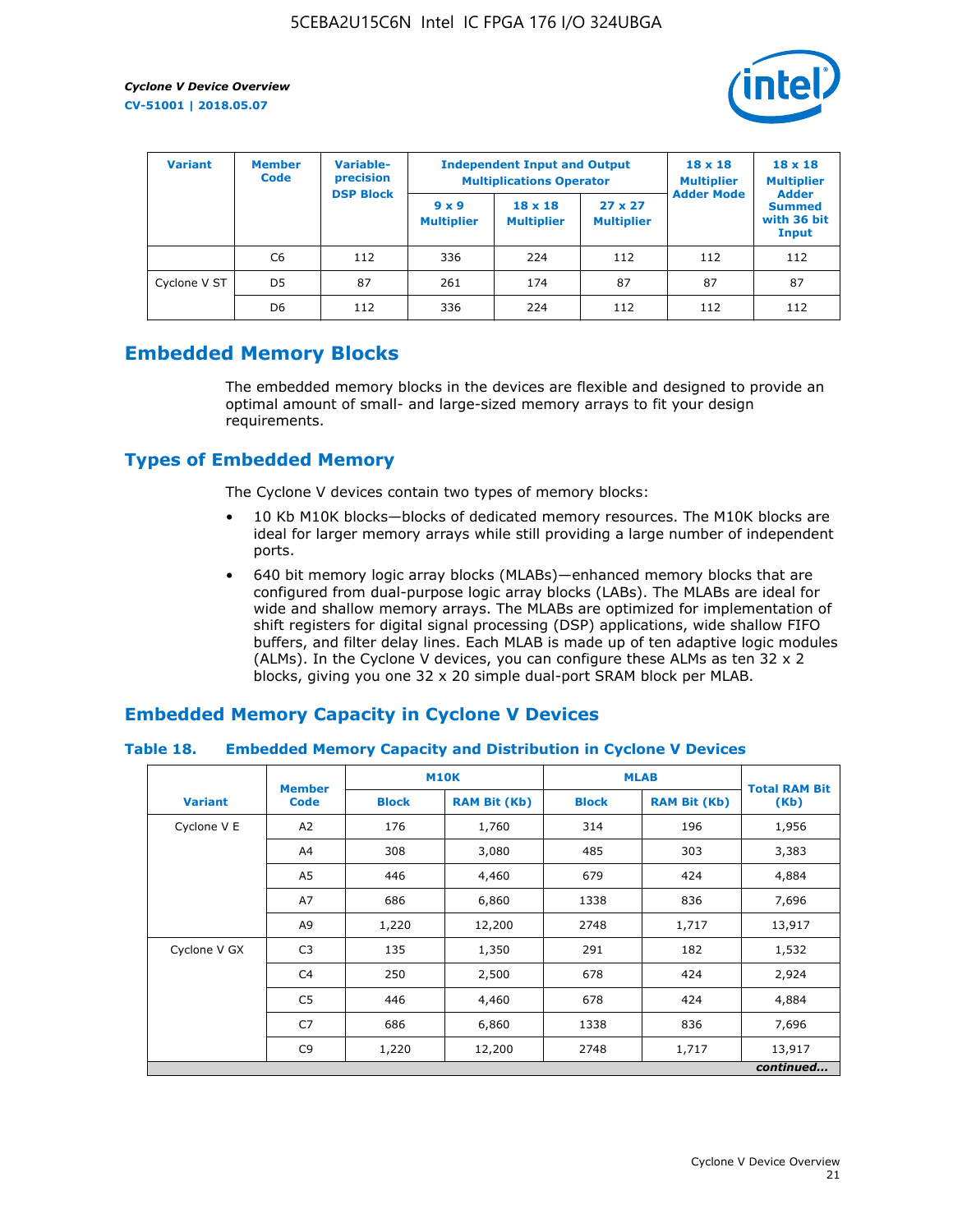

|                | <b>Member</b>  | <b>M10K</b>  |                     | <b>MLAB</b>  | <b>Total RAM Bit</b> |        |  |
|----------------|----------------|--------------|---------------------|--------------|----------------------|--------|--|
| <b>Variant</b> | <b>Code</b>    | <b>Block</b> | <b>RAM Bit (Kb)</b> | <b>Block</b> | <b>RAM Bit (Kb)</b>  | (Kb)   |  |
| Cyclone V GT   | D <sub>5</sub> | 446          | 4,460               | 679          | 424                  | 4,884  |  |
|                | D7             | 686          | 6,860               | 1338         | 836                  | 7,696  |  |
|                | D <sub>9</sub> | 1,220        | 12,200              | 2748         | 1,717                | 13,917 |  |
| Cyclone V SE   | A <sub>2</sub> | 140          | 1,400               | 221          | 138                  | 1,538  |  |
|                | A4             | 270          | 2,700               | 370          | 231                  | 2,460  |  |
|                | A5             | 397          | 3,970               | 768          | 480                  | 4,450  |  |
|                | A6             | 553          | 5,530               | 994          | 621                  | 6,151  |  |
| Cyclone V SX   | C <sub>2</sub> | 140          | 1,400               | 221          | 138                  | 1,538  |  |
|                | C4             | 270          | 2,700               | 370          | 231                  | 2,460  |  |
|                | C5             | 397          | 3,970               | 768          | 480                  | 4,450  |  |
|                | C <sub>6</sub> | 553          | 5,530               | 994          | 621                  | 6,151  |  |
| Cyclone V ST   | D <sub>5</sub> | 397          | 3,970               | 768          | 480                  | 4,450  |  |
|                | D <sub>6</sub> | 553          | 5,530               | 994          | 621                  | 6,151  |  |

## **Embedded Memory Configurations**

#### **Table 19. Supported Embedded Memory Block Configurations for Cyclone V Devices**

This table lists the maximum configurations supported for the embedded memory blocks. The information is applicable only to the single-port RAM and ROM modes.

| <b>Memory Block</b> | Depth (bits) | <b>Programmable Width</b> |
|---------------------|--------------|---------------------------|
| MLAB                | 32           | x16, x18, or x20          |
| M10K                | 256          | x40 or x32                |
|                     | 512          | x20 or x16                |
|                     | 1K           | $x10$ or $x8$             |
|                     | 2K           | $x5$ or $x4$              |
|                     | 4K           | x2                        |
|                     | 8K           | x1                        |

## **Clock Networks and PLL Clock Sources**

550 MHz Cyclone V devices have 16 global clock networks capable of up to operation. The clock network architecture is based on Intel's global, quadrant, and peripheral clock structure. This clock structure is supported by dedicated clock input pins and fractional PLLs.

*Note:* To reduce power consumption, the Intel Quartus Prime software identifies all unused sections of the clock network and powers them down.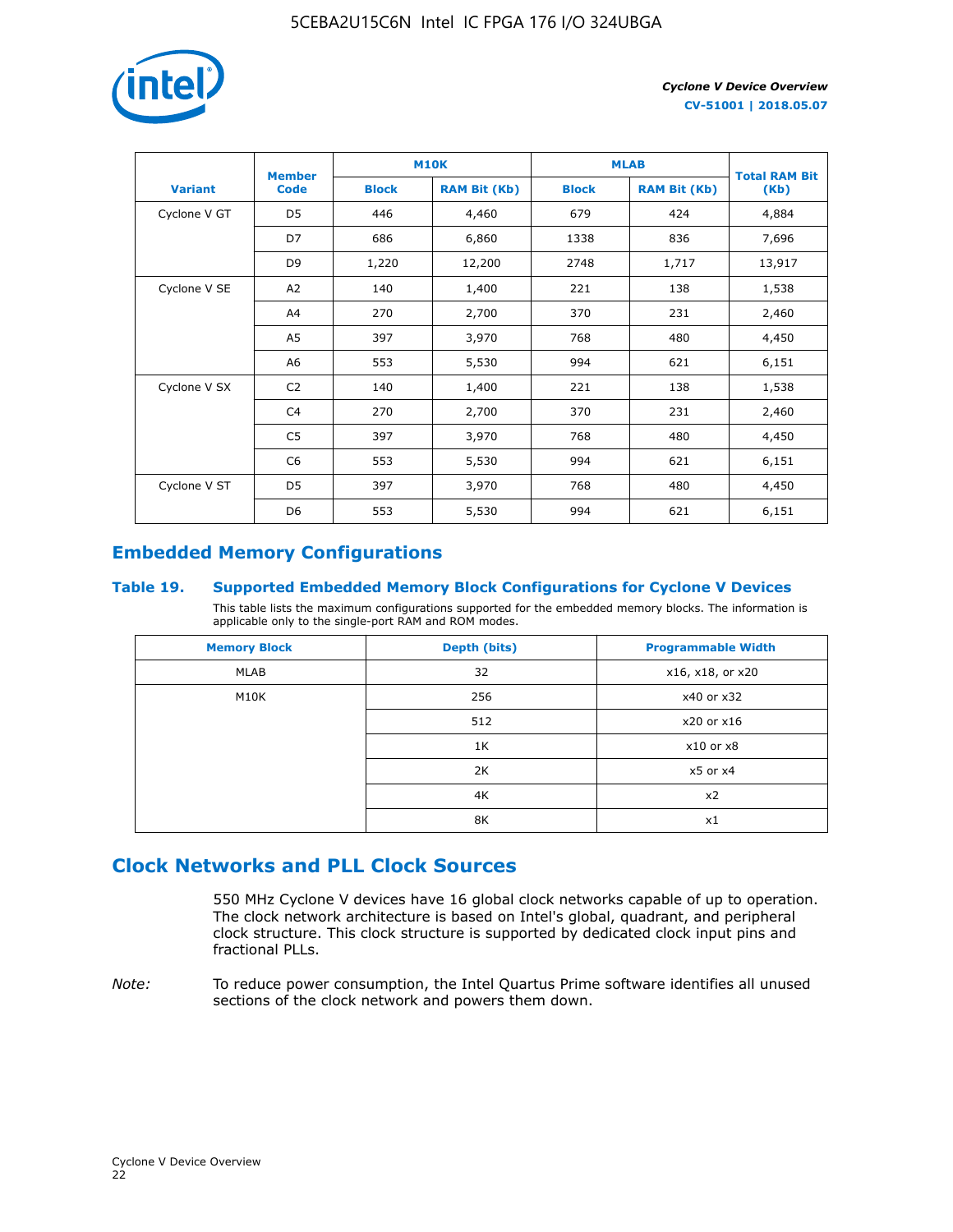5CEBA2U15C6N Intel IC FPGA 176 I/O 324UBGA

*Cyclone V Device Overview* **CV-51001 | 2018.05.07**



#### **PLL Features**

The PLLs in the Cyclone V devices support the following features:

- Frequency synthesis
- On-chip clock deskew
- Jitter attenuation
- Programmable output clock duty cycles
- PLL cascading
- Reference clock switchover
- Programmable bandwidth
- User-mode reconfiguration of PLLs
- Low power mode for each fractional PLL
- Dynamic phase shift
- Direct, source synchronous, zero delay buffer, external feedback, and LVDS compensation modes

#### **Fractional PLL**

In addition to integer PLLs, the Cyclone V devices use a fractional PLL architecture. The devices have up to eight PLLs, each with nine output counters. You can use the output counters to reduce PLL usage in two ways:

- Reduce the number of oscillators that are required on your board by using fractional PLLs
- Reduce the number of clock pins that are used in the device by synthesizing multiple clock frequencies from a single reference clock source

If you use the fractional PLL mode, you can use the PLLs for precision fractional-N frequency synthesis—removing the need for off-chip reference clock sources in your design.

The transceiver fractional PLLs that are not used by the transceiver I/Os can be used as general purpose fractional PLLs by the FPGA fabric.

## **FPGA General Purpose I/O**

Cyclone V devices offer highly configurable GPIOs. The following list describes the features of the GPIOs:

- Programmable bus hold and weak pull-up
- LVDS output buffer with programmable differential output voltage ( $V_{OD}$ ) and programmable pre-emphasis
- On-chip parallel termination ( $R<sub>T</sub>$  OCT) for all I/O banks with OCT calibration to limit the termination impedance variation
- On-chip dynamic termination that has the ability to swap between series and parallel termination, depending on whether there is read or write on a common bus for signal integrity
- Easy timing closure support using the hard read FIFO in the input register path, and delay-locked loop (DLL) delay chain with fine and coarse architecture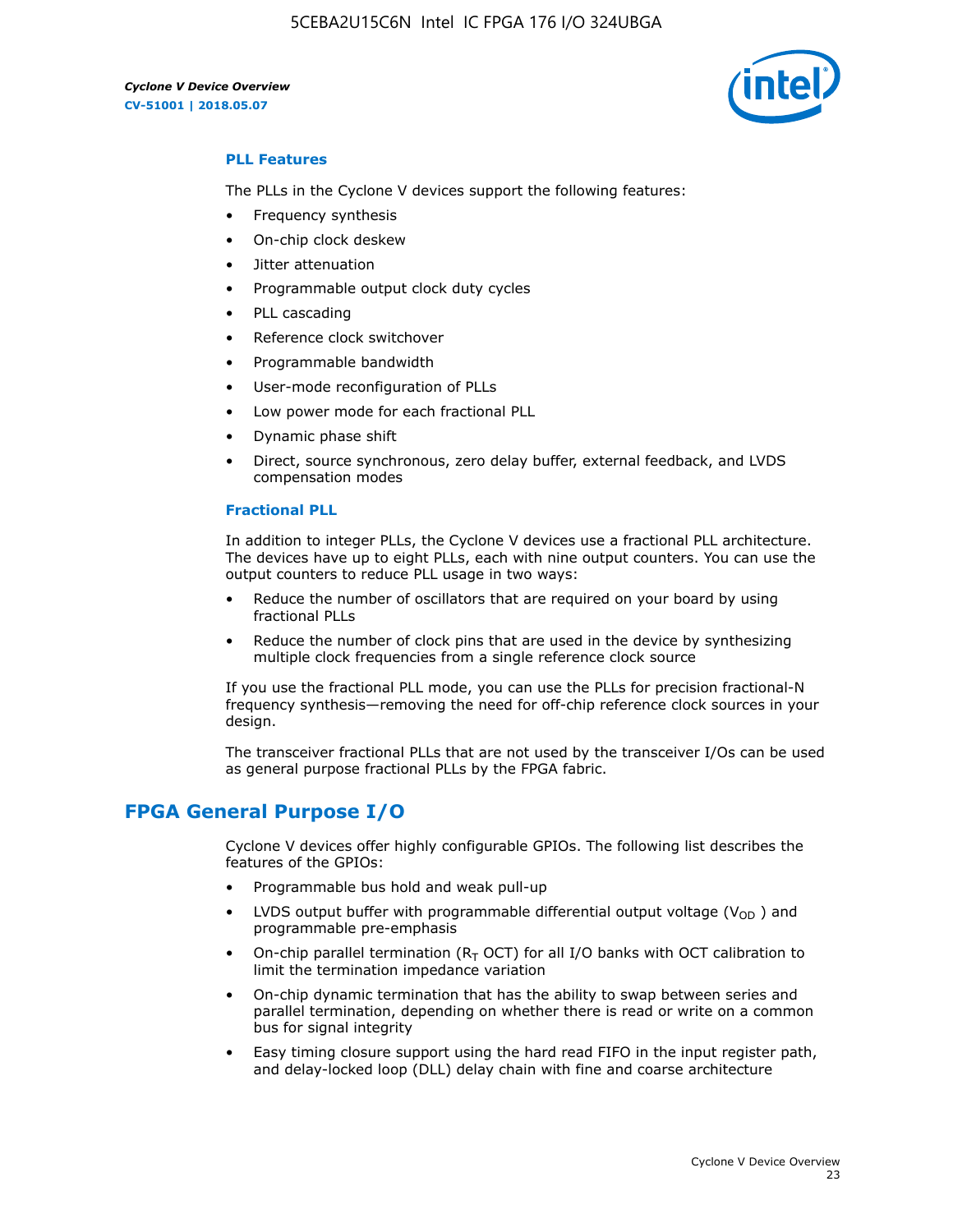

## **PCIe Gen1 and Gen2 Hard IP**

Cyclone V GX, GT, SX, and ST devices contain PCIe hard IP that is designed for performance and ease-of-use. The PCIe hard IP consists of the MAC, data link, and transaction layers.

The PCIe hard IP supports PCIe Gen2 and Gen1 end point and root port for up to x4 lane configuration. The PCIe Gen2 x4 support is PCIe-compatible.

The PCIe endpoint support includes multifunction support for up to eight functions, as shown in the following figure. The integrated multifunction support reduces the FPGA logic requirements by up to 20,000 LEs for PCIe designs that require multiple peripherals.

#### **Figure 9. PCIe Multifunction for Cyclone V Devices**



The Cyclone V PCIe hard IP operates independently from the core logic. This independent operation allows the PCIe link to wake up and complete link training in less than 100 ms while the Cyclone V device completes loading the programming file for the rest of the device.

In addition, the PCIe hard IP in the Cyclone V device provides improved end-to-end datapath protection using ECC.

## **External Memory Interface**

This section provides an overview of the external memory interface in Cyclone V devices.

#### **Hard and Soft Memory Controllers**

Cyclone V devices support up to two hard memory controllers for DDR3, DDR2, and LPDDR2 SDRAM devices. Each controller supports 8 to 32 bit components of up to 4 gigabits (Gb) in density with two chip selects and optional ECC. For the Cyclone V SoC devices, an additional hard memory controller in the HPS supports DDR3, DDR2, and LPDDR2 SDRAM devices.

All Cyclone V devices support soft memory controllers for DDR3, DDR2, and LPDDR2 SDRAM devices for maximum flexibility.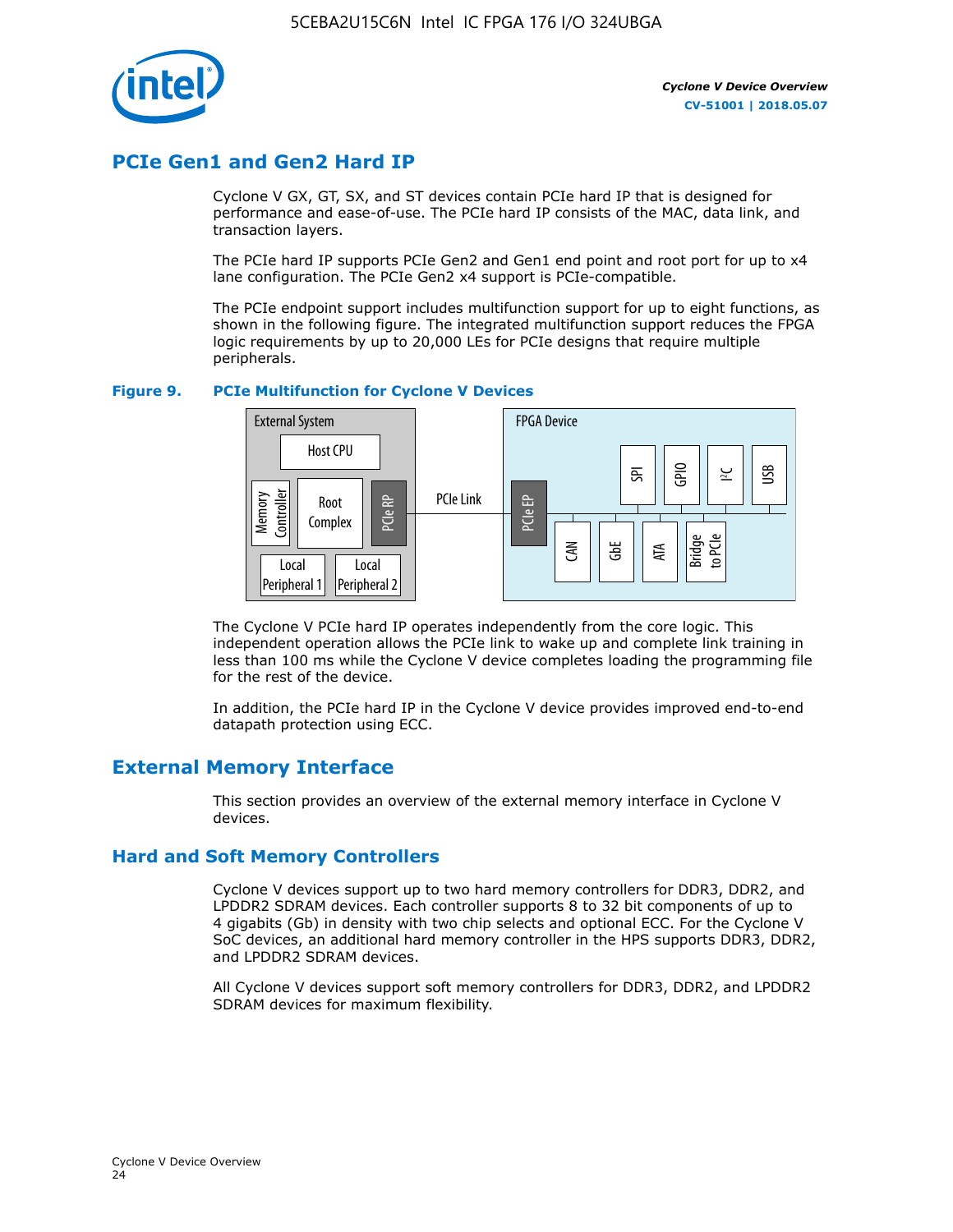

## **External Memory Performance**

#### **Table 20. External Memory Interface Performance in Cyclone V Devices**

The maximum and minimum operating frequencies depend on the memory interface standards and the supported delay-locked loop (DLL) frequency listed in the device datasheet.

| <b>Interface</b>  | <b>Voltage</b> | <b>Maximum Frequency (MHz)</b> | <b>Minimum Frequency</b> |       |
|-------------------|----------------|--------------------------------|--------------------------|-------|
|                   | $(\mathsf{V})$ | <b>Hard Controller</b>         | <b>Soft Controller</b>   | (MHz) |
| <b>DDR3 SDRAM</b> | 1.5            | 400                            | 303                      | 303   |
|                   | 1.35           | 400                            | 303                      | 303   |
| <b>DDR2 SDRAM</b> | 1.8            | 400                            | 300                      | 167   |
| LPDDR2 SDRAM      | 1.2            | 333                            | 300                      | 167   |

#### **Related Information**

[External Memory Interface Spec Estimator](https://www.altera.com/solutions/technology/external-memory/spec-estimator.html)

For the latest information and to estimate the external memory system performance specification, use Intel's External Memory Interface Spec Estimator tool.

## **HPS External Memory Performance**

#### **Table 21. HPS External Memory Interface Performance**

The hard processor system (HPS) is available in Cyclone V SoC devices only.

| <b>Interface</b>  | <b>Voltage (V)</b> | <b>HPS Hard Controller (MHz)</b> |
|-------------------|--------------------|----------------------------------|
| <b>DDR3 SDRAM</b> | 1.5                | 400                              |
|                   | 1.35               | 400                              |
| <b>DDR2 SDRAM</b> | 1.8                | 400                              |
| LPDDR2 SDRAM      | 1.2                | 333                              |

#### **Related Information**

#### [External Memory Interface Spec Estimator](https://www.altera.com/solutions/technology/external-memory/spec-estimator.html)

For the latest information and to estimate the external memory system performance specification, use Intel's External Memory Interface Spec Estimator tool.

## **Low-Power Serial Transceivers**

Cyclone V devices deliver the industry's lowest power 6.144 Gbps transceivers at an estimated 88 mW maximum power consumption per channel. Cyclone V transceivers are designed to be compliant with a wide range of protocols and data rates.

## **Transceiver Channels**

The transceivers are positioned on the left outer edge of the device. The transceiver channels consist of the physical medium attachment (PMA), physical coding sublayer (PCS), and clock networks.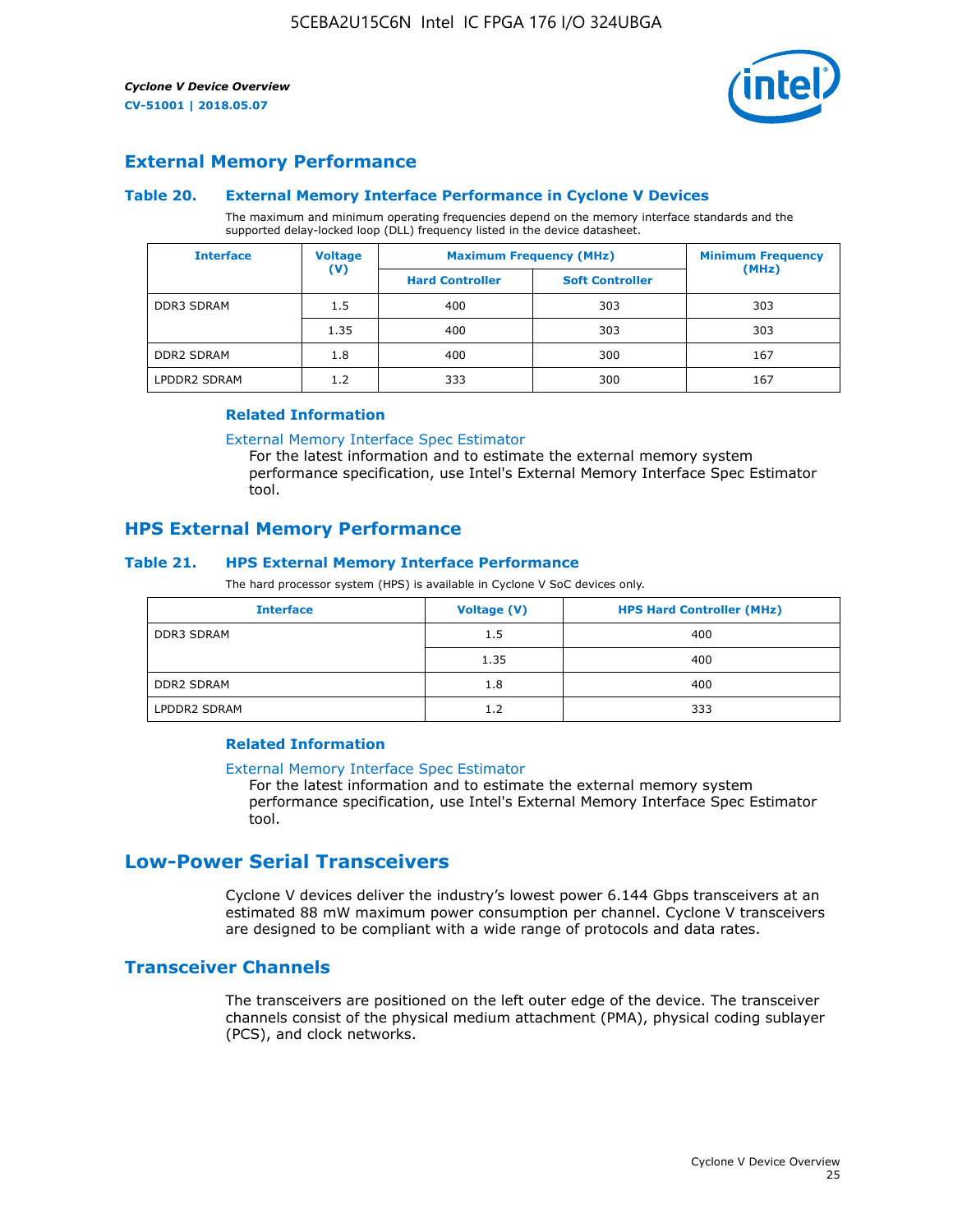

#### **Figure 10. Device Chip Overview for Cyclone V GX and GT Devices**

The figure shows a Cyclone V FPGA with transceivers. Different Cyclone V devices may have a different floorplans than the one shown here.



#### **PMA Features**

To prevent core and I/O noise from coupling into the transceivers, the PMA block is isolated from the rest of the chip—ensuring optimal signal integrity. For the transceivers, you can use the channel PLL of an unused receiver PMA as an additional transmit PLL.

#### **Table 22. PMA Features of the Transceivers in Cyclone V Devices**

| <b>Features</b>                                    | <b>Capability</b>                                                                                       |
|----------------------------------------------------|---------------------------------------------------------------------------------------------------------|
| Backplane support                                  | Driving capability up to 6.144 Gbps                                                                     |
| PLL-based clock recovery                           | Superior jitter tolerance                                                                               |
| Programmable deserialization and word<br>alignment | Flexible deserialization width and configurable word alignment pattern                                  |
| Equalization and pre-emphasis                      | Up to 14.37 dB of pre-emphasis and up to 4.7 dB of equalization<br>No decision feedback equalizer (DFE) |
| Ring oscillator transmit PLLs                      | 614 Mbps to 6.144 Gbps                                                                                  |
| Input reference clock range                        | 20 MHz to 400 MHz                                                                                       |
| Transceiver dynamic reconfiguration                | Allows the reconfiguration of a single channel without affecting the operation of<br>other channels     |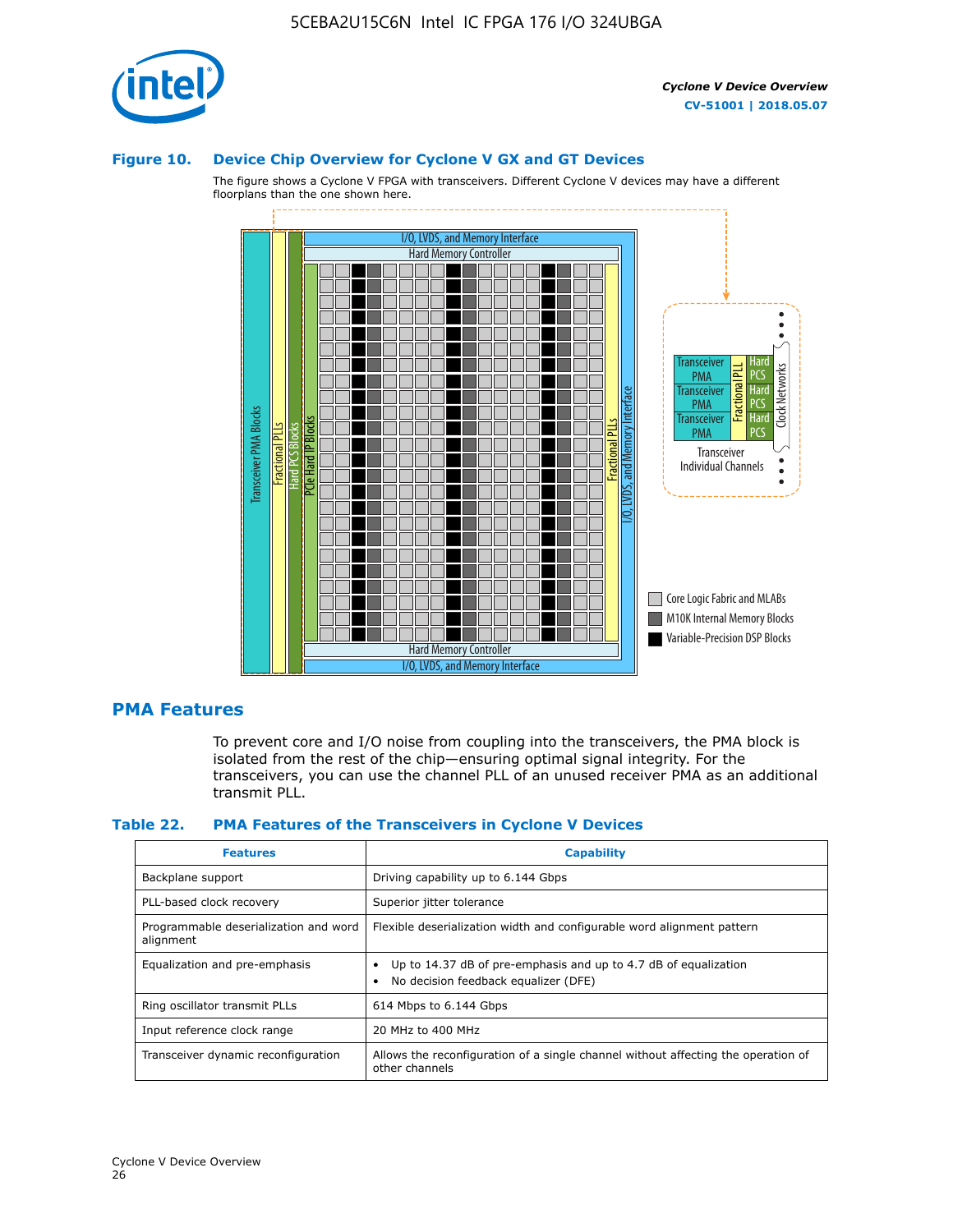

## **PCS Features**

The Cyclone V core logic connects to the PCS through an 8, 10, 16, 20, 32, or 40 bit interface, depending on the transceiver data rate and protocol. Cyclone V devices contain PCS hard IP to support PCIe Gen1 and Gen2, Gbps Ethernet (GbE), Serial RapidIO® (SRIO), and Common Public Radio Interface (CPRI).

Most of the standard and proprietary protocols from 614 Mbps to 6.144 Gbps are supported.

| Table 23. | <b>Transceiver PCS Features for Cyclone V Devices</b> |  |  |
|-----------|-------------------------------------------------------|--|--|
|           |                                                       |  |  |

| <b>PCS Support</b>                 | <b>Data Rates</b><br>(Gbps)        | <b>Transmitter Data Path Feature</b>                                                                         | <b>Receiver Data Path Feature</b>                                                                                                                                                                                                  |  |  |  |
|------------------------------------|------------------------------------|--------------------------------------------------------------------------------------------------------------|------------------------------------------------------------------------------------------------------------------------------------------------------------------------------------------------------------------------------------|--|--|--|
| 3-Gbps and 6-Gbps Basic            | 0.614 to 6.144                     | • Phase compensation FIFO<br>Byte serializer<br>8B/10B encoder<br>Transmitter bit-slip                       | Word aligner<br>$\bullet$<br>Deskew FIFO<br>$\bullet$<br>Rate-match FIFO<br>$\bullet$<br>8B/10B decoder<br>$\bullet$<br>Byte deserializer<br>$\bullet$<br>Byte ordering<br>$\bullet$<br>Receiver phase compensation<br><b>FIFO</b> |  |  |  |
| PCIe Gen1<br>(x1, x2, x4)          | $2.5$ and $5.0$                    | Dedicated PCIe PHY IP core<br>PIPE 2.0 interface to the core<br>$\bullet$<br>logic                           | Dedicated PCIe PHY IP core<br>$\bullet$<br>PIPE 2.0 interface to the core<br>$\bullet$<br>logic                                                                                                                                    |  |  |  |
| PCIe Gen2<br>$(x1, x2, x4)^{(12)}$ |                                    |                                                                                                              |                                                                                                                                                                                                                                    |  |  |  |
| GbE                                | 1.25                               | • Custom PHY IP core with preset<br>feature<br>GbE transmitter synchronization<br>$\bullet$<br>state machine | • Custom PHY IP core with preset<br>feature<br>GbE receiver synchronization<br>state machine                                                                                                                                       |  |  |  |
| $XAUI$ $(13)$                      | 3.125                              | Dedicated XAUI PHY IP core<br>$\bullet$                                                                      | Dedicated XAUI PHY IP core<br>$\bullet$                                                                                                                                                                                            |  |  |  |
| HiGig                              | 3.75                               | XAUI synchronization state<br>$\bullet$<br>machine for bonding four<br>channels                              | XAUI synchronization state<br>$\bullet$<br>machine for realigning four<br>channels                                                                                                                                                 |  |  |  |
| SRIO 1.3 and 2.1                   | 1.25 to 3.125                      | • Custom PHY IP core with preset<br>feature<br>• SRIO version 2.1-compliant x2<br>and x4 channel bonding     | • Custom PHY IP core with preset<br>feature<br>• SRIO version 2.1-compliant x2<br>and x4 deskew state machine                                                                                                                      |  |  |  |
| SDI, SD/HD, and 3G-SDI             | $0.27^{(14)}$ , 1.485,<br>and 2.97 | Custom PHY IP core with preset<br>feature                                                                    | Custom PHY IP core with preset<br>feature                                                                                                                                                                                          |  |  |  |
| JESD204A                           | $0.3125^{(15)}$ to<br>3.125        |                                                                                                              |                                                                                                                                                                                                                                    |  |  |  |
| continued                          |                                    |                                                                                                              |                                                                                                                                                                                                                                    |  |  |  |

<sup>(12)</sup> PCIe Gen2 is supported for Cyclone V GT and ST devices. The PCIe Gen2 x4 support is PCIe-compatible.

<sup>(13)</sup> XAUI is supported through the soft PCS.

<sup>(14)</sup> The 0.27-Gbps data rate is supported using oversampling user logic that you must implement in the FPGA fabric.

<sup>(15)</sup> The 0.3125-Gbps data rate is supported using oversampling user logic that you must implement in the FPGA fabric.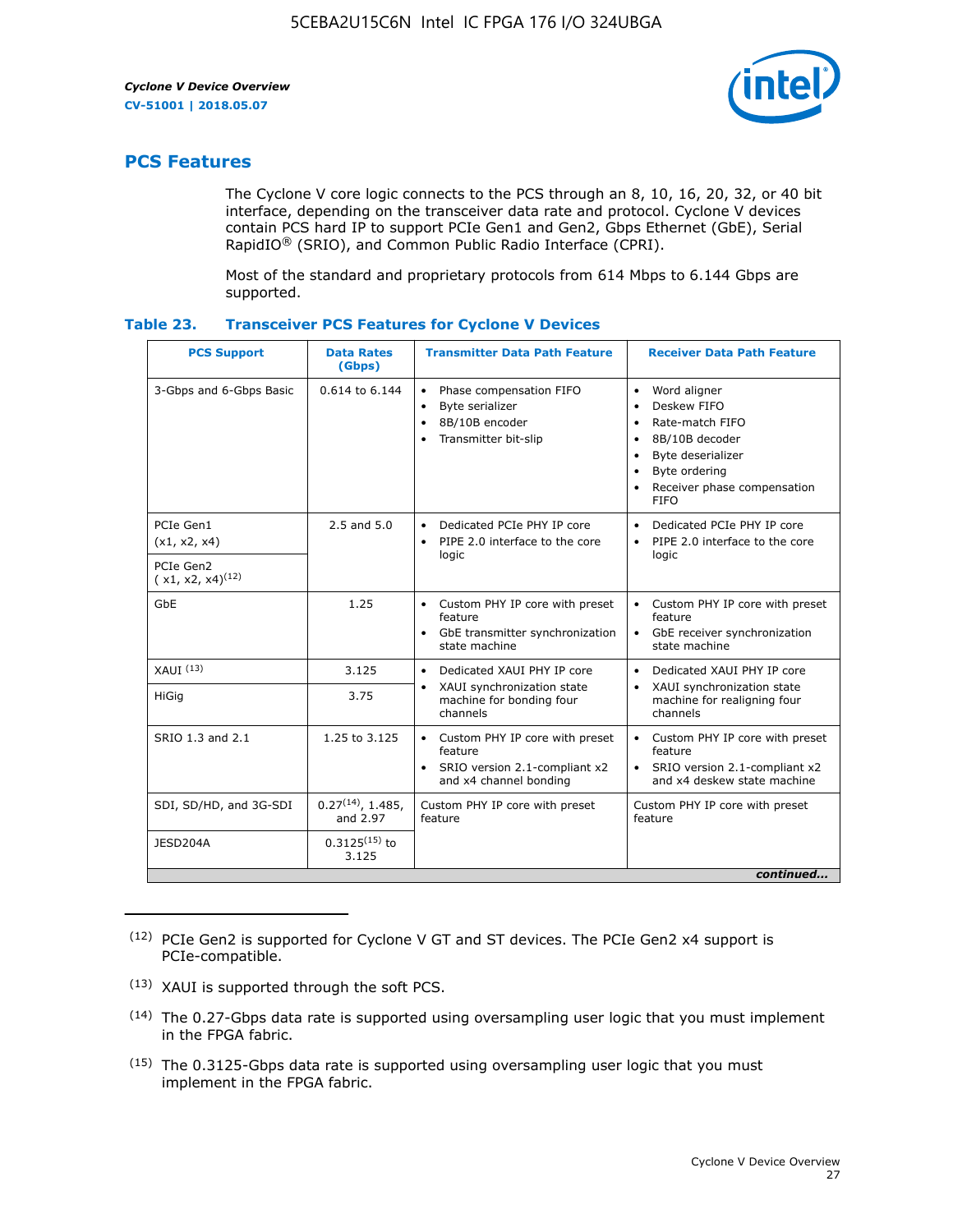

| <b>PCS Support</b>       | <b>Data Rates</b><br>(Gbps) | <b>Transmitter Data Path Feature</b>                         | <b>Receiver Data Path Feature</b>                                                                  |
|--------------------------|-----------------------------|--------------------------------------------------------------|----------------------------------------------------------------------------------------------------|
| Serial ATA Gen1 and Gen2 | $1.5$ and $3.0$             | Custom PHY IP core with preset<br>feature<br>Electrical idle | Custom PHY IP core with preset<br>feature<br>Signal detect<br>Wider spread of asynchronous<br>SSC. |
| CPRI 4.1 $(16)$          | 0.6144 to 6.144             | Dedicated deterministic latency<br>٠<br>PHY IP core          | Dedicated deterministic latency<br>PHY IP core                                                     |
| OBSAI RP3                | 0.768 to 3.072              | Transmitter (TX) manual bit-slip<br>mode                     | Receiver (RX) deterministic<br>latency state machine                                               |
| V-by-One HS              | Up to 3.75                  | Custom PHY IP core                                           | Custom PHY IP core                                                                                 |
| DisplayPort $1.2^{(17)}$ | 1.62 and 2.7                |                                                              | Wider spread of asynchronous<br><b>SSC</b>                                                         |

## **SoC with HPS**

Each SoC combines an FPGA fabric and an HPS in a single device. This combination delivers the flexibility of programmable logic with the power and cost savings of hard IP in these ways:

- Reduces board space, system power, and bill of materials cost by eliminating a discrete embedded processor
- Allows you to differentiate the end product in both hardware and software, and to support virtually any interface standard
- Extends the product life and revenue through in-field hardware and software updates

## **HPS Features**

The HPS consists of a dual-core Arm Cortex-A9 MPCore processor, a rich set of peripherals, and a shared multiport SDRAM memory controller, as shown in the following figure.

<sup>(16)</sup> High-voltage output mode (1000-BASE-CX) is not supported.

<sup>(17)</sup> Pending characterization.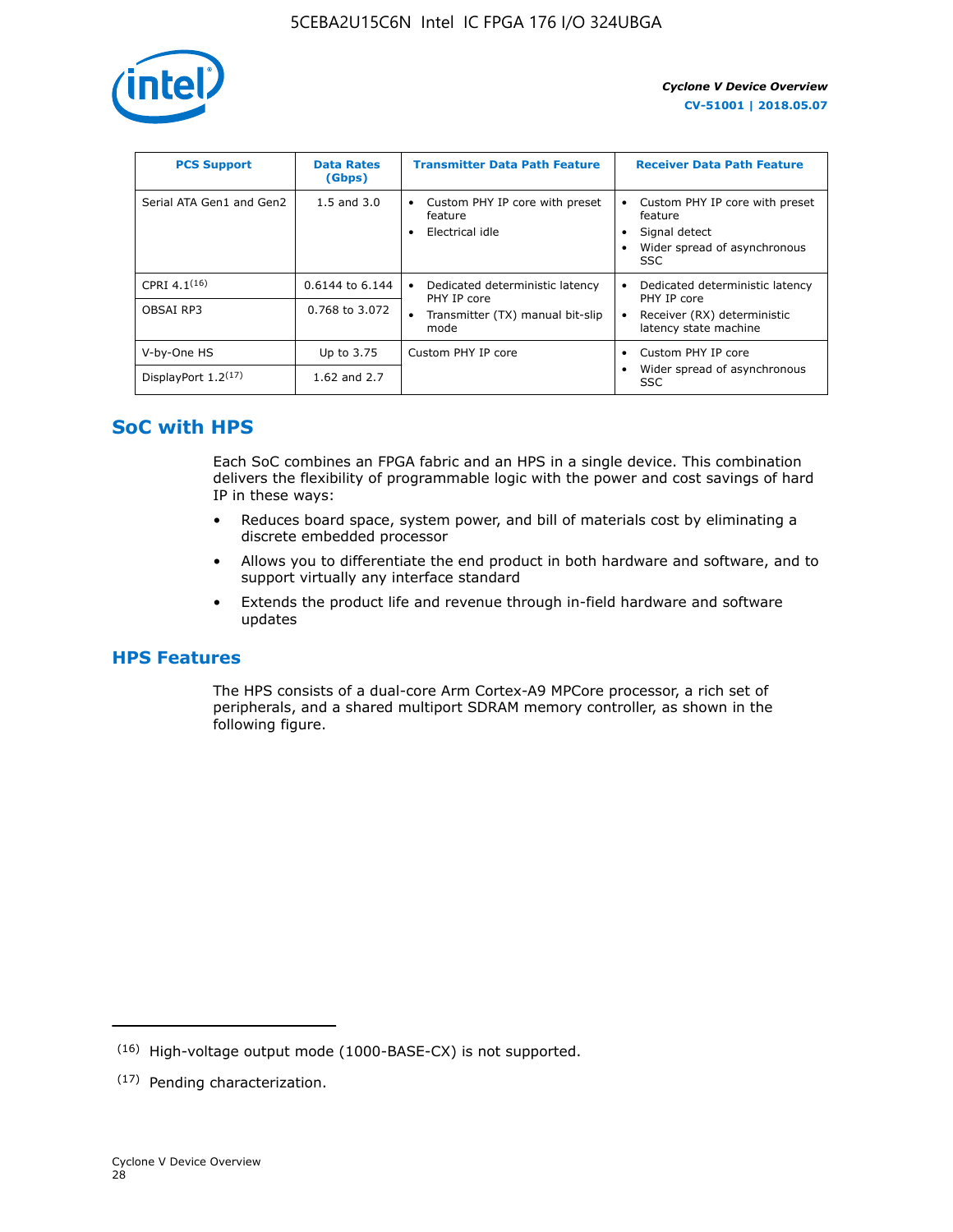



#### **Figure 11. HPS with Dual-Core Arm Cortex-A9 MPCore Processor**

#### **System Peripherals and Debug Access Port**

Each Ethernet MAC, USB OTG, NAND flash controller, and SD/MMC controller module has an integrated DMA controller. For modules without an integrated DMA controller, an additional DMA controller module provides up to eight channels of high-bandwidth data transfers. Peripherals that communicate off-chip are multiplexed with other peripherals at the HPS pin level. This allows you to choose which peripherals to interface with other devices on your PCB.

The debug access port provides interfaces to industry standard JTAG debug probes and supports Arm CoreSight debug and core traces to facilitate software development.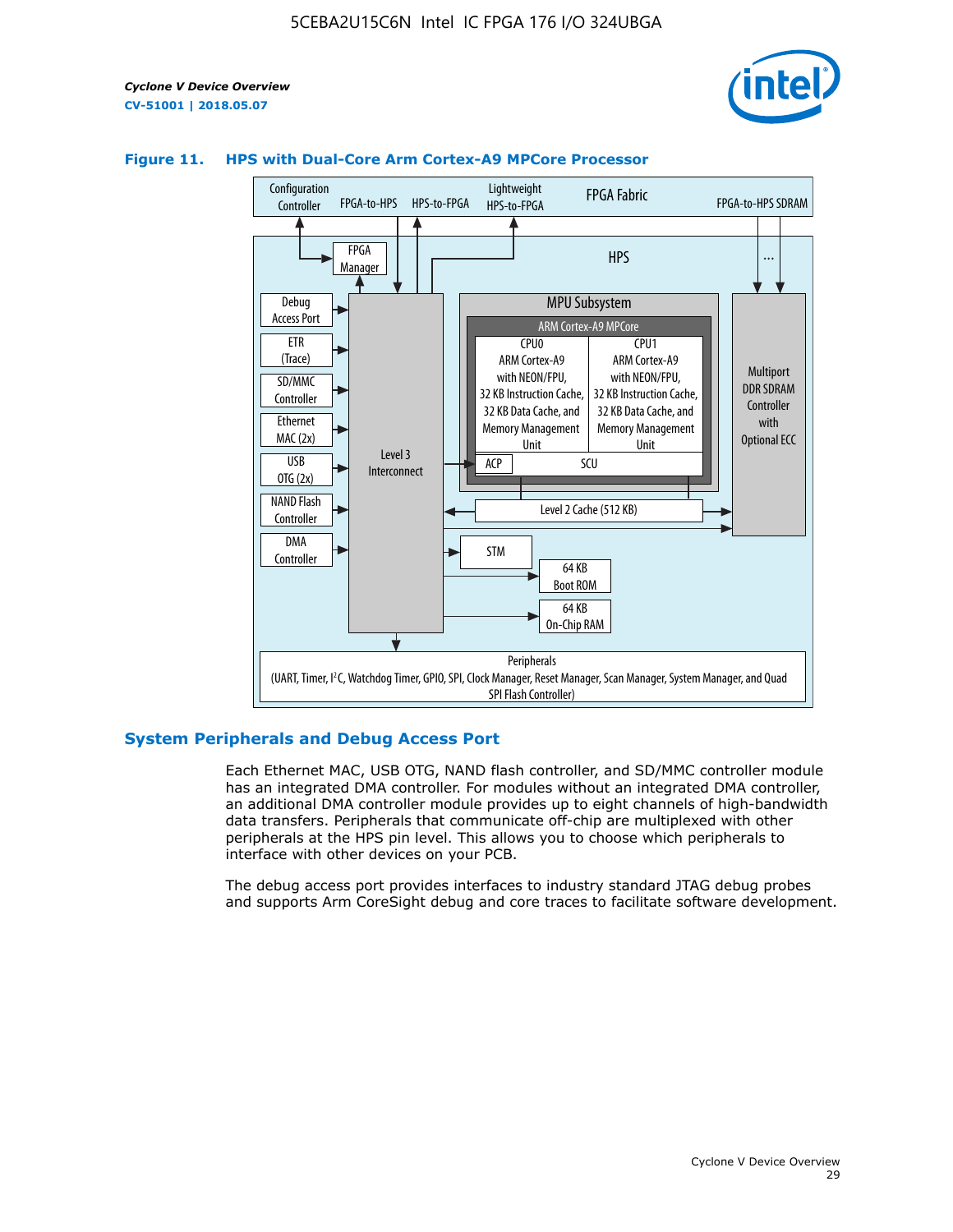

#### **HPS–FPGA AXI Bridges**

The HPS–FPGA bridges, which support the Advanced Microcontroller Bus Architecture (AMBA<sup>®</sup>) Advanced eXtensible Interface (AXI<sup>™</sup>) specifications, consist of the following bridges:

- FPGA-to-HPS AXI bridge—a high-performance bus supporting 32, 64, and 128 bit data widths that allows the FPGA fabric to issue transactions to slaves in the HPS.
- HPS-to-FPGA AXI bridge—a high-performance bus supporting 32, 64, and 128 bit data widths that allows the HPS to issue transactions to slaves in the FPGA fabric.
- Lightweight HPS-to-FPGA AXI bridge—a lower latency 32 bit width bus that allows the HPS to issue transactions to slaves in the FPGA fabric. This bridge is primarily used for control and status register (CSR) accesses to peripherals in the FPGA fabric.

The HPS–FPGA AXI bridges allow masters in the FPGA fabric to communicate with slaves in the HPS logic, and vice versa. For example, the HPS-to-FPGA AXI bridge allows you to share memories instantiated in the FPGA fabric with one or both microprocessors in the HPS, while the FPGA-to-HPS AXI bridge allows logic in the FPGA fabric to access the memory and peripherals in the HPS.

Each HPS–FPGA bridge also provides asynchronous clock crossing for data transferred between the FPGA fabric and the HPS.

#### **HPS SDRAM Controller Subsystem**

The HPS SDRAM controller subsystem contains a multiport SDRAM controller and DDR PHY that are shared between the FPGA fabric (through the FPGA-to-HPS SDRAM interface), the level 2 (L2) cache, and the level 3 (L3) system interconnect. The FPGA-to-HPS SDRAM interface supports AMBA AXI and Avalon® Memory-Mapped (Avalon-MM) interface standards, and provides up to six individual ports for access by masters implemented in the FPGA fabric.

To maximize memory performance, the SDRAM controller subsystem supports command and data reordering, deficit round-robin arbitration with aging, and high-priority bypass features. The SDRAM controller subsystem supports DDR2, DDR3, or LPDDR2 devices up to 4 Gb in density operating at up to 400 MHz (800 Mbps data rate).

#### **FPGA Configuration and Processor Booting**

The FPGA fabric and HPS in the SoC are powered independently. You can reduce the clock frequencies or gate the clocks to reduce dynamic power, or shut down the entire FPGA fabric to reduce total system power.

You can configure the FPGA fabric and boot the HPS independently, in any order, providing you with more design flexibility:

- You can boot the HPS independently. After the HPS is running, the HPS can fully or partially reconfigure the FPGA fabric at any time under software control. The HPS can also configure other FPGAs on the board through the FPGA configuration controller.
- You can power up both the HPS and the FPGA fabric together, configure the FPGA fabric first, and then boot the HPS from memory accessible to the FPGA fabric.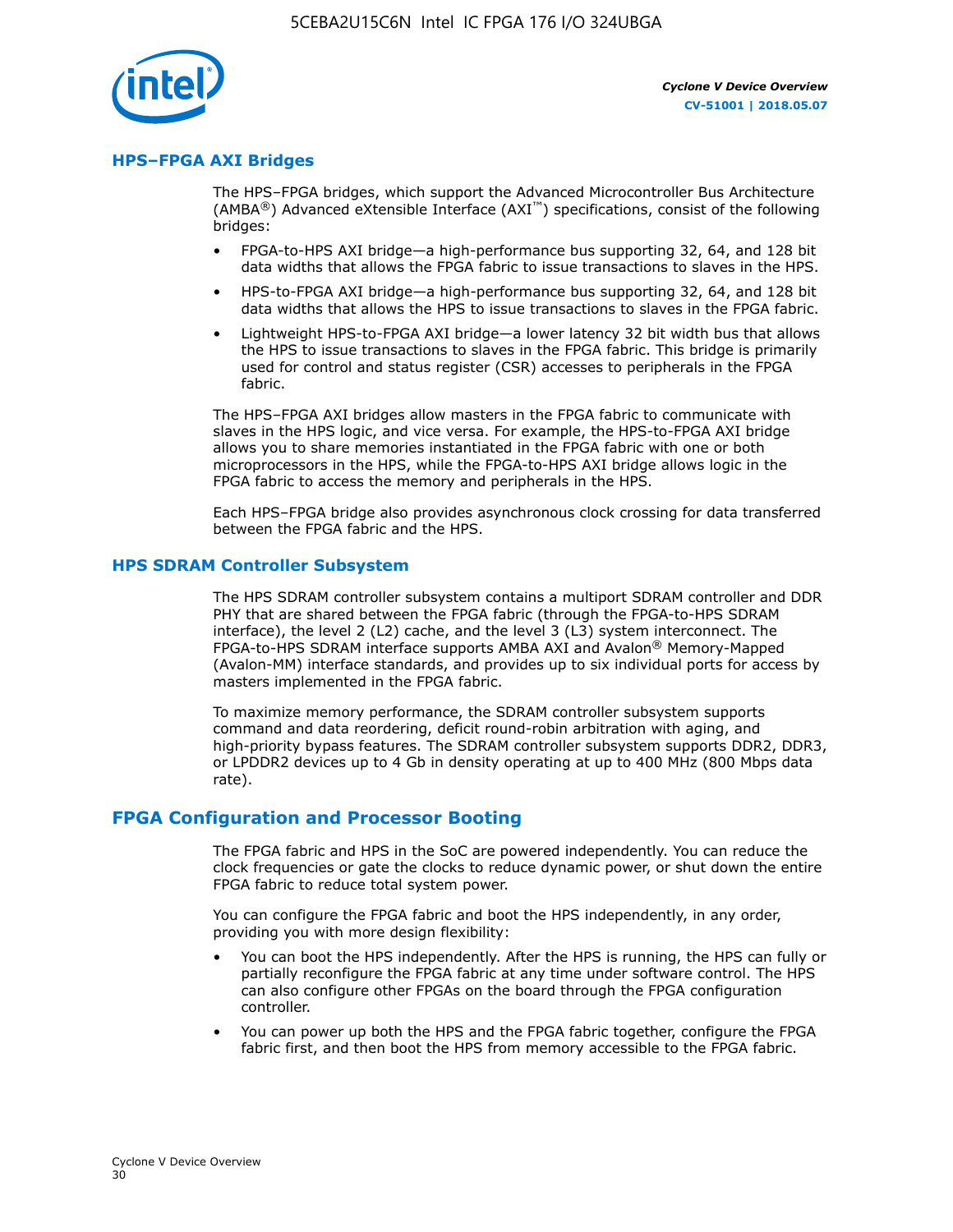

*Note:* Although the FPGA fabric and HPS are on separate power domains, the HPS must remain powered up during operation while the FPGA fabric can be powered up or down as required.

#### **Related Information**

[Cyclone V Device Family Pin Connection Guidelines](https://www.altera.com/content/dam/altera-www/global/en_US/pdfs/literature/dp/cyclone-v/pcg-01014.pdf)

Provides detailed information about power supply pin connection guidelines and power regulator sharing.

#### **Hardware and Software Development**

For hardware development, you can configure the HPS and connect your soft logic in the FPGA fabric to the HPS interfaces using the Platform Designer (Standard) system integration tool in the Intel Quartus Prime software.

For software development, the Arm-based SoC devices inherit the rich software development ecosystem available for the Arm Cortex-A9 MPCore processor. The software development process for Intel SoCs follows the same steps as those for other SoC devices from other manufacturers. Support for Linux, VxWorks®, and other operating systems is available for the SoCs. For more information on the operating systems support availability, contact the Intel sales team.

You can begin device-specific firmware and software development on the Intel SoC Virtual Target. The Virtual Target is a fast PC-based functional simulation of a target development system—a model of a complete development board that runs on a PC. The Virtual Target enables the development of device-specific production software that can run unmodified on actual hardware.

#### **Related Information**

[International Altera Sales Support Offices](https://www.altera.com/about/contact/contact/international-altera-sales-offices.html)

## **Dynamic and Partial Reconfiguration**

The Cyclone V devices support dynamic reconfiguration and partial reconfiguration.

#### **Dynamic Reconfiguration**

The dynamic reconfiguration feature allows you to dynamically change the transceiver data rates, PMA settings, or protocols of a channel, without affecting data transfer on adjacent channels. This feature is ideal for applications that require on-the-fly multiprotocol or multirate support. You can reconfigure the PMA and PCS blocks with dynamic reconfiguration.

## **Partial Reconfiguration**

*Note:* The partial reconfiguration feature is available for Cyclone V E, GX, SE, and SX devices with the "SC" suffix in the part number. For device availability and ordering, contact your local Intel sales representatives.

> Partial reconfiguration allows you to reconfigure part of the device while other sections of the device remain operational. This capability is important in systems with critical uptime requirements because it allows you to make updates or adjust functionality without disrupting services.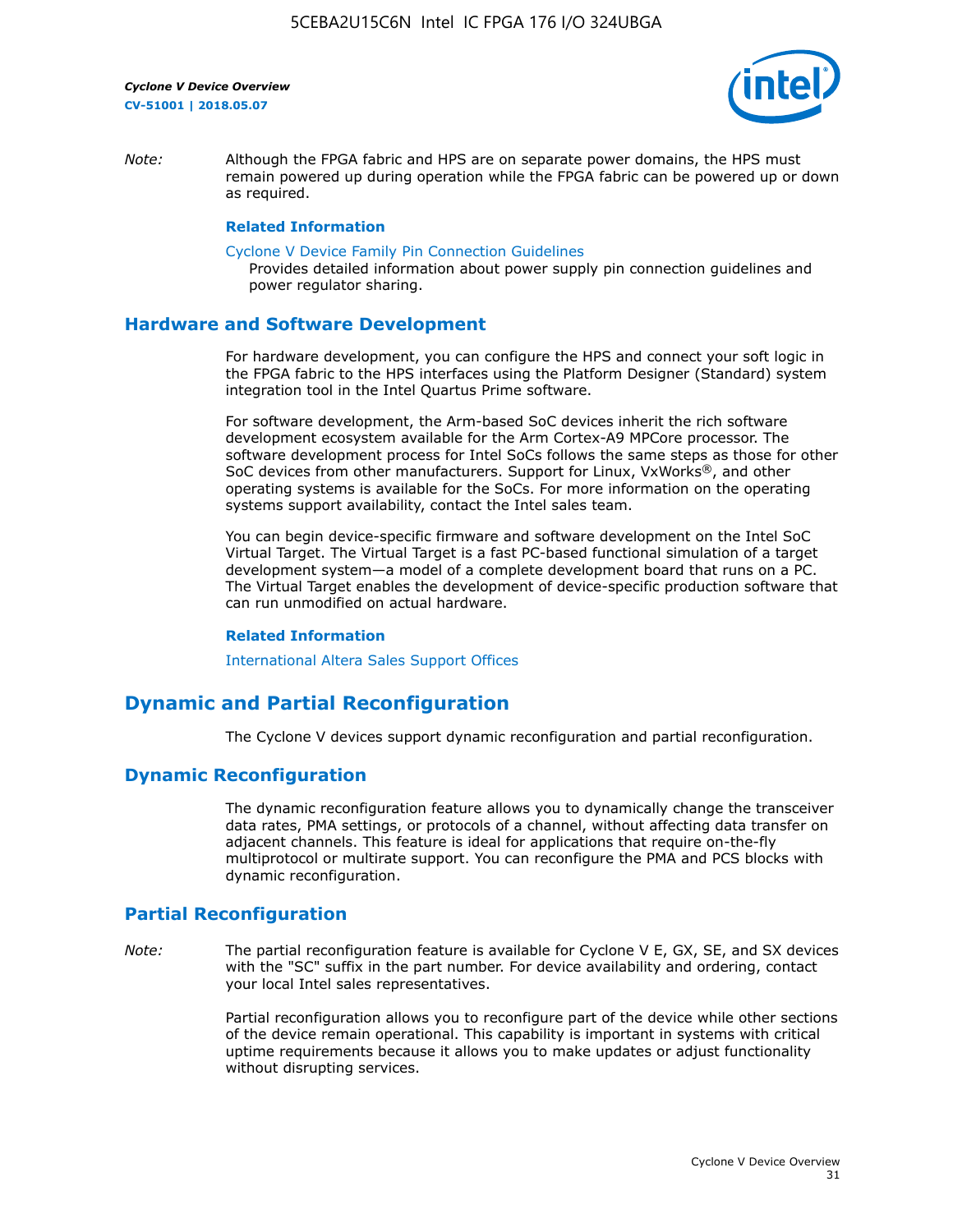

Apart from lowering cost and power consumption, partial reconfiguration increases the effective logic density of the device because placing device functions that do not operate simultaneously is not necessary. Instead, you can store these functions in external memory and load them whenever the functions are required. This capability reduces the size of the device because it allows multiple applications on a single device—saving the board space and reducing the power consumption.

Intel simplifies the time-intensive task of partial reconfiguration by building this capability on top of the proven incremental compile and design flow in the Intel Quartus Prime design software. With the Intel solution, you do not need to know all the intricate device architecture details to perform a partial reconfiguration.

Partial reconfiguration is supported through the FPP x16 configuration interface. You can seamlessly use partial reconfiguration in tandem with dynamic reconfiguration to enable simultaneous partial reconfiguration of both the device core and transceivers.

## **Enhanced Configuration and Configuration via Protocol**

Cyclone V devices support 1.8 V, 2.5 V, 3.0 V, and 3.3 V programming voltages and several configuration schemes.

| <b>Mode</b>                                                    | <b>Data</b><br>Width         | Max Clock  <br>Rate<br>(MHz) | <b>Max Data</b><br>Rate<br>(Mbps) | <b>Decompressi</b><br>on | <b>Design</b><br><b>Security</b> | <b>Partial</b><br>Reconfigurat<br>ion <sup>(18)</sup> | <b>Remote</b><br><b>System</b><br><b>Update</b> |
|----------------------------------------------------------------|------------------------------|------------------------------|-----------------------------------|--------------------------|----------------------------------|-------------------------------------------------------|-------------------------------------------------|
| AS through the EPCS<br>and EPCQ serial<br>configuration device | 1 bit, 4<br>bits             | 100                          |                                   | Yes                      | <b>Yes</b>                       |                                                       | Yes                                             |
| PS through CPLD or<br>external<br>microcontroller              | 1 bit                        | 125                          | 125                               | Yes                      | Yes                              |                                                       |                                                 |
| <b>FPP</b>                                                     | 8 bits                       | 125                          |                                   | Yes                      | <b>Yes</b>                       |                                                       | Parallel flash                                  |
|                                                                | 16 bits                      | 125                          |                                   | Yes                      | <b>Yes</b>                       | Yes                                                   | loader                                          |
| CvP (PCIe)                                                     | x1, x2,<br>and $x4$<br>lanes |                              |                                   | Yes                      | <b>Yes</b>                       | Yes                                                   |                                                 |
| <b>JTAG</b>                                                    | 1 bit                        | 33                           | 33                                |                          |                                  |                                                       |                                                 |

**Table 24. Configuration Schemes and Features Supported by Cyclone V Devices**

Instead of using an external flash or ROM, you can configure the Cyclone V devices through PCIe using CvP. The CvP mode offers the fastest configuration rate and flexibility with the easy-to-use PCIe hard IP block interface. The Cyclone V CvP implementation conforms to the PCIe 100 ms power-up-to-active time requirement.

#### **Related Information**

[Configuration via Protocol \(CvP\) Implementation in Intel FPGAs User Guide](https://www.altera.com/documentation/nik1412546950394.html#nik1412546833714) Provides more information about CvP.

 $(18)$  The partial reconfiguration feature is available for Cyclone V E, GX, SE, and SX devices with the "SC" suffix in the part number. For device availability and ordering, contact your local Intel sales representatives.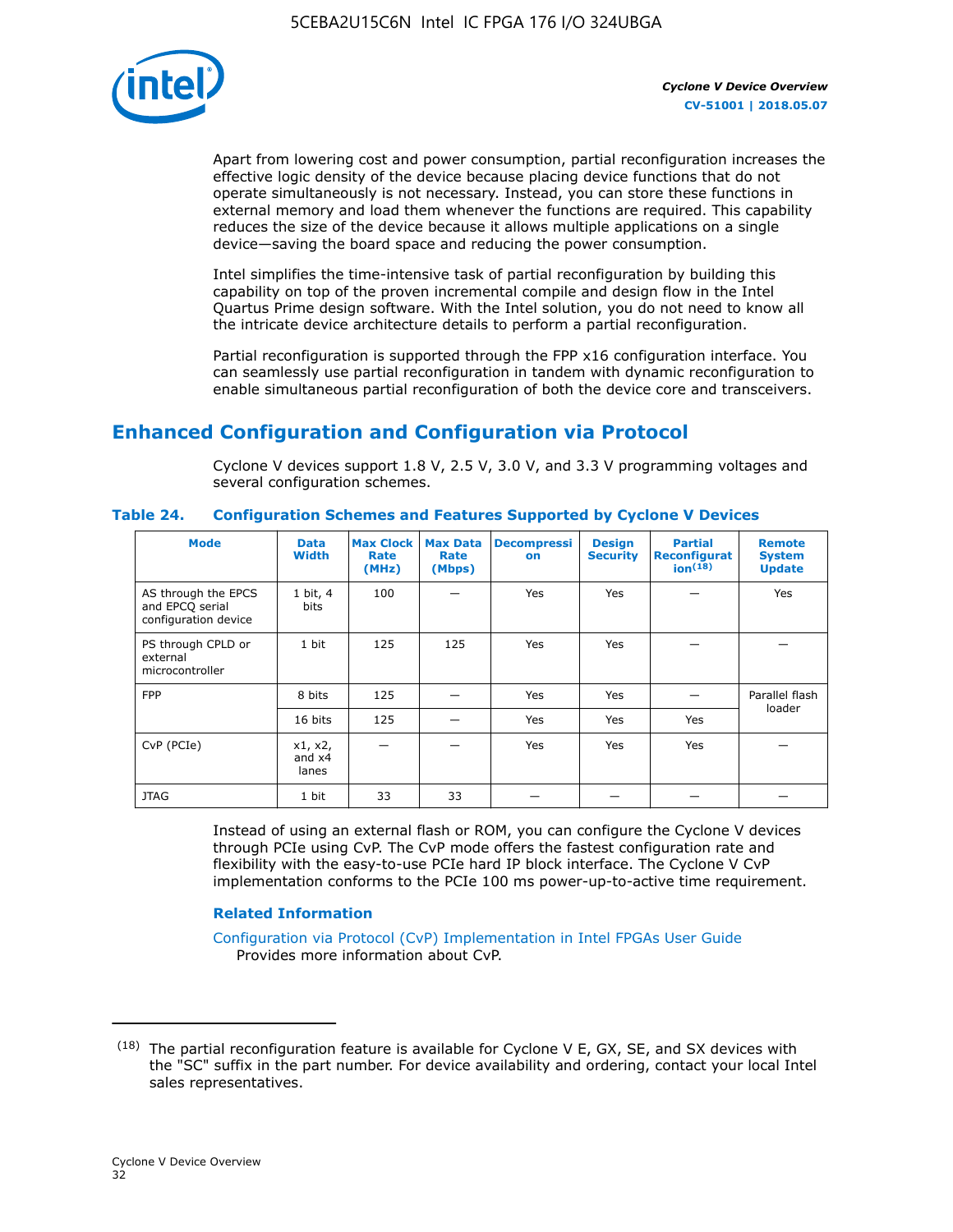

## **Power Management**

Leveraging the FPGA architectural features, process technology advancements, and transceivers that are designed for power efficiency, the Cyclone V devices consume less power than previous generation Cyclone FPGAs:

- Total device core power consumption—less by up to 40%.
- Transceiver channel power consumption—less by up to 50%.

Additionally, Cyclone V devices contain several hard IP blocks that reduce logic resources and deliver substantial power savings of up to 25% less power than equivalent soft implementations.

## **Document Revision History for Cyclone V Device Overview**

| <b>Document</b><br><b>Version</b> | <b>Changes</b>                                                                                                                                                          |
|-----------------------------------|-------------------------------------------------------------------------------------------------------------------------------------------------------------------------|
| 2018.05.07                        | Added the low power option ("L" suffix) for Cyclone V SE and Cyclone V SX devices in the Sample<br>Ordering Code and Available Options diagrams.<br>Rebranded as Intel. |

| <b>Date</b>   | <b>Version</b> | <b>Changes</b>                                                                                                                                                                                                                                                                                                                                                                                                                                                                                                                                                                                                                                                                                                                                                                                                                                                                                                  |
|---------------|----------------|-----------------------------------------------------------------------------------------------------------------------------------------------------------------------------------------------------------------------------------------------------------------------------------------------------------------------------------------------------------------------------------------------------------------------------------------------------------------------------------------------------------------------------------------------------------------------------------------------------------------------------------------------------------------------------------------------------------------------------------------------------------------------------------------------------------------------------------------------------------------------------------------------------------------|
| December 2017 | 2017.12.18     | Updated ALM resources for Cyclone V E, Cyclone V SE, Cyclone V SX, and<br>Cyclone V ST devices.                                                                                                                                                                                                                                                                                                                                                                                                                                                                                                                                                                                                                                                                                                                                                                                                                 |
| June 2016     | 2016.06.10     | Updated Cyclone V GT speed grade to -7 in Sample Ordering Code and<br>Available Options for Cyclone V GT Devices diagram.                                                                                                                                                                                                                                                                                                                                                                                                                                                                                                                                                                                                                                                                                                                                                                                       |
| December 2015 | 2015.12.21     | Added descriptions to package plan tables for Cyclone V GT and ST<br>devices.<br>Changed instances of Quartus II to Quartus Prime.                                                                                                                                                                                                                                                                                                                                                                                                                                                                                                                                                                                                                                                                                                                                                                              |
| June 2015     | 2015.06.12     | Replaced a note to partial reconfiguration feature. Note: The partial<br>reconfiguration feature is available for Cyclone V E, GX, SE, and SX<br>devices with the "SC" suffix in the part number. For device availability and<br>ordering, contact your local Altera sales representatives.<br>Updated logic elements (LE) (K) for the following devices:<br>$\bullet$<br>- Cyclone V E A7: Updated from 149.5 to 150<br>- Cyclone V GX C3: Updated from 35.5 to 36<br>- Cyclone V GX C7: Updated from 149.7 to 150<br>- Cyclone V GT D7: Updated from 149.5 to 150<br>Updated MLAB (Kb) in Maximum Resource Counts for Cyclone V GX<br>Devices table as follows:<br>- Cyclone V GX C3: Updated from 291 to 182<br>- Cyclone V GX C4: Updated from 678 to 424<br>- Cyclone V GX C5: Updated from 678 to 424<br>- Cyclone V GX C7: Updated from 1,338 to 836<br>$-$ Cyclone V GX C9: Updated from 2,748 to 1,717 |
|               |                | continued                                                                                                                                                                                                                                                                                                                                                                                                                                                                                                                                                                                                                                                                                                                                                                                                                                                                                                       |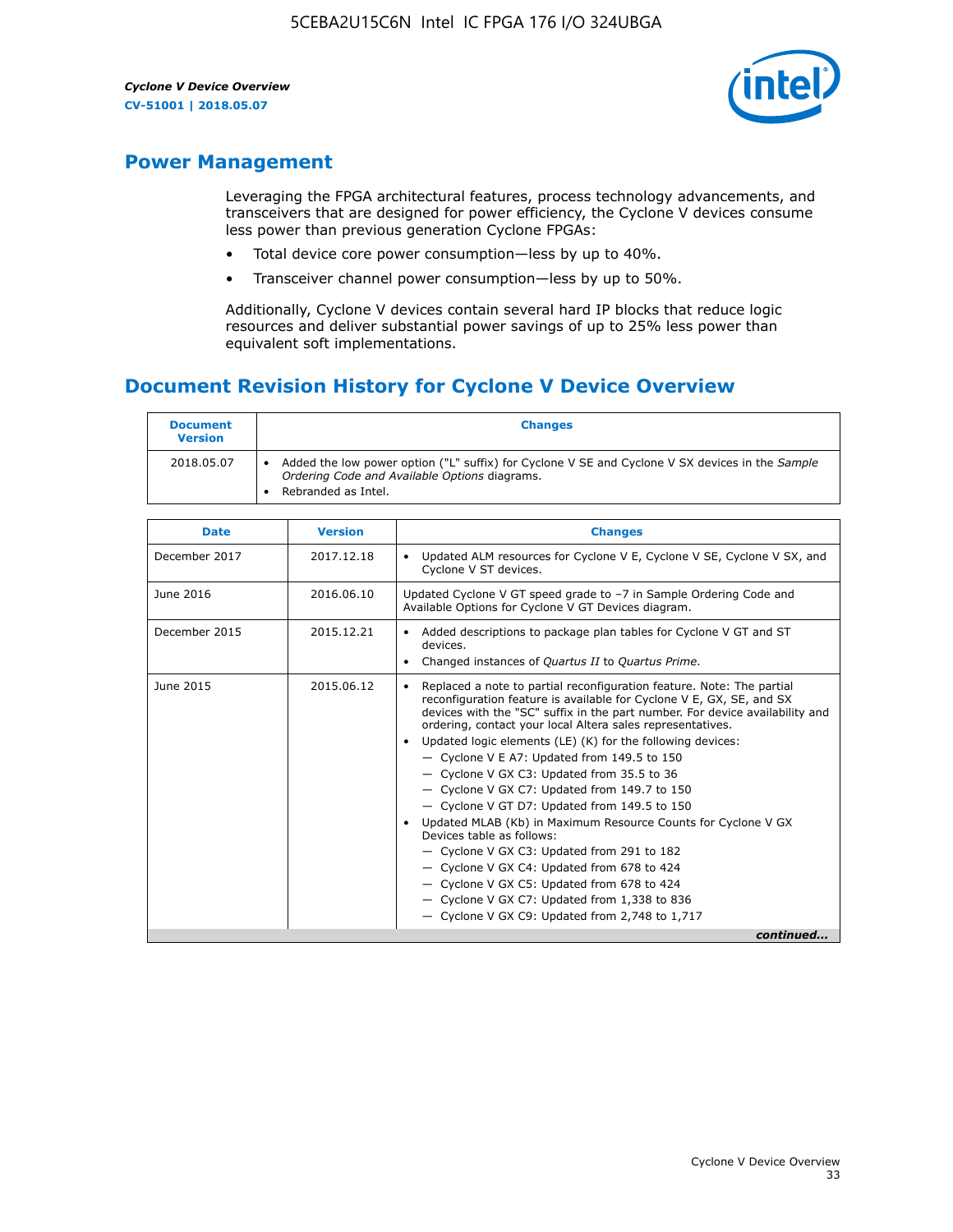

| <b>Date</b>  | <b>Version</b> | <b>Changes</b>                                                                                                                                                                                                                                                                                                                                                                                                                                                                                                                                                                                                                                                                                                                                                                                                                                                                                                                                                                                                                                                                                                                                                                                                                                                                                                                                                                                                                                                                                                                                                                                                                                                                                                |
|--------------|----------------|---------------------------------------------------------------------------------------------------------------------------------------------------------------------------------------------------------------------------------------------------------------------------------------------------------------------------------------------------------------------------------------------------------------------------------------------------------------------------------------------------------------------------------------------------------------------------------------------------------------------------------------------------------------------------------------------------------------------------------------------------------------------------------------------------------------------------------------------------------------------------------------------------------------------------------------------------------------------------------------------------------------------------------------------------------------------------------------------------------------------------------------------------------------------------------------------------------------------------------------------------------------------------------------------------------------------------------------------------------------------------------------------------------------------------------------------------------------------------------------------------------------------------------------------------------------------------------------------------------------------------------------------------------------------------------------------------------------|
|              |                | Updated MLAB RAM Bit (Kb) in Embedded Memory Capacity and<br>Distribution in Cyclone V Devices table as follows:<br>- Cyclone V GX C3: Updated from 181 to 182<br>- Cyclone V GX C4: Updated from 295 to 424<br>Updated Total RAM Bit (Kb) in Embedded Memory Capacity and<br>Distribution in Cyclone V Devices table as follows:<br>- Cyclone V GX C3: Updated from $1,531$ to $1,532$<br>- Cyclone V GX C4: Updated from 2,795 to 2,924<br>Updated MLAB Block count in Embedded Memory Capacity and<br>Distribution in Cyclone V Devices table as follows:<br>- Cyclone V GX C4: Updated from 472 to 678<br>- Cyclone V GX C5: Updated from 679 to 678                                                                                                                                                                                                                                                                                                                                                                                                                                                                                                                                                                                                                                                                                                                                                                                                                                                                                                                                                                                                                                                      |
| March 2015   | 2015.03.31     | Added internal scrubbing feature under configuration in Summary of<br>$\bullet$<br>Features for Cyclone V Devices table.<br>Added optional suffix "SC: Internal scrubbing support" to the following<br>diagrams:<br>- Sample Ordering Code and Available Options for Cyclone V E Devices<br>- Sample Ordering Code and Available Options for Cyclone V GX Devices<br>- Sample Ordering Code and Available Options for Cyclone V SE Devices<br>- Sample Ordering Code and Available Options for Cyclone V SX Devices                                                                                                                                                                                                                                                                                                                                                                                                                                                                                                                                                                                                                                                                                                                                                                                                                                                                                                                                                                                                                                                                                                                                                                                           |
| January 2015 | 2015.01.23     | Updated Sample Ordering Code and Available Options for Cyclone V ST<br>Devices figure because Cyclone V ST devices are only available in I<br>temperature grade and -7 speed grade.<br>- Operating Temperature: Removed C and A temperature grades<br>- FPGA Fabric Speed Grade: Removed -6 and -8 speed grades<br>Updated the transceiver specification for Cyclone V ST from 5 Gbps to<br>6.144 Gbps:<br>- Device Variants for the Cyclone V Device Family table<br>- Sample Ordering Code and Available Options for Cyclone V ST Devices<br>figure<br>- Maximum Resource Counts for Cyclone V ST Devices<br>Updated Maximum Resource Counts for Cyclone V GX Devices table for<br>Cyclone V GX G3 devices.<br>$-$ Logic elements (LE) (K): Updated from 35.7 to 35.5<br>- Variable-precision DSP block: Updated from 51 to 57<br>$-18 \times 18$ multiplier: Updated from 102 to 114<br>Updated Number of Multipliers in Cyclone V Devices table for Cyclone V<br>GX G3 devices.<br>- Variableprecision DSP Block: Updated from 51 to 57<br>$-9x9$ Multiplier: Updated from 153 to 171<br>$-18 \times 18$ Multiplier: Updated from 102 to 114<br>- 27 x 27 Multiplier: Updated from 51 to 57<br>- 18 x 18 Multiplier Adder Mode: Updated from 51 to 57<br>$-18 \times 18$ Multiplier Adder Summed with 36 bit Input: Updated from 51<br>to 57<br>Updated Embedded Memory Capacity and Distribution in Cyclone V<br>Devices table for Cyclone V GX G3 devices.<br>- M10K block: Updated from 119 to 135<br>- M10K RAM bit (Kb): Updated from 1,190 to 1,350<br>- MLAB block: Updated from 255 to 291<br>- MLAB RAM bit (Kb): Updated from 159 to 181<br>$-$ Total RAM bit (Kb): Updated from 1,349 to 1,531 |
| October 2014 | 2014.10.06     | Added a footnote to the "Transceiver PCS Features for Cyclone V Devices"<br>table to show that PCIe Gen2 is supported for Cyclone V GT and ST devices.                                                                                                                                                                                                                                                                                                                                                                                                                                                                                                                                                                                                                                                                                                                                                                                                                                                                                                                                                                                                                                                                                                                                                                                                                                                                                                                                                                                                                                                                                                                                                        |
|              |                | continued                                                                                                                                                                                                                                                                                                                                                                                                                                                                                                                                                                                                                                                                                                                                                                                                                                                                                                                                                                                                                                                                                                                                                                                                                                                                                                                                                                                                                                                                                                                                                                                                                                                                                                     |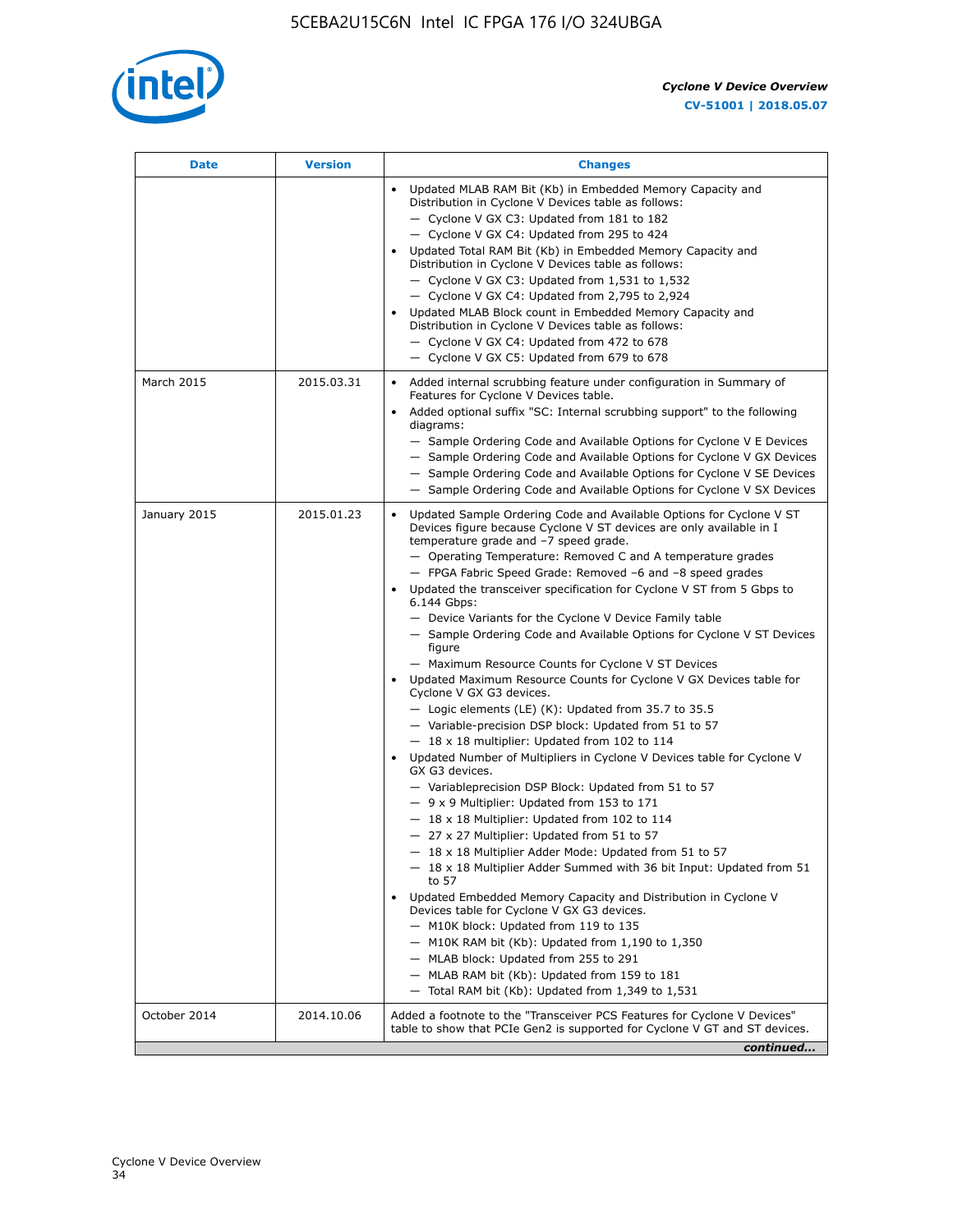r



| <b>Date</b>   | <b>Version</b> | <b>Changes</b>                                                                                                                                                                                                                           |
|---------------|----------------|------------------------------------------------------------------------------------------------------------------------------------------------------------------------------------------------------------------------------------------|
| July 2014     | 2014.07.07     | Updated the I/O vertical migration figure to clarify the migration capability of<br>Cyclone V SE and SX devices.                                                                                                                         |
| December 2013 | 2013.12.26     | Corrected single or dual-core ARM Cortex-A9 MPCore processor-up to 925<br>MHz from 800 MHz.                                                                                                                                              |
|               |                | Removed "Preliminary" texts from Ordering Code figures, Maximum<br>Resources, Package Plan and I/O Vertical Migration tables.                                                                                                            |
|               |                | Removed the note "The number of GPIOs does not include transceiver<br>I/Os. In the Quartus II software, the number of user I/Os includes<br>transceiver I/Os." for GPIOs in the Maximum Resource Counts table for<br>Cyclone V E and SE. |
|               |                | Added link to Altera Product Selector for each device variant.<br>Updated Embedded Hard IPs for Cyclone V GT devices to indicate<br>Maximum 2 hard PCIe and 2 hard memory controllers.                                                   |
|               |                | • Added leaded package options.                                                                                                                                                                                                          |
|               |                | Removed the note "The number of PLLs includes general-purpose<br>fractional PLLs and transceiver fractional PLLs." for all PLLs in the<br>Maximum Resource Counts table.                                                                 |
|               |                | • Corrected max LVDS counts for transmitter and receiver for Cyclone V E<br>A5 device from 84 to 60.                                                                                                                                     |
|               |                | • Corrected max LVDS counts for transmitter and receiver for Cyclone V E<br>A9 device from 140 to 120.                                                                                                                                   |
|               |                | Corrected variable-precision DSP block, 27 x 27 multiplier, 18 x 18<br>multiplier adder mode and 18 x 18 multiplier adder summed with 36 bit<br>input for Cyclone V SE devices from 58 to 84.                                            |
|               |                | Corrected 18 x 18 multiplier for Cyclone V SE devices from 116 to 168.                                                                                                                                                                   |
|               |                | Corrected 9 x 9 multiplier for Cyclone V SE devices from 174 to 252.                                                                                                                                                                     |
|               |                | • Corrected LVDS transmitter for Cyclone V SE A2 and A4 as well as SX C2<br>and C4 devices from 31 to 32.                                                                                                                                |
|               |                | • Corrected LVDS receiver for Cyclone V SE A2 and A4 as well as SX C2 and<br>C4 devices from 35 to 37.                                                                                                                                   |
|               |                | • Corrected transceiver speed grade for Cyclone V ST devices ordering code<br>from 4 to 5.                                                                                                                                               |
|               |                | • Updated the DDR3 SDRAM for the maximum frequency's soft controller<br>and the minimum frequency from 300 to 303 for voltage 1.35V.                                                                                                     |
|               |                | Added links to Altera's External Memory Spec Estimator tool to the topics<br>listing the external memory interface performance.                                                                                                          |
|               |                | • Corrected XAUI is supported through the soft PCS in the PCS features for<br>Cyclone V.                                                                                                                                                 |
|               |                | Added decompression support for the CvP configuration mode.                                                                                                                                                                              |
| May 2013      | 2013.05.06     | Added link to the known document issues in the Knowledge Base.<br>$\bullet$<br>Moved all links to the Related Information section of respective topics for<br>$\bullet$<br>easy reference.                                               |
|               |                | • Corrected the title to the PCIe hard IP topic. Cyclone V devices support<br>only PCIe Gen1 and Gen2.                                                                                                                                   |
|               |                | • Updated Supporting Feature in Table 1 of Increased bandwidth capacity to<br>'6.144 Gbps'.                                                                                                                                              |
|               |                | Updated Description in Table 2 of Low-power high-speed serial interface to<br>'6.144 Gbps'.                                                                                                                                              |
|               |                | Updated Description in Table 3 of Cyclone V GT to '6.144 Gbps'.                                                                                                                                                                          |
|               |                | Updated the M386 package to M383 for Figure 1, Figure 2 and Figure 3.<br>$\bullet$                                                                                                                                                       |
|               |                | Updated Figure 2 and Figure 3 for Transceiver Count by adding 'F : 4'.<br>$\bullet$                                                                                                                                                      |
|               |                | Updated LVDS in the Maximum Resource Counts tables to include<br>Transmitter and Receiver values.                                                                                                                                        |
|               |                | Updated the package plan with M383 for the Cyclone V E device.                                                                                                                                                                           |
|               |                | Removed the M301 and M383 packages from the Cyclone V GX C4 device.<br>Updated the GPIO count to '129' for the M301 package of the Cyclone V                                                                                             |
|               |                | GX C5 device.                                                                                                                                                                                                                            |
|               |                | Updated 5 Gbps to '6.144 Gbps' for Cyclone V GT device.                                                                                                                                                                                  |
|               |                | continued                                                                                                                                                                                                                                |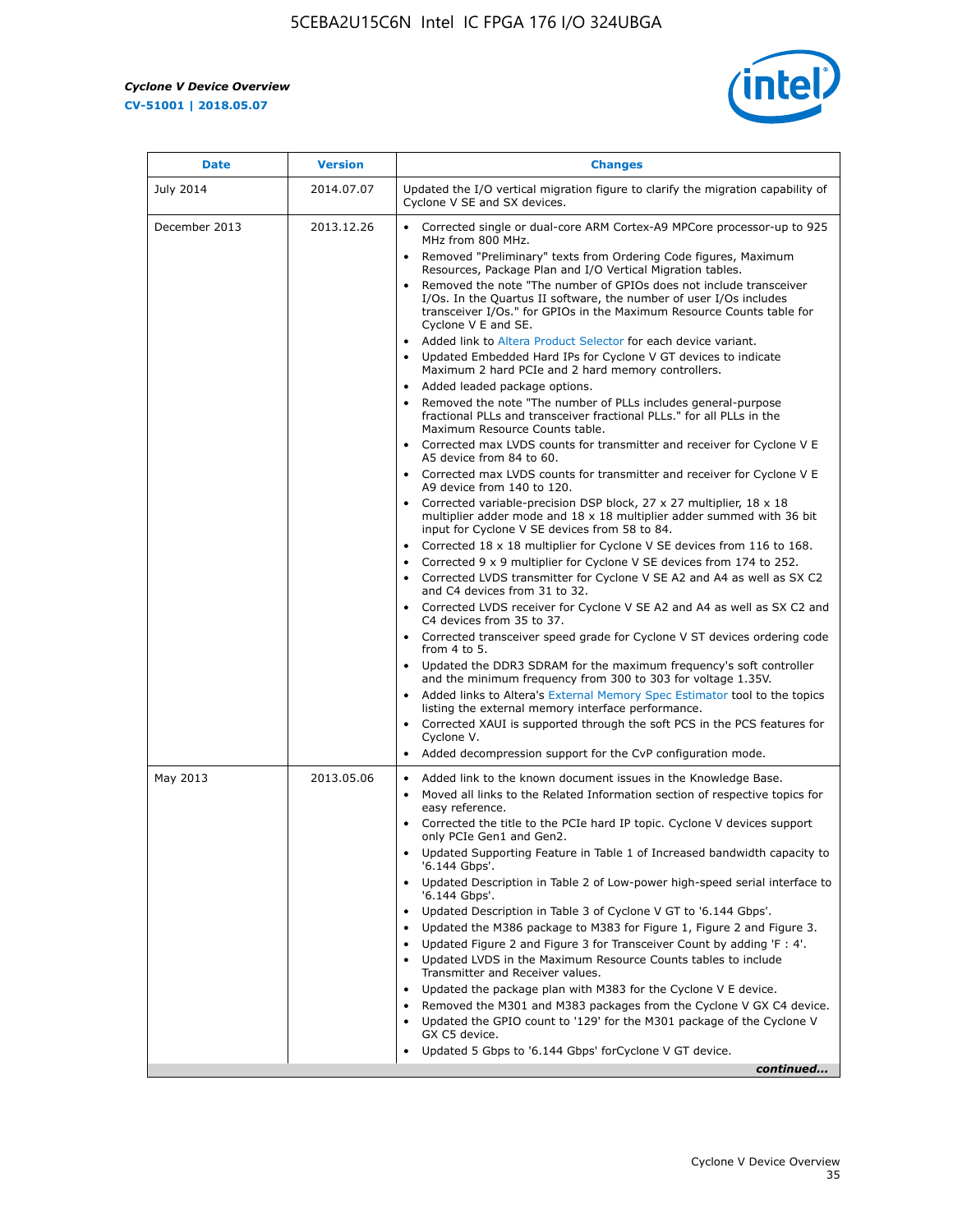

| <b>Date</b>   | <b>Version</b> | <b>Changes</b>                                                                                                                                                                                                                                                                                                                                                                                                                                                                                                                                                                                                                                                                                                                                                                                                                                                                                                                                                                                                                                                                                                                                                             |
|---------------|----------------|----------------------------------------------------------------------------------------------------------------------------------------------------------------------------------------------------------------------------------------------------------------------------------------------------------------------------------------------------------------------------------------------------------------------------------------------------------------------------------------------------------------------------------------------------------------------------------------------------------------------------------------------------------------------------------------------------------------------------------------------------------------------------------------------------------------------------------------------------------------------------------------------------------------------------------------------------------------------------------------------------------------------------------------------------------------------------------------------------------------------------------------------------------------------------|
|               |                | • Updated HPS I/O for U484 (19 mm) in Table 11 with '151' for A2, A4, A5<br>and A6.<br>• Updated Memory (Kb) for Maximum Resource Counts for Cyclone V SE A4                                                                                                                                                                                                                                                                                                                                                                                                                                                                                                                                                                                                                                                                                                                                                                                                                                                                                                                                                                                                               |
|               |                | and A6, SX C4 and C6, ST D6 devices.<br>Updated FPGA PLL for Maximum Resource Counts for Cyclone V SE A2, SX                                                                                                                                                                                                                                                                                                                                                                                                                                                                                                                                                                                                                                                                                                                                                                                                                                                                                                                                                                                                                                                               |
|               |                | C2, devices.<br>Removed '36 x 36' from the Variable-Precision DSP Block.<br>Updated Variable-precision DSP Blocks and 18 x 18 Multiplier for<br>Maximum Resource Counts for Cyclone V SX C4 device.<br>• Updated the HPS I/O counts for Cyclone V SE, SX, and ST devices.<br>Updated Figure 7 which shows the I/O vertical migration table.<br>$\bullet$<br>Updated Table 17 for Cyclone V SX C4 device.<br>$\bullet$<br>• Updated Embedded Memory Capacity and Distribution table for Cyclone V<br>SE A4 and A6, SX C4 and C6, ST D6 devices.<br>• Removed 'Counter reconfiguration' from the PLL Features.<br>Updated Low-Power Serial Transceivers by replacing 5 Gbps with<br>6.144 Gbps.<br>• Removed 'Distributed Memory' symbol.<br>Updated the Capability in Table 22 of Backplane support to '6.144 Gbps'.<br>Updated Capability in Table 22 of Ring oscillator transmit PLLs with<br>$\bullet$<br>6.144 Gbps.<br>Updated the PCS Support in Table 23 from 5 Gbps to '6 Gbps'.<br>Updated the Data Rates (Gbps) in Table 23 of 3 Gbps and 6 Gbps Basic to<br>$\bullet$<br>'6.144 Gbps'.<br>Updated the Data Rates (Gbps) in Table 23 of CPRI 4.1 to '6.144 Gbps'. |
| December 2012 | 2012.12.28     | • Clarified that partial reconfiguration is an advanced feature. Contact Altera<br>for support of the feature.                                                                                                                                                                                                                                                                                                                                                                                                                                                                                                                                                                                                                                                                                                                                                                                                                                                                                                                                                                                                                                                             |
|               |                | Updated the pin counts for the MBGA packages.<br>$\bullet$<br>Updated the GPIO and transceiver counts for the MBGA packages.<br>$\bullet$<br>Updated the GPIO counts for the U484 package of the Cyclone V E A9, GX<br>C9, and GT D9 devices.<br>• Updated the vertical migration table for vertical migration of the U484<br>packages.<br>• Updated the MLAB supported programmable widths at 32 bits depth.                                                                                                                                                                                                                                                                                                                                                                                                                                                                                                                                                                                                                                                                                                                                                              |
| November 2012 | 2012.11.19     | • Added new MBGA packages and additional U484 packages for Cyclone V E,<br>GX, and GT.<br>• Added ordering code for five-transceiver devices for Cyclone V GT and ST.<br>Updated the vertical migration table to add MBGA packages.<br>$\bullet$<br>Added performance information for HPS memory controller.<br>$\bullet$<br>Removed DDR3U support.<br>$\bullet$<br>Updated Cyclone V ST speed grade information.<br>Added information on maximum transceiver channel usage restrictions for<br>PCI Gen2 and CPRI at 4.9152 Gbps transmit jitter compliance.<br>Added note on the differences between GPIO reported in Overview with<br>٠<br>User I/O numbers shown in the Quartus II software.<br>Updated template.                                                                                                                                                                                                                                                                                                                                                                                                                                                       |
| July 2012     | 2.1            | Added support for PCIe Gen2 x4 lane configuration (PCIe-compatible)                                                                                                                                                                                                                                                                                                                                                                                                                                                                                                                                                                                                                                                                                                                                                                                                                                                                                                                                                                                                                                                                                                        |
| June 2012     | 2.0            | Restructured the document.<br>Added the "Embedded Memory Capacity" and "Embedded Memory<br>Configurations" sections.<br>Added Table 1, Table 3, Table 16, Table 19, and Table 20.<br>Updated Table 2, Table 4, Table 5, Table 6, Table 7, Table 8, Table 9, Table<br>10, Table 11, Table 12, Table 13, Table 14, Table 17, and Table 18.                                                                                                                                                                                                                                                                                                                                                                                                                                                                                                                                                                                                                                                                                                                                                                                                                                   |
|               |                | continued                                                                                                                                                                                                                                                                                                                                                                                                                                                                                                                                                                                                                                                                                                                                                                                                                                                                                                                                                                                                                                                                                                                                                                  |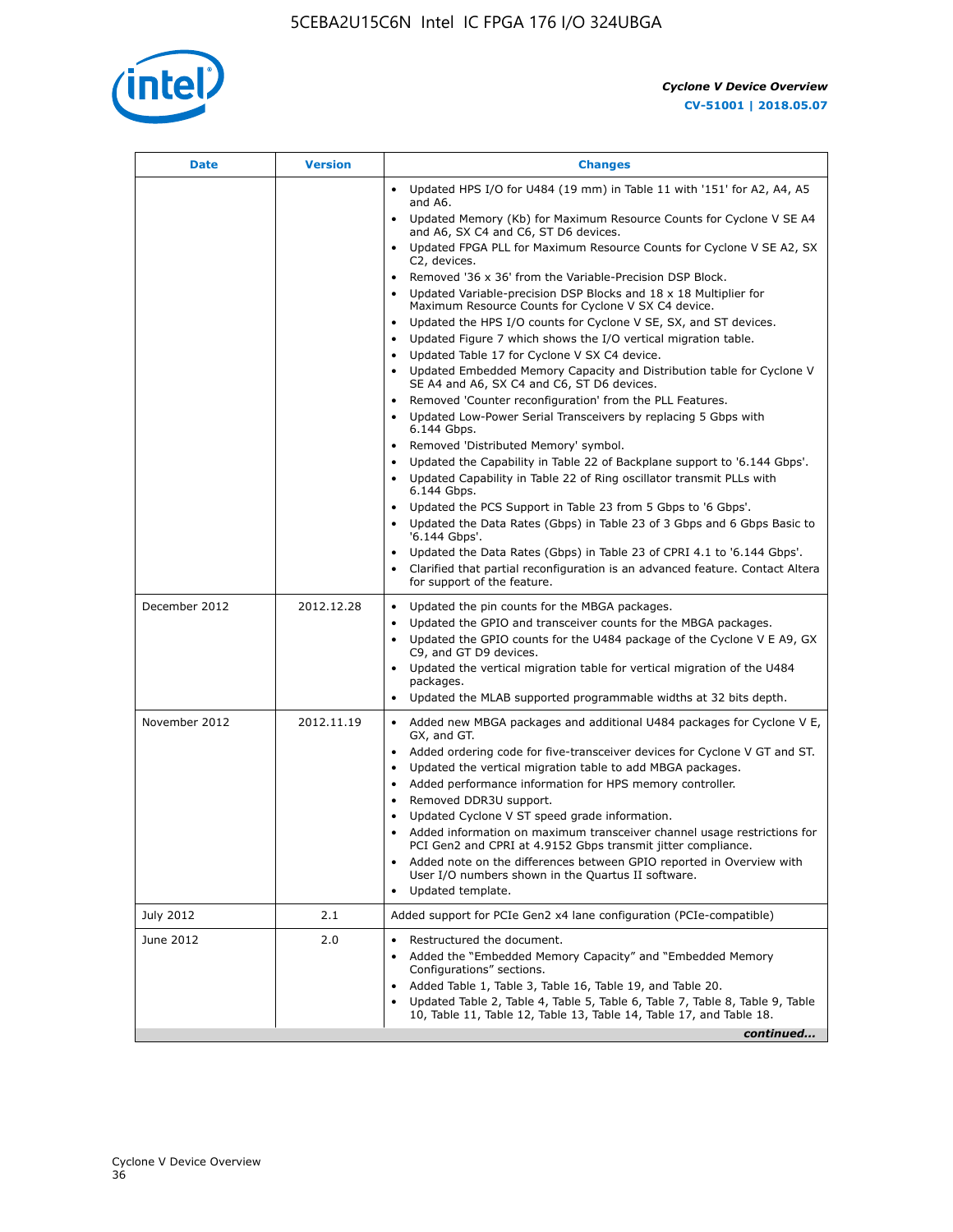

| <b>Date</b>   | <b>Version</b> | <b>Changes</b>                                                                                                                                                                                                                                                                                                                                                                                                                                                             |
|---------------|----------------|----------------------------------------------------------------------------------------------------------------------------------------------------------------------------------------------------------------------------------------------------------------------------------------------------------------------------------------------------------------------------------------------------------------------------------------------------------------------------|
|               |                | Updated Figure 1, Figure 2, Figure 3, Figure 4, Figure 5, Figure 6, and<br>Figure 10.<br>Updated the "FPGA Configuration and Processor Booting" and "Hardware<br>and Software Development" sections.<br>Text edits throughout the document.                                                                                                                                                                                                                                |
| February 2012 | 1.2            | Updated Table $1-2$ , Table $1-3$ , and Table $1-6$ .<br>Updated "Cyclone V Family Plan" on page 1-4 and "Clock Networks and<br>$\bullet$<br>PLL Clock Sources" on page 1-15.<br>Updated Figure 1-1 and Figure 1-6.                                                                                                                                                                                                                                                        |
| November 2011 | 1.1            | Updated Table $1-1$ , Table $1-2$ , Table $1-3$ , Table $1-4$ , Table $1-5$ , and Table<br>$1 - 6.$<br>Updated Figure 1-4, Figure 1-5, Figure 1-6, Figure 1-7, and Figure 1-8.<br>Updated "System Peripherals" on page 1-18, "HPS-FPGA AXI Bridges" on<br>page 1-19, "HPS SDRAM Controller Subsystem" on page 1-19, "FPGA<br>Configuration and Processor Booting" on page 1-19, and "Hardware and<br>Software Development" on page 1-20.<br>Minor text edits.<br>$\bullet$ |
| October 2011  | 1.0            | Initial release.                                                                                                                                                                                                                                                                                                                                                                                                                                                           |